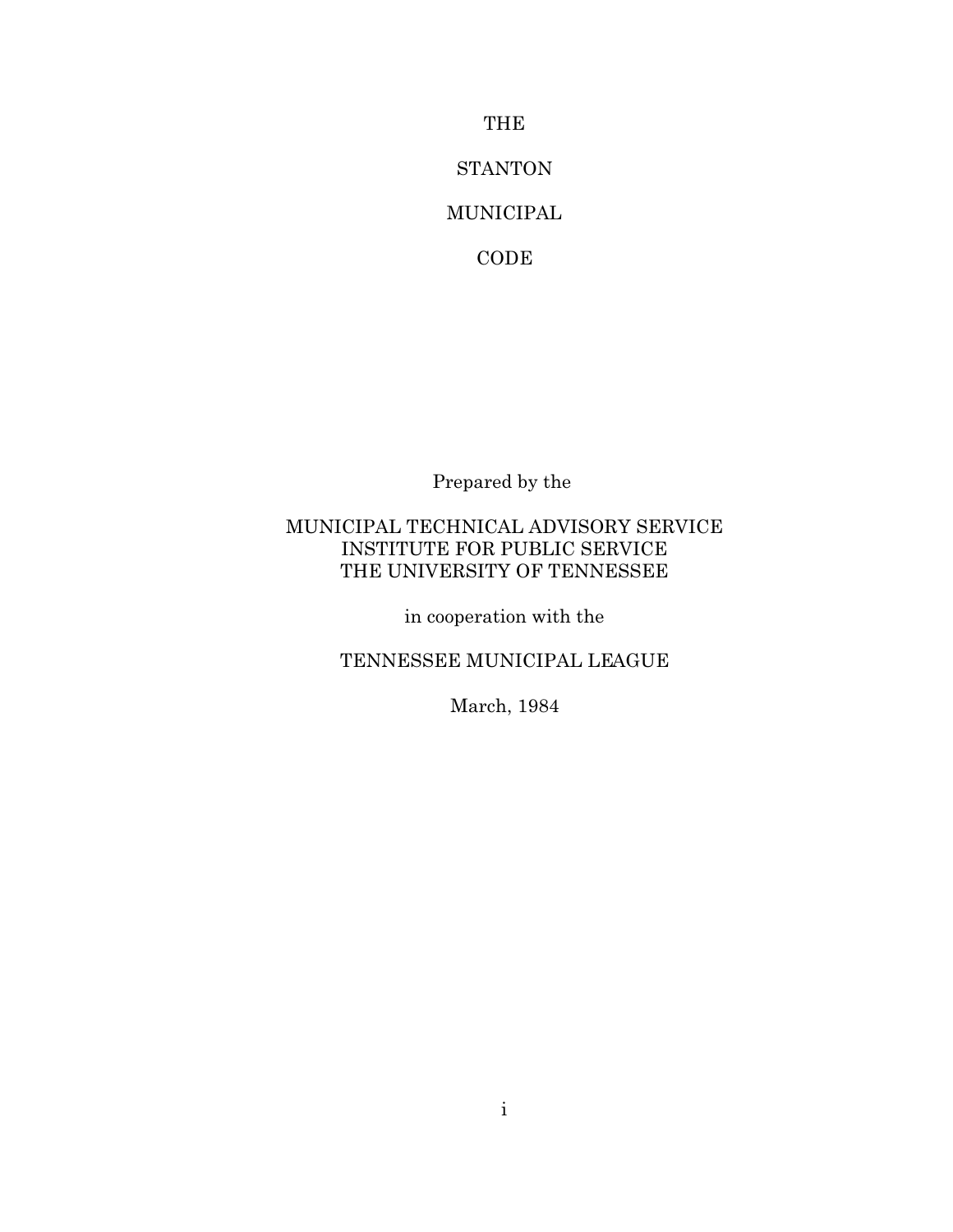Town of Stanton

# Mayor

# Bill Hewitt

# Aldermen

Ruffie Jones Mary Lou Manus Carnell Pepper John E. Sommers

# Recorder

Mary Lou Manus

City Attorney

John B. Bond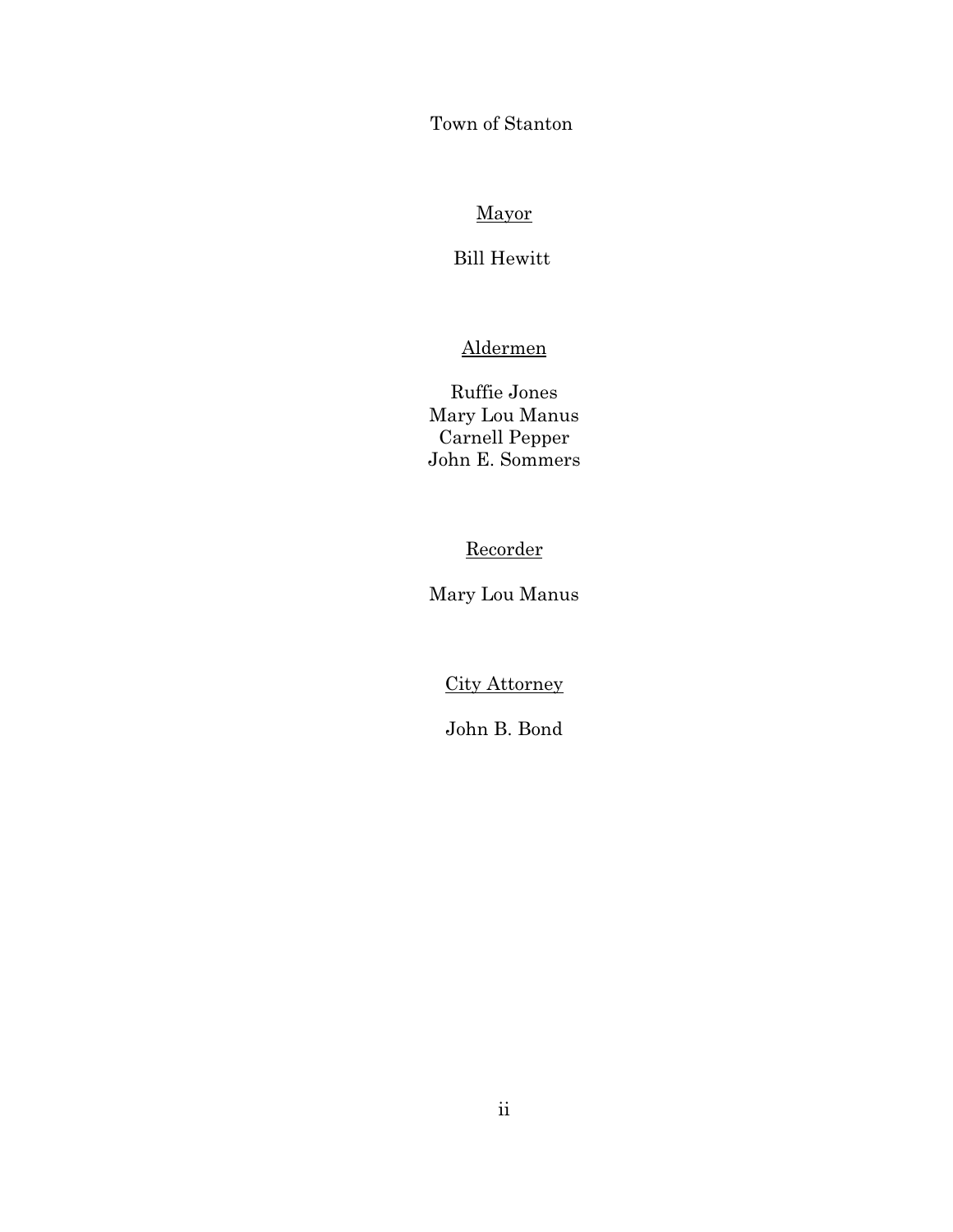## Preface

This code is the result of a comprehensive codification and revision of the ordinances of the Town of Stanton, Tennessee. By referring to the historical citation appearing at the end of each section, the user will be able to ascertain the ordinance from which the particular section has been derived. The absence of a historical citation means that the section was added at the time this code was prepared. The word "modified" in the historical citation indicates substantial modification of the provision as originally enacted.

The attention of the user is directed to the arrangement of the code into titles, chapters, and sections, which follows that formerly used in the Tennessee Code Annotated. Related matter is kept together, so far as possible, within the same title. Each section number is complete within itself, containing the title number, the chapter number, and the section of the chapter of which it is a part. Specifically, the first number is the title number followed by a hyphen, then the chapter number with the last two numbers showing the section number within the chapter, so that, for example, title 10, chapter 2, section 6, is designated as section 10-206.

By utilizing the table of contents at the beginning of each title and chapter of the code, together with the cross references and explanations included as footnotes, the user should readily find all provisions in the code relating to any question that might arise.

The code has been arranged and prepared in loose-leaf form to facilitate keeping it up to date. MTAS will provide updating service under the following conditions:

(1) All ordinances relating to subjects treated in the code or which should be added to the code must be adopted as amending, adding, or deleting specific chapters or sections of the code (see section 8 of the adopting ordinance for the code).

(2) One copy of each ordinance adopted by the town must be furnished to MTAS immediately after its adoption (see section 8 of the adopting ordinance).

(3) The town will reimburse MTAS for the actual costs of reproducing replacement pages for the code (no charge is made for the consultant's work, and reproduction costs are usually nominal).

When the foregoing conditions are met MTAS will reproduce replacement pages for the code to reflect the amendments and additions made by such ordinances. This service will be performed at least annually and more often if justified by the volume of amendments. Replacement pages will be supplied with detailed instructions for utilizing them so as again to make the code complete and up to date. If this very simple procedure is followed the code will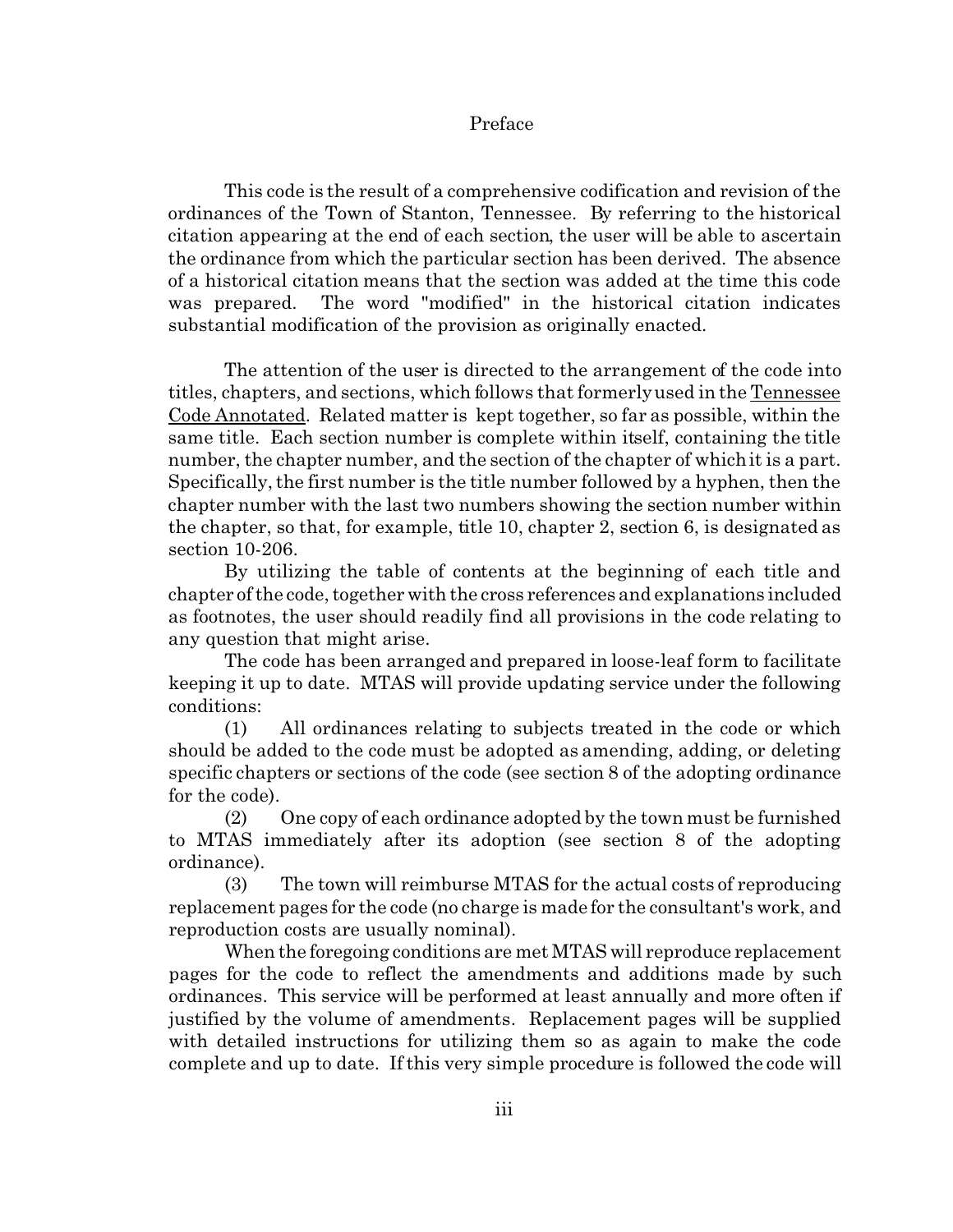be kept up to date in a way that will serve fully the needs of the town's officials and citizens. If any questions or problems arise concerning the up-dating procedure, an MTAS Ordinance Codification Consultant is available to the town for advice and assistance.

The able assistance of Mrs. Karen Ferguson, the MTAS Senior Word Processing Specialist who did all the typing on this project, is gratefully acknowledged.

> Don W. Ownby Consultant, Ordinance Codification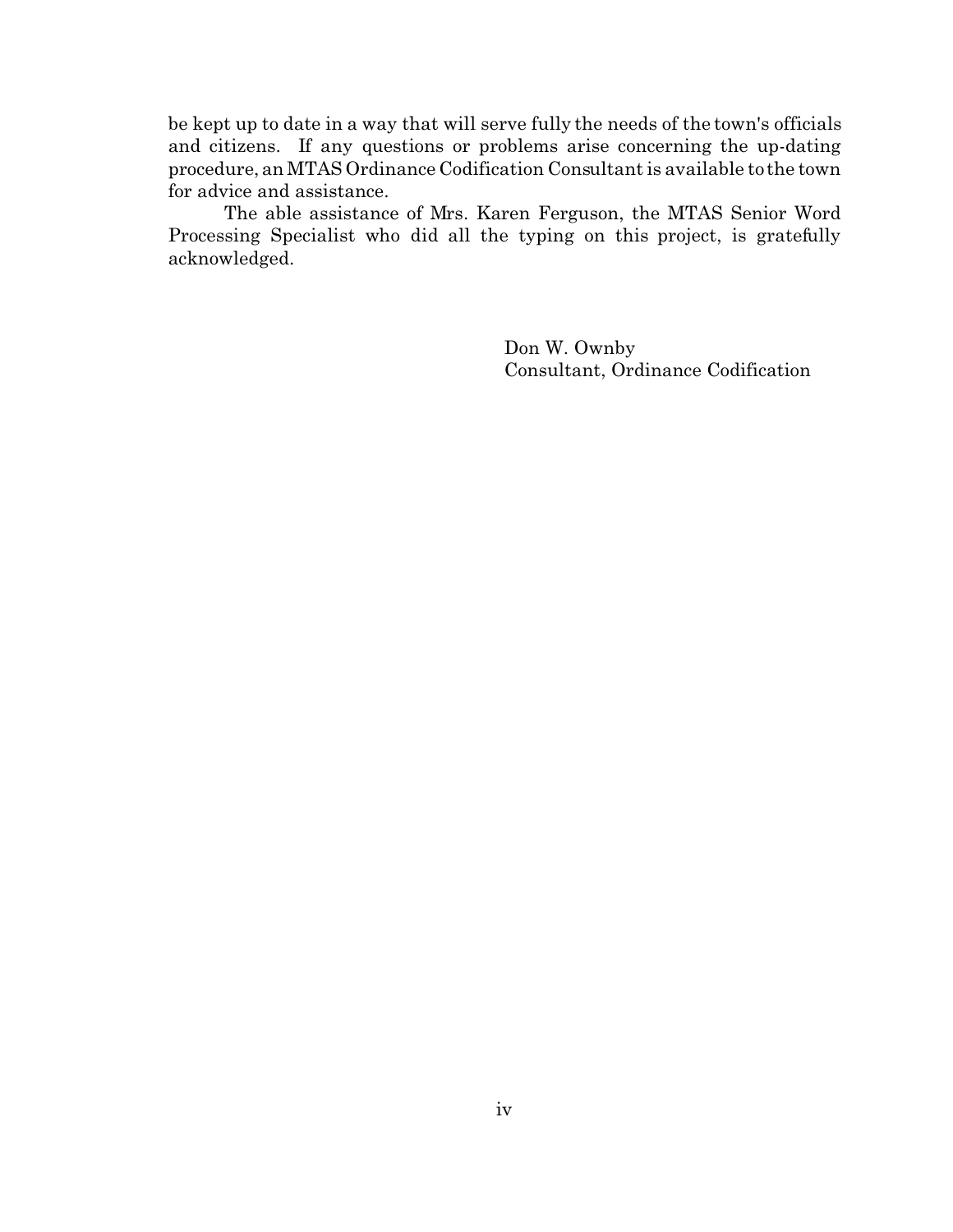## ADMINISTRATION, OFFICERS, AND PERSONNEL<sup>1</sup>

- 1. GOVERNING BODY.
- 2. MAYOR.
- 3. RECORDER.
- 4. POLICE AND ARREST.
- 5. CITY COURT.
- 6. WORKHOUSE.

## CHAPTER 1

### GOVERNING BODY

### **SECTION**

- 1-101. Time and place of regular meetings.
- 1-102. Order of business.
- 1-103. General rules of order.
- 1-104. Adoption of ordinances.

1-101. Time and place of regular meetings. The governing body shall hold regular monthly meetings at 7:30 p.m. on the third Tuesday of each month at the city hall.

1-102. Order of business. At each meeting of the governing body, the following regular order of business shall be observed unless dispensed with by a majority vote of the members present:

- (1) Call to order by the mayor.
- (2) Roll call by the recorder.

(3) Reading of minutes of the previous meeting by the recorder and approval or correction.

- (4) Grievances from citizens.
- (5) Communications from the mayor.
- (6) Reports from committees, aldermen, and other officers.
- (7) Old business.
- (8) New business.

<sup>&</sup>lt;sup>1</sup>For other provisions relating to administration, officers, and personnel, see the charter and/or the appropriate related title in this code. For example, for provisions relating to the organization of the fire department, see title 7; for provisions relating to the administration of utilities, see title 13.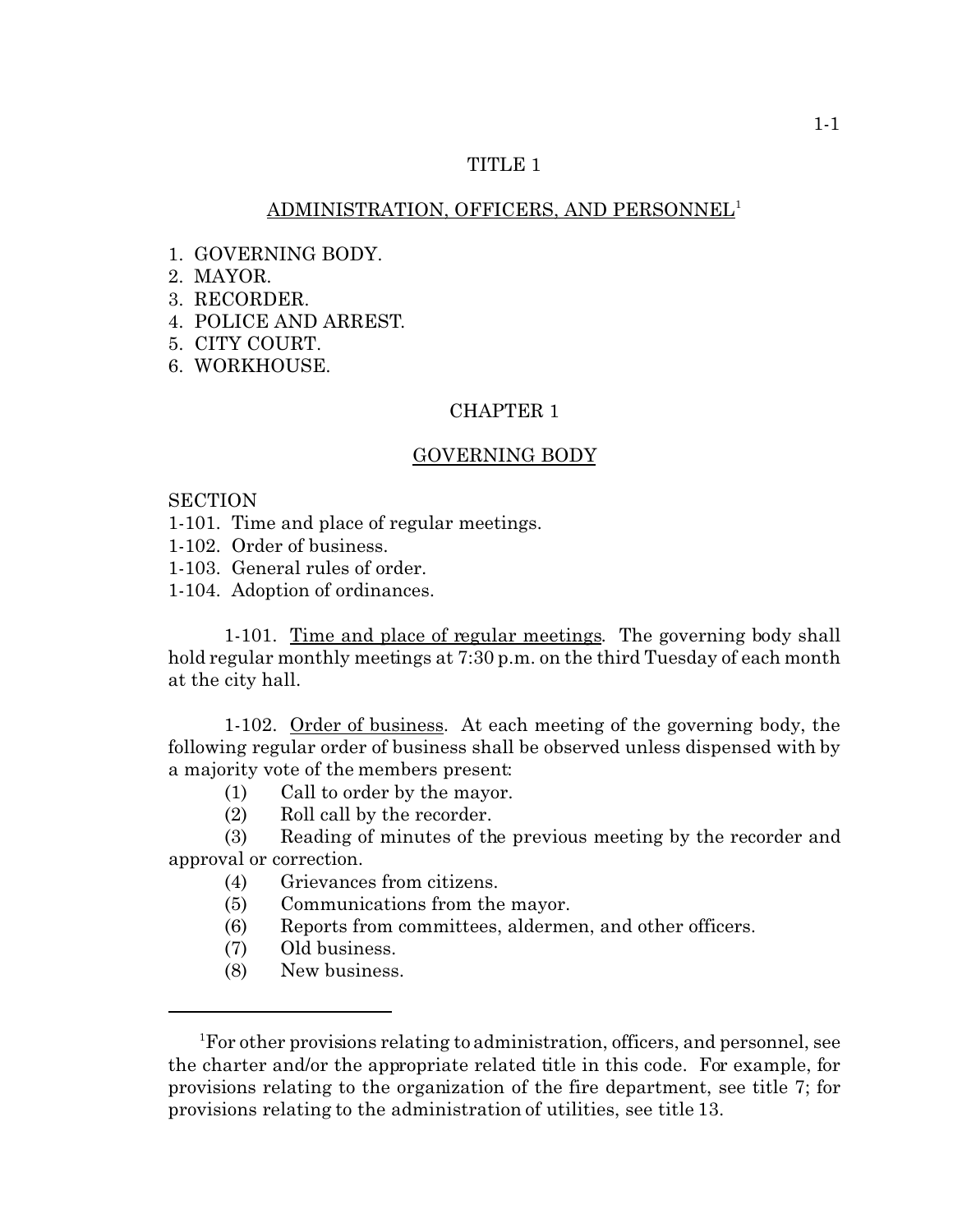(9) Adjournment.

1-103. General rules of order. The rules of order and parliamentary procedure contained in Robert's Rules of Order, Revised, shall govern the transaction of business by and before the governing body at its meetings in all cases to which they are applicable and in which they are not inconsistent with provisions of the charter or this code.

1-104. Adoption of ordinances. Each ordinance shall be read and adopted on two (2) different days in open sessions of the board and not less than one (1) week shall elapse between first and second readings. An ordinance shall be effective upon its second reading and adoption unless a later date is specified in the ordinance.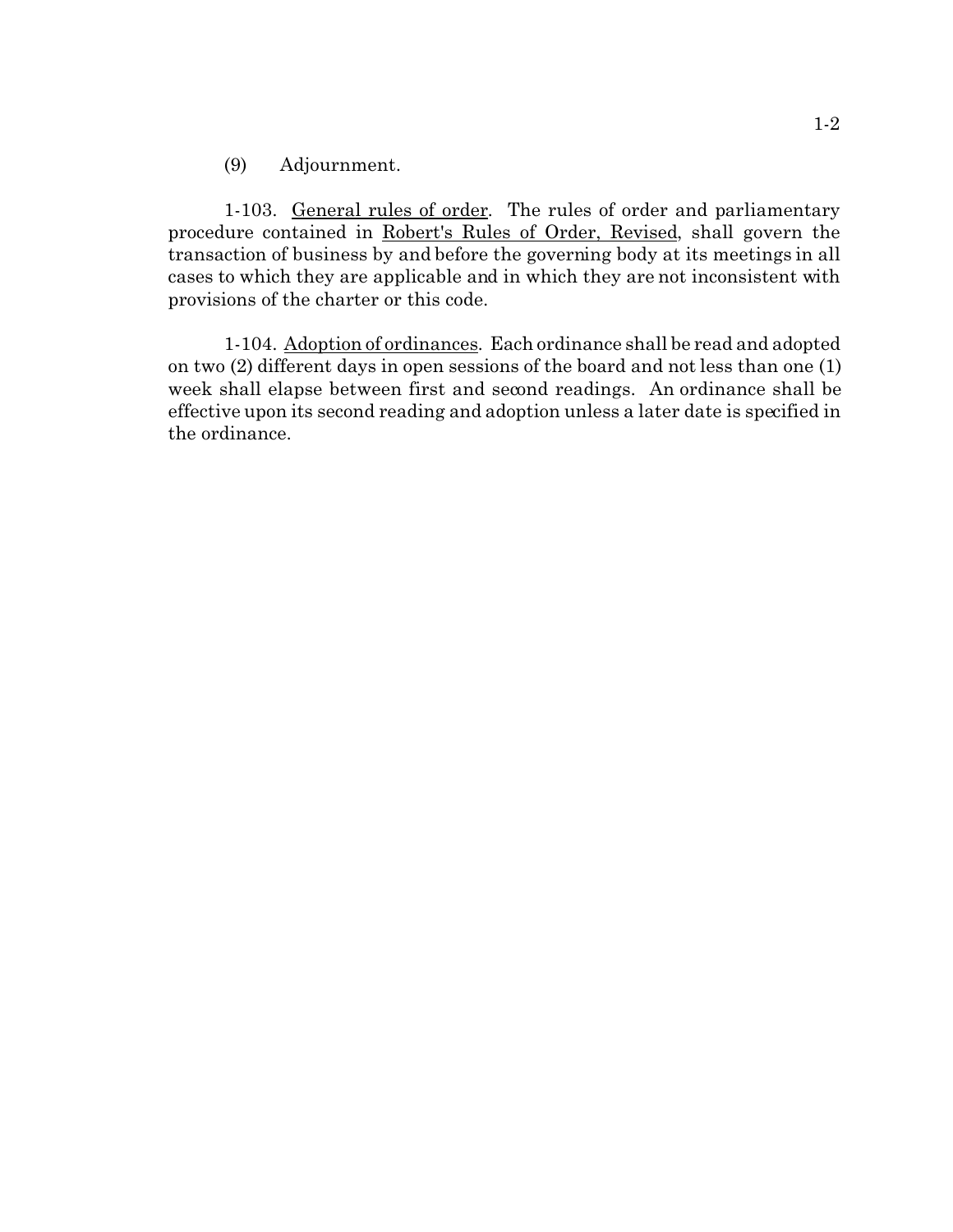# MAYOR

## **SECTION**

1-201. Generally supervises municipality's affairs.

1-202. Executes municipality's contracts.

1-201. Generally supervises municipality's affairs. The mayor shall have general supervision of all municipal affairs and may require such reports from the officers and employees as he may reasonably deem necessary to carry out his executive responsibilities.

1-202. Executes municipality's contracts. The mayor shall execute all contracts as authorized by the governing body.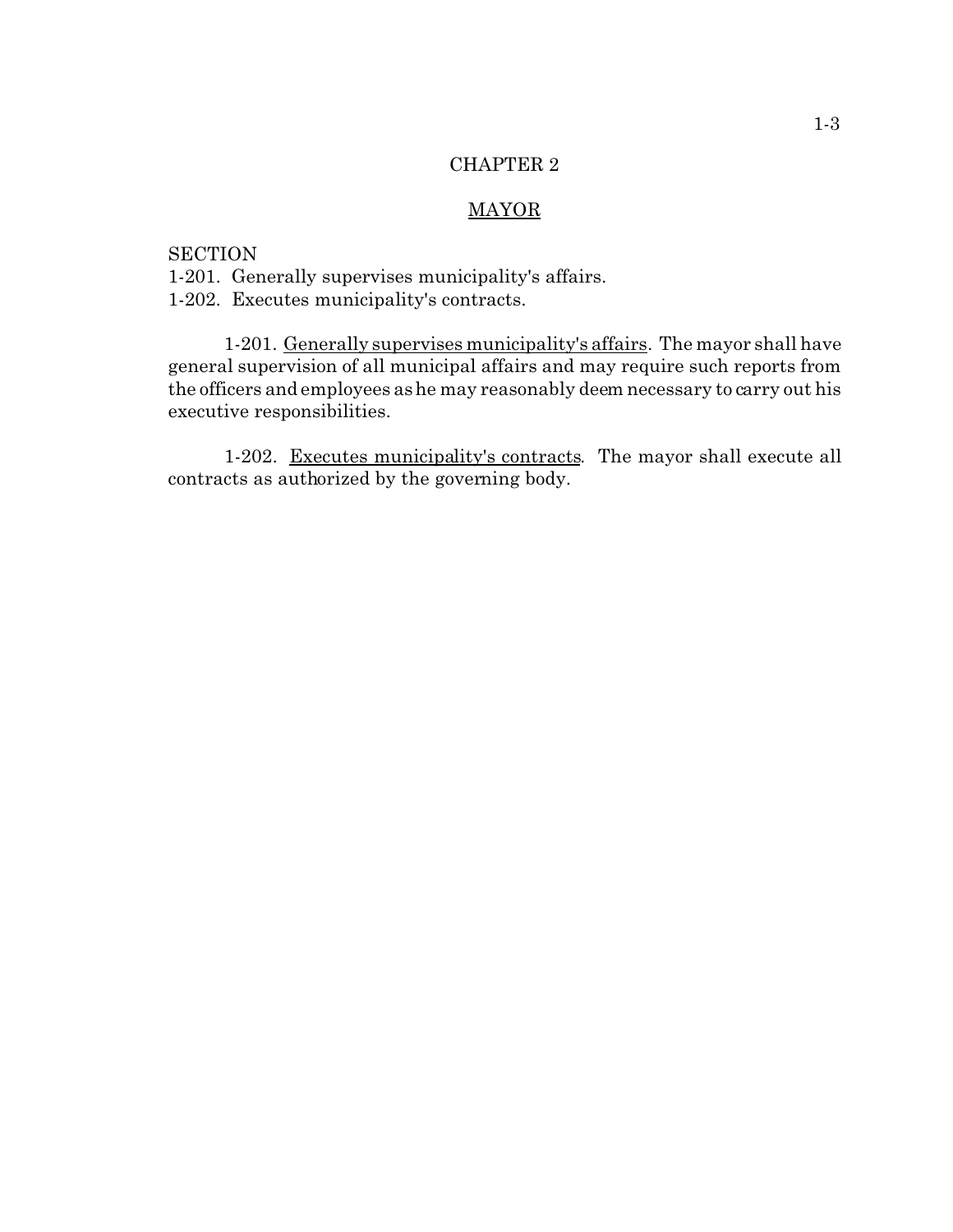#### RECORDER

**SECTION** 1-301. To be bonded. 1-302. To keep minutes, etc. 1-303. To perform general administrative duties, etc.

1-301. To be bonded. The recorder shall be bonded in such sum as may be fixed by, and with such surety as may be acceptable to, the governing body.

1-302. To keep minutes, etc. The recorder shall keep the minutes of all meetings of the governing body and shall preserve the original copy of all ordinances in a separate ordinance book.

1-303. To perform general administrative duties, etc. The recorder shall perform all administrative duties for the governing body and for the municipality which are not assigned by the charter, this code, or the governing body to another corporate officer. He or she shall also have custody of and be responsible for maintaining all corporate bonds, records, and papers in such fireproof vault or safe as the municipality shall provide.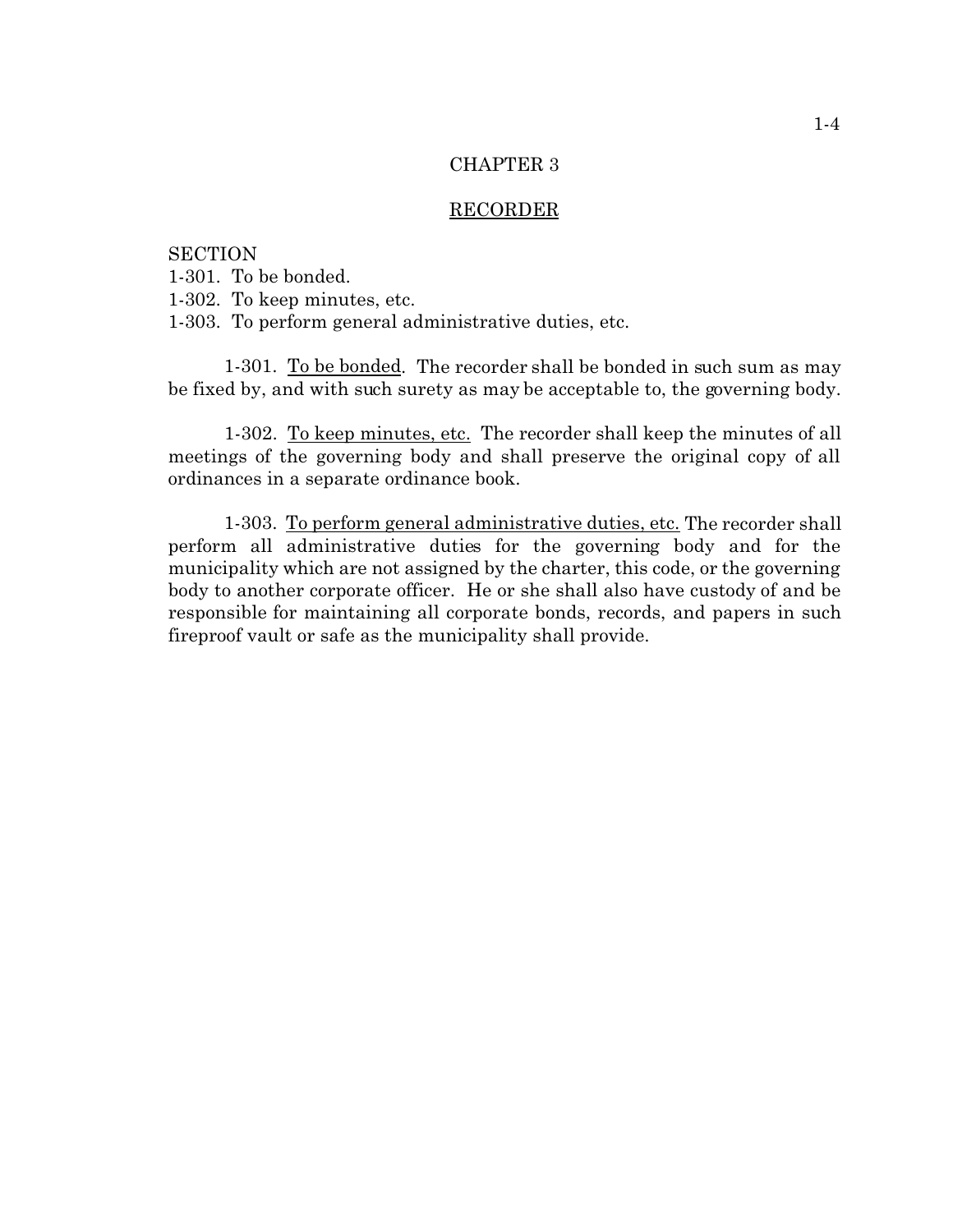#### POLICE AND ARREST<sup>1</sup>

**SECTION** 

- 1-401. Policemen subject to chief's orders.
- 1-402. Policemen to preserve law and order, etc.
- 1-403. Policemen to wear uniforms and be armed.
- 1-404. When policemen to make arrests.
- 1-405. Policemen may require assistance.
- 1-406. Disposition of persons arrested.
- 1-407. Police department records.

1-401. Policemen subject to chief's orders. All policemen shall obey and comply with such orders and administrative rules and regulations as the police chief may officially issue. The marshal, as provided for in the charter, shall serve as chief of police.

1-402. Policemen to preserve law and order, etc. Policemen shall preserve law and order within the municipality. They shall patrol the municipality and shall assist the city court during the trial of cases. Policemen shall also promptly serve any legal process issued by the city court.

1-403. Policemen to wear uniforms and be armed. All policemen shall wear such uniform and badge as the governing body shall authorize and shall carry a service pistol and billy club at all times while on duty unless otherwise expressly directed by the chief for a special assignment.

1-404. When policemen to make arrests. Unless otherwise authorized or directed in this code or other applicable law, an arrest of the person shall be made by a policeman in the following cases:

(1) Whenever he is in possession of a warrant for the arrest of the person.

(2) Whenever an offense is committed or a breach of the peace is threatened in the officer's presence by the person.

(3) Whenever a felony has in fact been committed and the officer has reasonable cause to believe the person has committed it.

<sup>&</sup>lt;sup>1</sup>For provisions relating to traffic citations, etc., see title 9, chapter 6, in this code.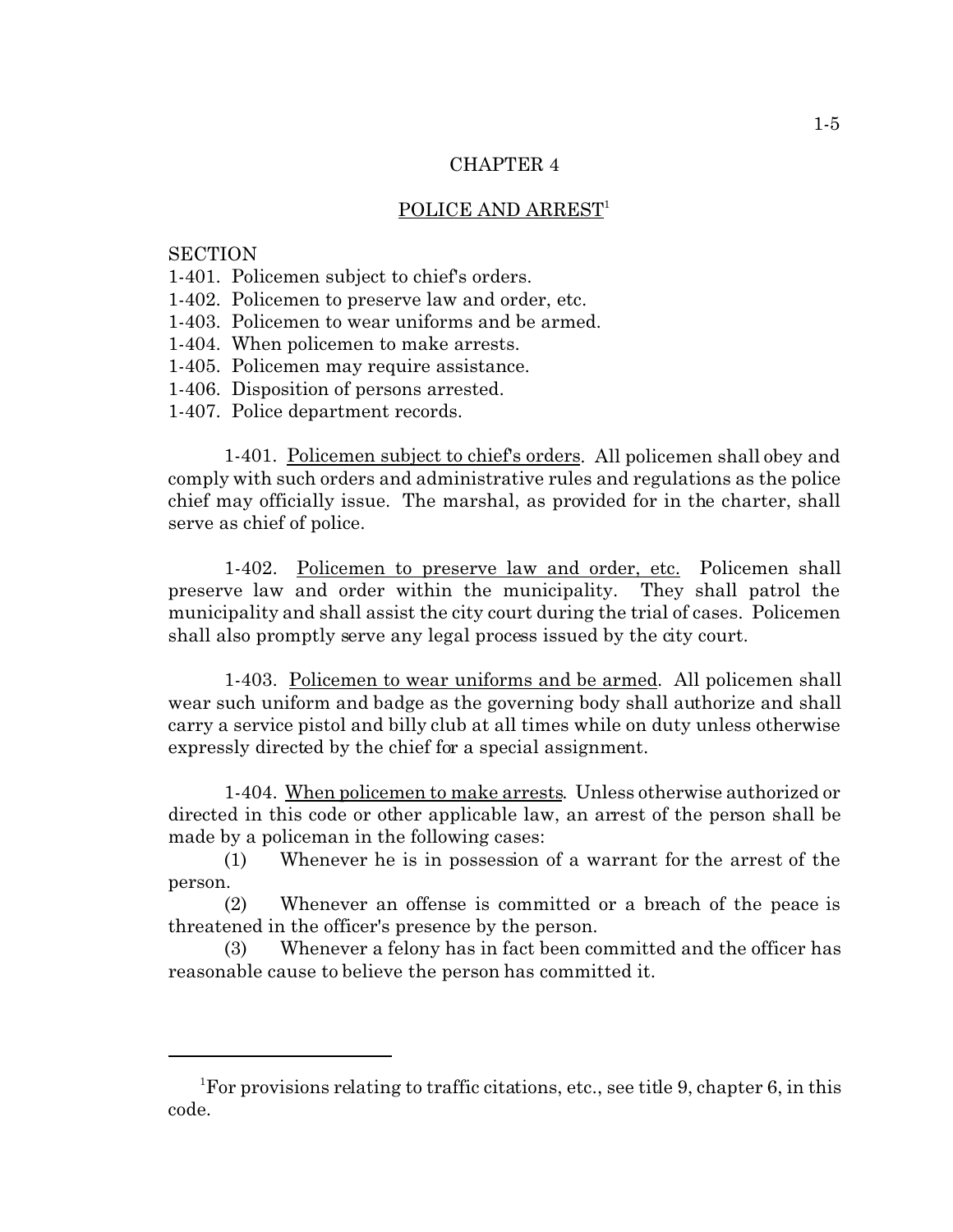1-405. Policemen may require assistance. It shall be unlawful for any person willfully to refuse to aid a policeman in maintaining law and order or in making a lawful arrest when such person's assistance is requested by the policeman and is reasonably necessary.

1-406. Disposition of persons arrested. Unless otherwise authorized by law, when any person is arrested he shall be brought before the city court for immediate trial or allowed to post bond. When the city judge is not immediately available or the alleged offender does not post the required bond, he shall be confined.

1-407. Police department records. The police department shall keep a comprehensive and detailed daily record, in permanent form, showing:

(1) All known or reported offenses and/or crimes committed within the corporate limits.

(2) All arrests made by policemen.

(3) All police investigations made, funerals convoyed, fire calls answered, and other miscellaneous activities of the police department.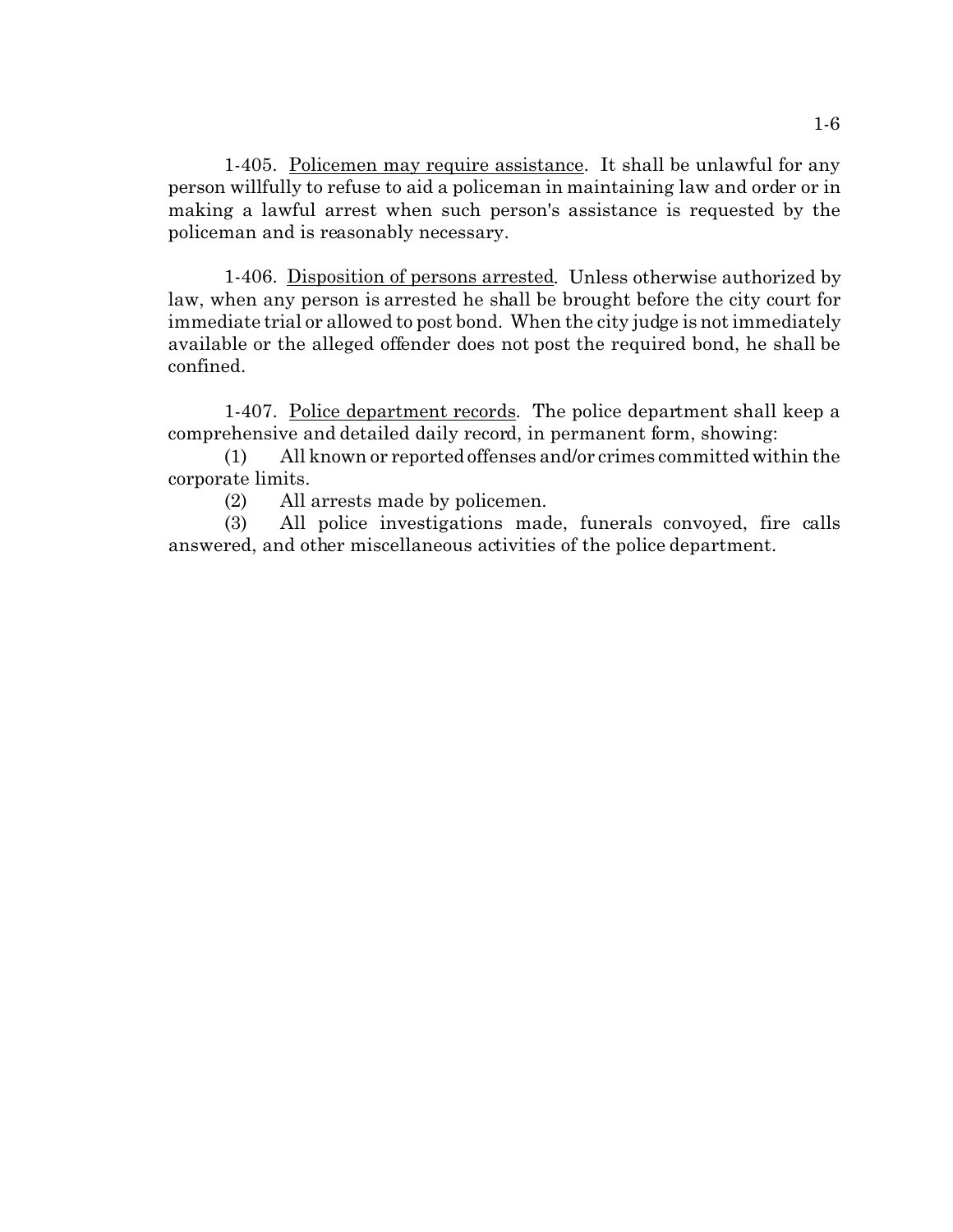### CITY COURT

## **SECTION**

- 1-501. City judge.
- 1-502. Maintenance of docket.
- 1-503. Issuance of arrest warrants.
- 1-504. Issuance of summonses.
- 1-505. Issuance of subpoenas.
- 1-506. Trial and disposition of cases.
- 1-507. Appearance bonds authorized.
- 1-508. Imposition of fines, penalties, and costs.
- 1-509. Appeals.
- 1-510. Bond amounts, conditions, and forms.
- 1-511. Disposition and report of fines, penalties, and costs.
- 1-512. Disturbance of proceedings.

1-501. City judge. The officer designated by the charter to handle judicial matters within the municipality shall preside over the city court and shall be known as the city judge. $<sup>1</sup>$ </sup>

1-502. Maintenance of docket. The city judge shall keep a complete docket of all matters coming before him in his judicial capacity. The docket shall include for each defendant such information as his name; warrant and/or summons numbers; alleged offense; disposition; fines, penalties, and costs imposed and whether collected; whether committed to workhouse; and all other information which may be relevant.

1-503. Issuance of arrest warrants.<sup>2</sup> The city judge shall have the power to issue warrants for the arrest of persons charged with violating municipal ordinances.

1-504. Issuance of summonses. When a complaint of an alleged ordinance violation is made to the city judge, the judge may in his discretion, in lieu of issuing an arrest warrant, issue a summons ordering the alleged offender

<sup>&</sup>lt;sup>1</sup>See the charter as set out in the front of this code, particularly pages 15--19.

<sup>&</sup>lt;sup>2</sup>See the Tennessee Code Annotated, title 40, chapter 6, for authority to issue search warrants.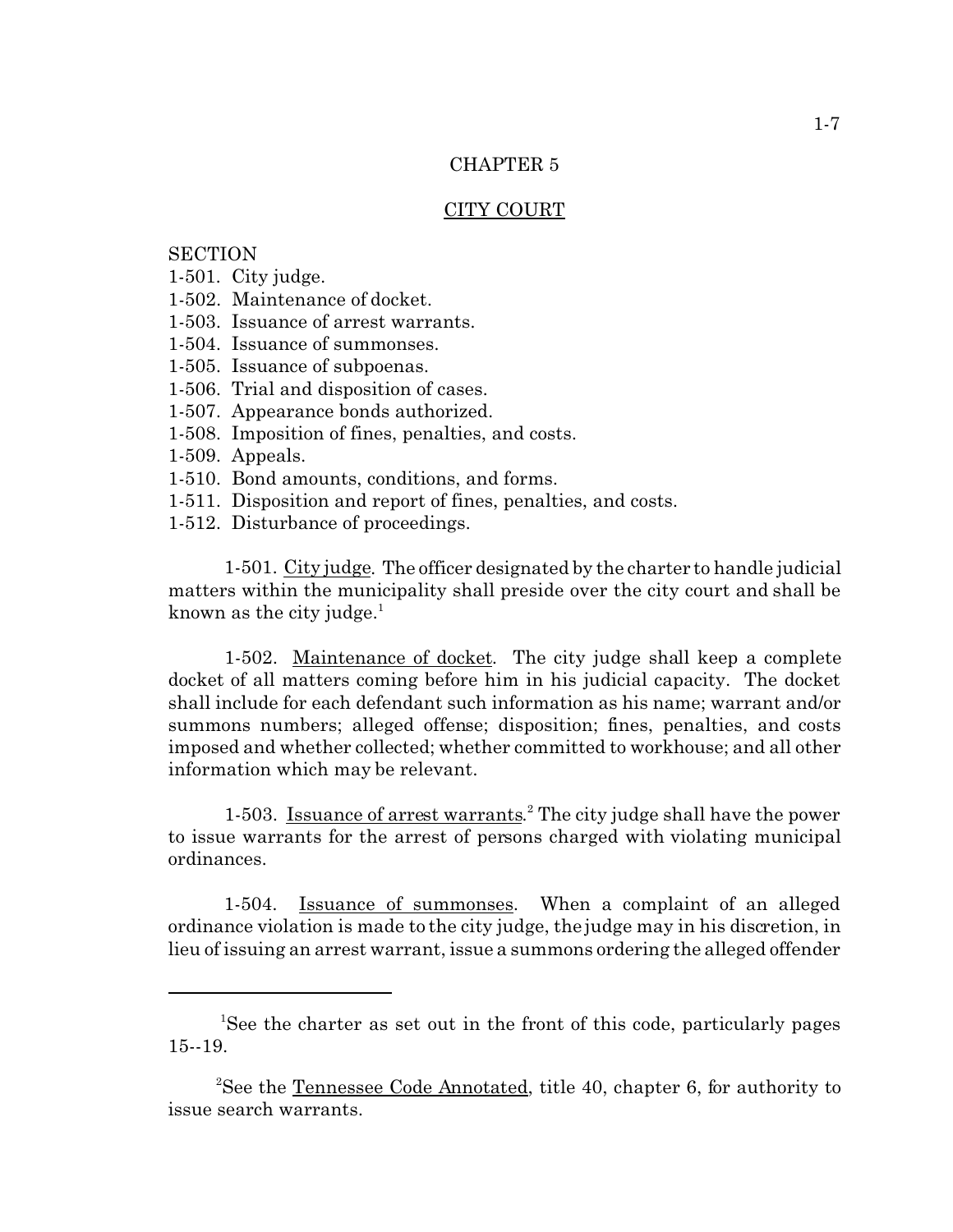personally to appear before the city court at a time specified therein to answer to the charges against him. The summons shall contain a brief description of the offense charged but need not set out verbatim the provisions of the ordinance alleged to have been violated. Upon failure of any person to appear before the city court as commanded in a summons lawfully served on him, the cause may be proceeded with ex parte, and the judgment of the court shall be valid and binding subject to the defendant's right of appeal.

1-505. Issuance of subpoenas. The city judge may subpoena as witnesses all persons whose testimony he believes will be relevant and material to matters coming before his court, and it shall be unlawful for any person lawfully served with such a subpoena to fail or neglect to comply therewith.

1-506. Trial and disposition of cases. Every person charged with violating a municipal ordinance shall be entitled to an immediate trial and disposition of his case, provided the city court is in session or the city judge is reasonably available. However, the provisions of this section shall not apply when the alleged offender, by reason of drunkenness or other incapacity, is not in a proper condition or is not able to appear before the court.

1-507. Appearance bonds authorized. When the city judge is not available or when an alleged offender requests and has reasonable grounds for a delay in the trial of his case, he may, in lieu of remaining in jail pending disposition of his case, be allowed to post an appearance bond with the city judge or, in the absence of the judge, with the ranking police officer on duty at the time, provided such alleged offender is not drunk or otherwise in need of protective custody.

1-508. Imposition of fines, penalties, and costs. All fines, penalties, and costs shall be imposed and recorded by the city judge on the city court docket in open court.

In all cases heard or determined by him, the city judge shall tax in the bill of costs the same amounts and for the same items allowed in courts of general sessions<sup>1</sup> for similar work in state cases.

1-509. Appeals. Any defendant who is dissatisfied with any judgment of the city court against him may, within ten (10) days<sup>2</sup> next after such judgment

<sup>&</sup>lt;sup>1</sup>See section 8-21-401, Tennessee Code Annotated.

<sup>&</sup>lt;sup>2</sup>See section 27-5-101, Tennessee Code Annotated.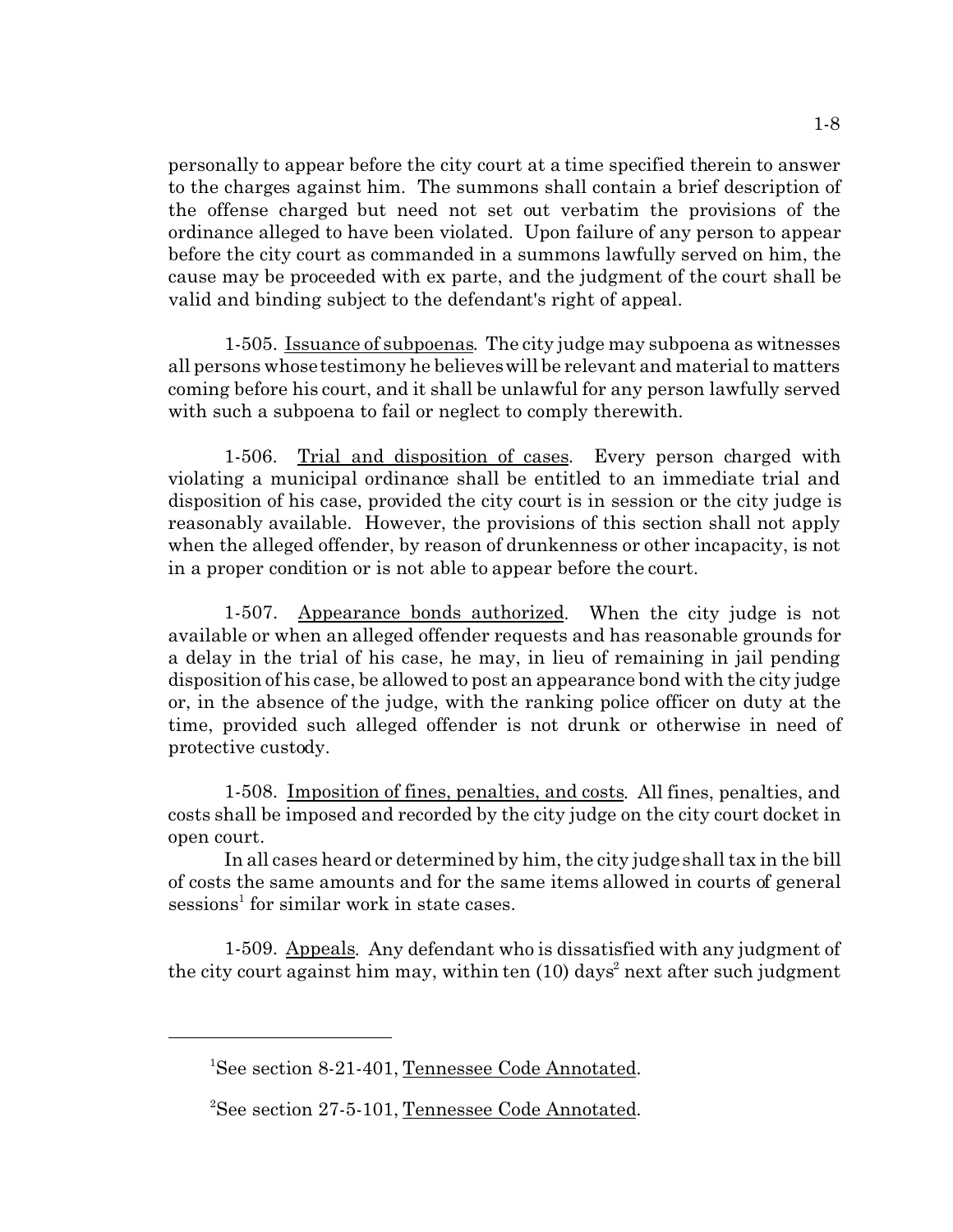is rendered, appeal to the next term of the circuit court upon posting a proper appeal bond.

1-510. Bond amounts, conditions, and forms. An appearance bond in any case before the city court shall be in such amount as the city judge shall prescribe and shall be conditioned that the defendant shall appear for trial before the city court at the stated time and place. An appeal bond in any case shall be in the sum of two hundred and fifty dollars (\$250.00) and shall be conditioned that if the circuit court shall find against the appellant the fine or penalty and all costs of the trial and appeal shall be promptly paid by the defendant and/or his sureties. An appearance or appeal bond in any case may be made in the form of a cash deposit or by any corporate surety company authorized to do business in Tennessee or by two (2) private persons who individually own real property within the county. No other type bond shall be acceptable.

1-511. Disposition and report of fines, penalties, and costs. All funds coming into the hands of the city judge in the form of fines, penalties, costs, and forfeitures shall be recorded by him and paid over daily to the municipality. At the end of each month he shall submit to the governing body a report accounting for the collection or noncollection of all fines, penalties, and costs imposed by his court during the current month and to date for the current fiscal year.

1-512. Disturbance of proceedings. It shall be unlawful for any person to create any disturbance of any trial before the city court by making loud or unusual noises, by using indecorous, profane, or blasphemous language, or by any distracting conduct whatsoever.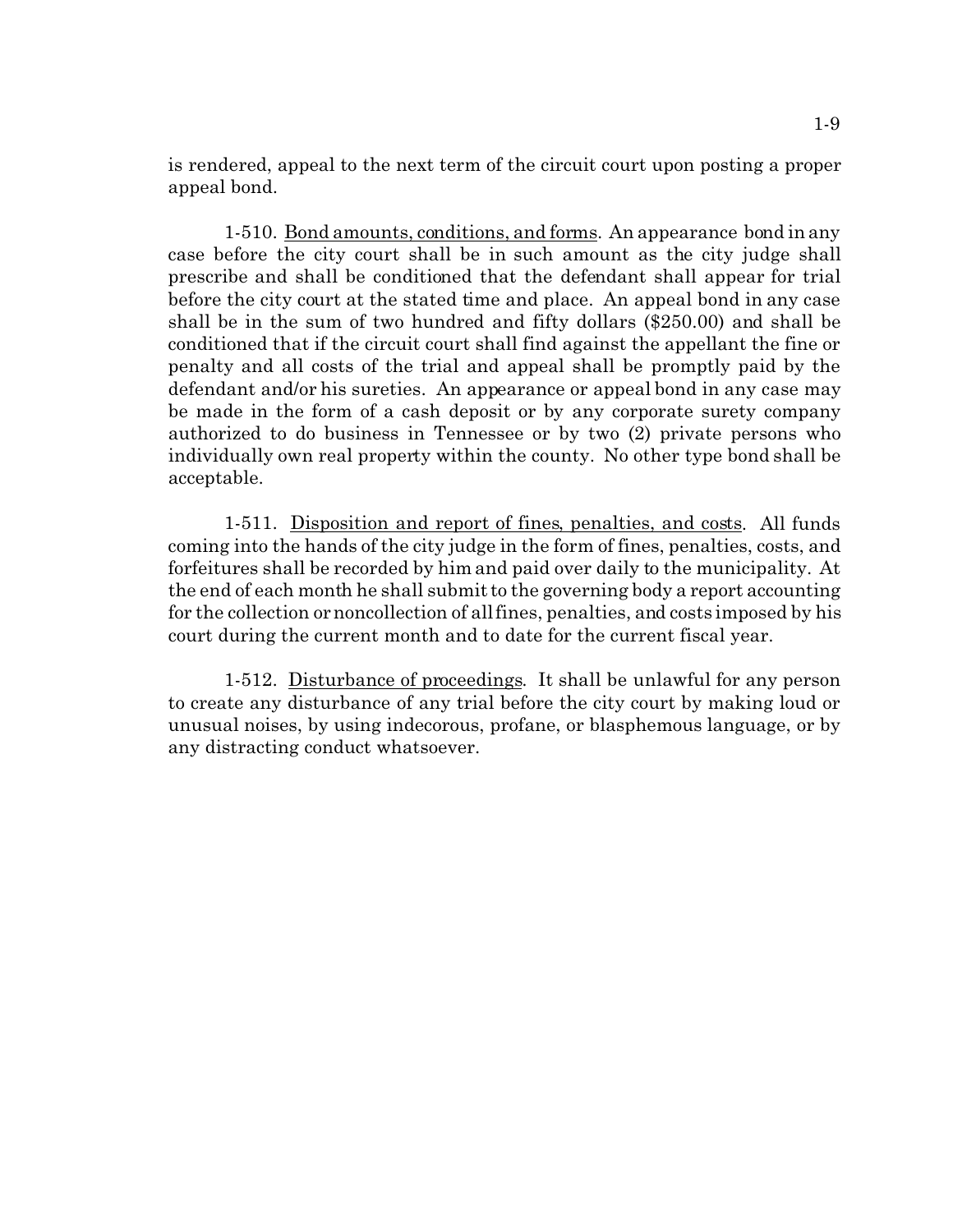### **WORKHOUSE**

### **SECTION**

- 1-601. County workhouse to be used.
- 1-602. Inmates to be worked.
- 1-603. Compensation of inmates.

1-601. County workhouse to be used. The county workhouse is hereby designated as the municipal workhouse, subject to such contractual arrangement as may be worked out with the county.

1-602. Inmates to be worked. All persons committed to the workhouse, to the extent that their physical condition permits, shall be required to perform such public work or labor as may be lawfully prescribed for the county prisoners.

1-603. Compensation of inmates. Each workhouse inmate shall be allowed five dollars (\$5.00) per day as credit toward payment of the fines assessed against him.<sup>1</sup>

<sup>&</sup>lt;sup>1</sup>See section 40-24-104, Tennessee Code Annotated.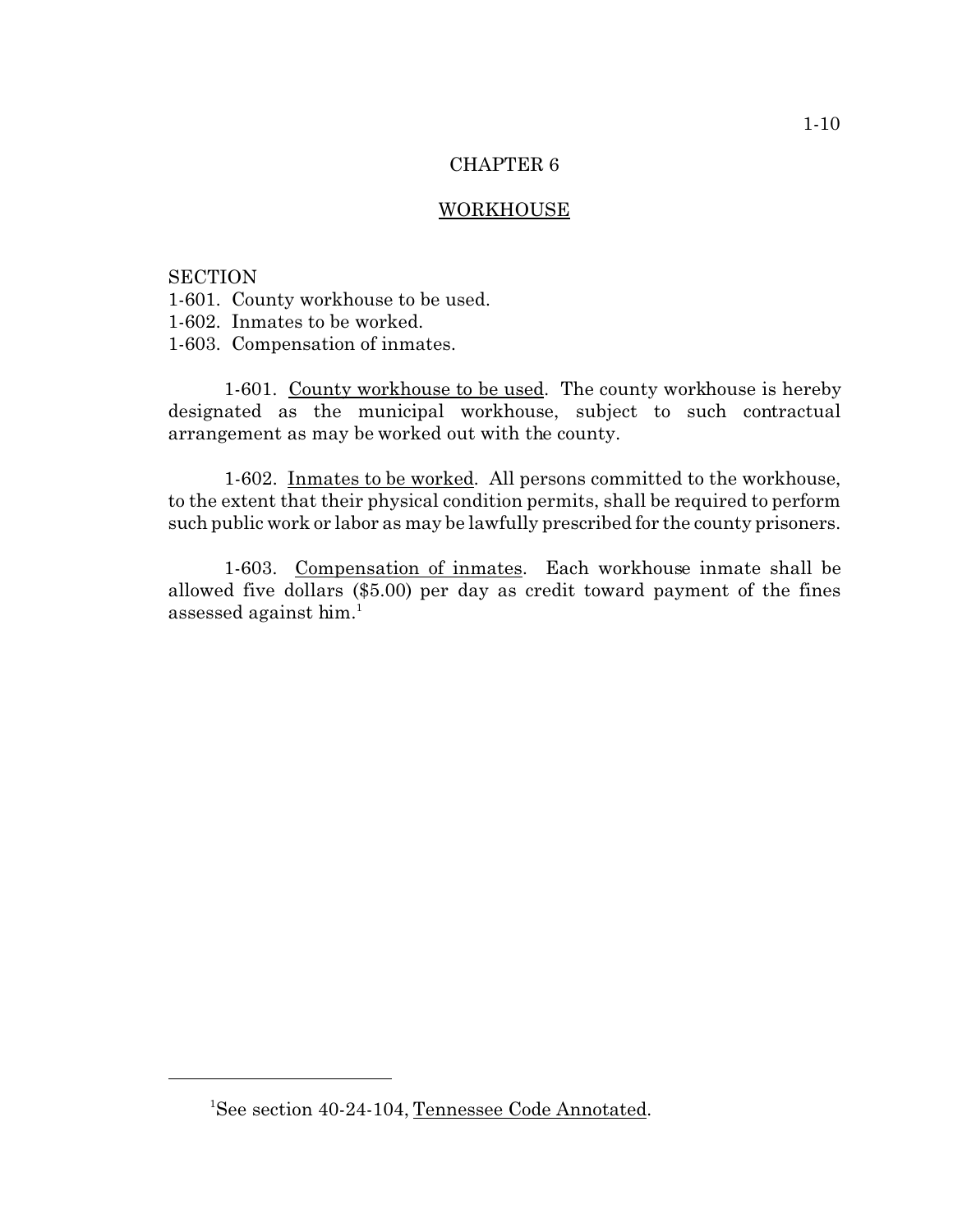## ALCOHOLIC BEVERAGES<sup>1</sup>

#### CHAPTER

1. INTOXICATING LIQUORS.

2. BEER.

## CHAPTER 1

### INTOXICATING LIQUORS

**SECTION** 2-101. Prohibited generally.

2-101. Prohibited generally. Except as authorized by applicable laws<sup>2</sup> and/or ordinances, it shall be unlawful for any person to manufacture, receive, possess, store, transport, sell, furnish, or solicit orders for, any intoxicating liquor within this municipality. "Intoxicating liquor" shall be defined to include whiskey, wine, "home brew," "moonshine," and all other intoxicating, spirituous, vinous, or malt liquors and beers which contain more than five percent (5%) of alcohol by weight.

<sup>&</sup>lt;sup>1</sup>For provisions prohibiting drinking beer, etc., on the streets, etc., see  $\S$ 10-229 in this code.

For general provisions in the state law, see title 57 of the Tennessee Code Annotated.

<sup>2</sup>See particularly title 39, chapter 6, part 9, of the Tennessee Code Annotated.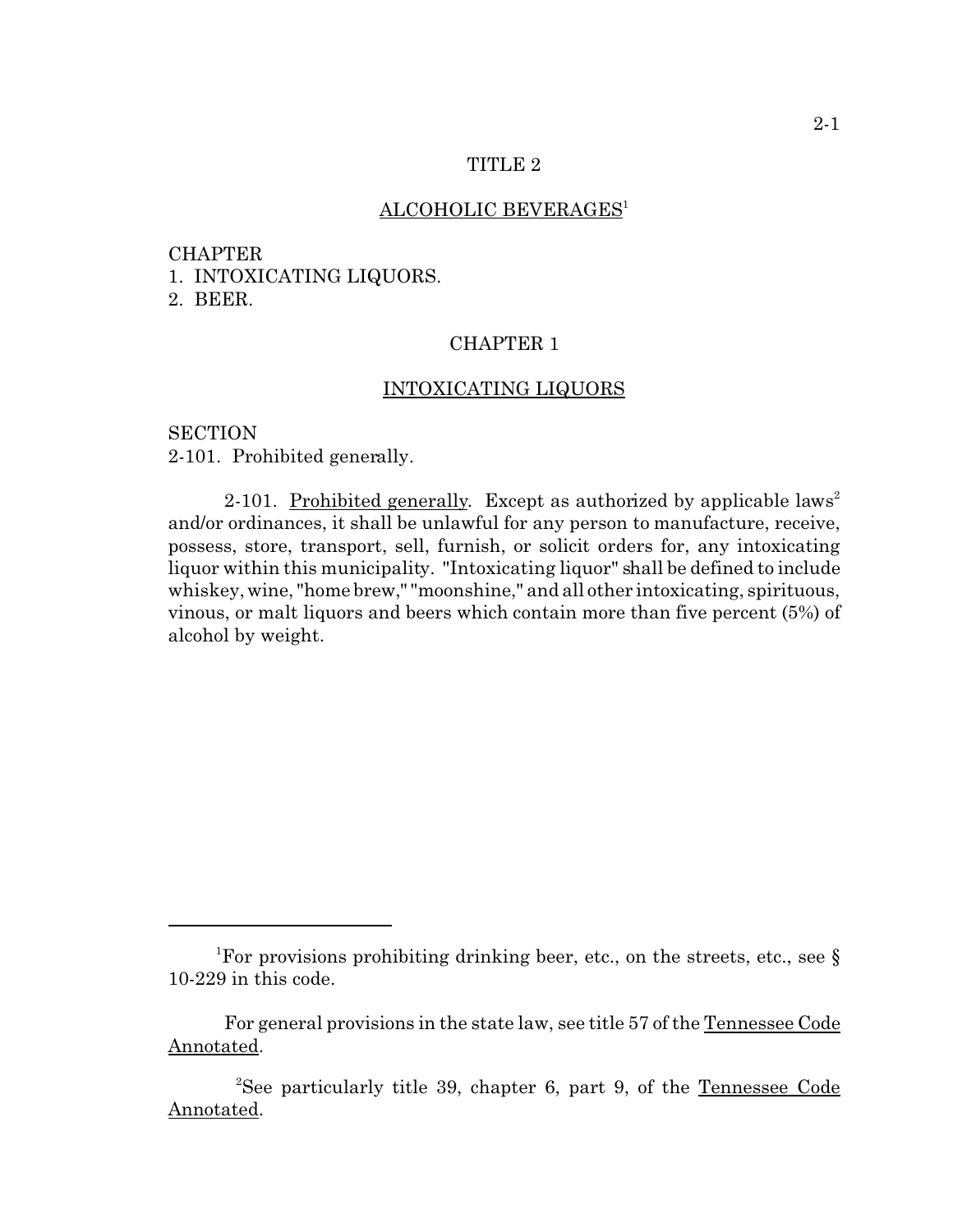# $B E E R<sup>1</sup>$

**SECTION** 2-201. Business prohibited.

2-201. Business prohibited. It shall be unlawful for any person to sell, store for sale, distribute for sale, or to manufacture beer within the corporate limits of the town. (ord. No. 62, modified)

<sup>&</sup>lt;sup>1</sup>For a leading case in Tennessee on a municipality's authority to regulate beer, see the 1947 Tennessee Supreme Court decision in Grubb et al. v. Mayor and Aldermen of Morristown et al., 185 Tenn. 114, 203 S.W.2d 593.

For provisions prohibiting drinking beer on streets, etc., see § 10-229 in this code.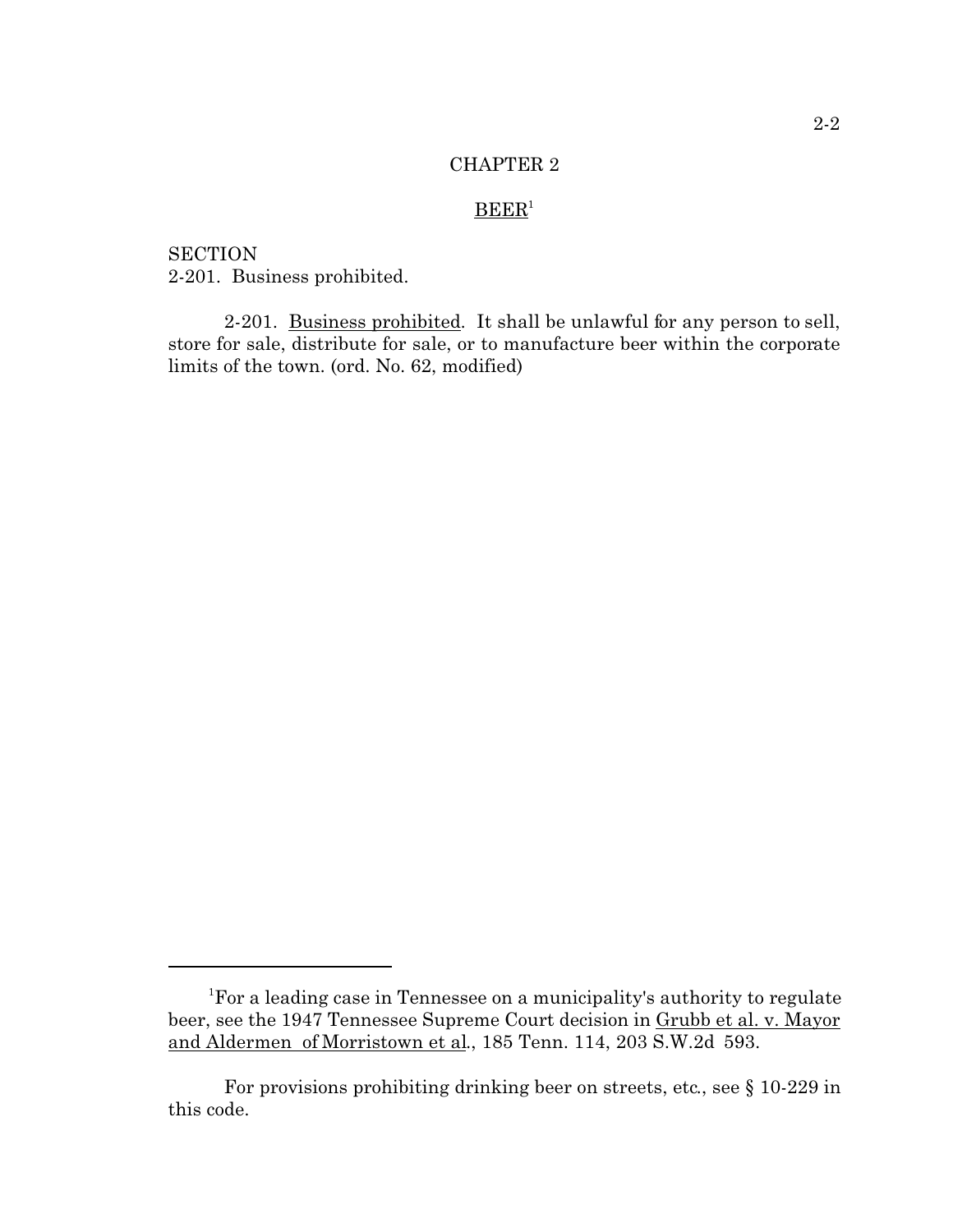#### TITLE<sub>3</sub>

## ANIMALS AND FOWLS

## **CHAPTER** 1. IN GENERAL.

## CHAPTER 1

#### IN GENERAL

## **SECTION**

- 3-101. Running at large prohibited.
- 3-102. Keeping near a residence or business restricted.
- 3-103. Pen or enclosure to be kept clean.
- 3-104. Adequate food, water, and shelter, etc., to be provided.
- 3-105. Keeping in such manner as to become a nuisance prohibited.
- 3-106. Cruel treatment prohibited.
- 3-107. Seizure and disposition of animals.
- 3-108. Hogs prohibited.
- 3-109. Inspections of premises.

3-101. Running at large prohibited. It shall be unlawful for any person owning or being in charge of any cows, sheep, horses, mules, goats, or any chickens, ducks, geese, turkeys, or other domestic fowl, cattle, or livestock, knowingly or negligently to permit any of them to run at large in any street, alley, or unenclosed lot within the corporate limits. (ord. No. 34, modified)

3-102. Keeping near a residence or business restricted. No person shall keep any animal or fowl enumerated in the preceding section within one thousand (1,000) feet of any residence, place of business, or public street without a permit from the health officer. The health officer shall issue a permit only when in his sound judgment the keeping of such an animal in a yard or building under the circumstances as set forth in the application for the permit will not injuriously affect the public health.

3-103. Pen or enclosure to be kept clean. When animals or fowls are kept within the corporate limits, the building, structure, corral, pen, or enclosure in which they are kept shall at all times be maintained in a clean and sanitary condition.

3-104. Adequate food, water, and shelter, etc., to be provided. No animal or fowl shall be kept or confined in any place where the food, water, shelter, and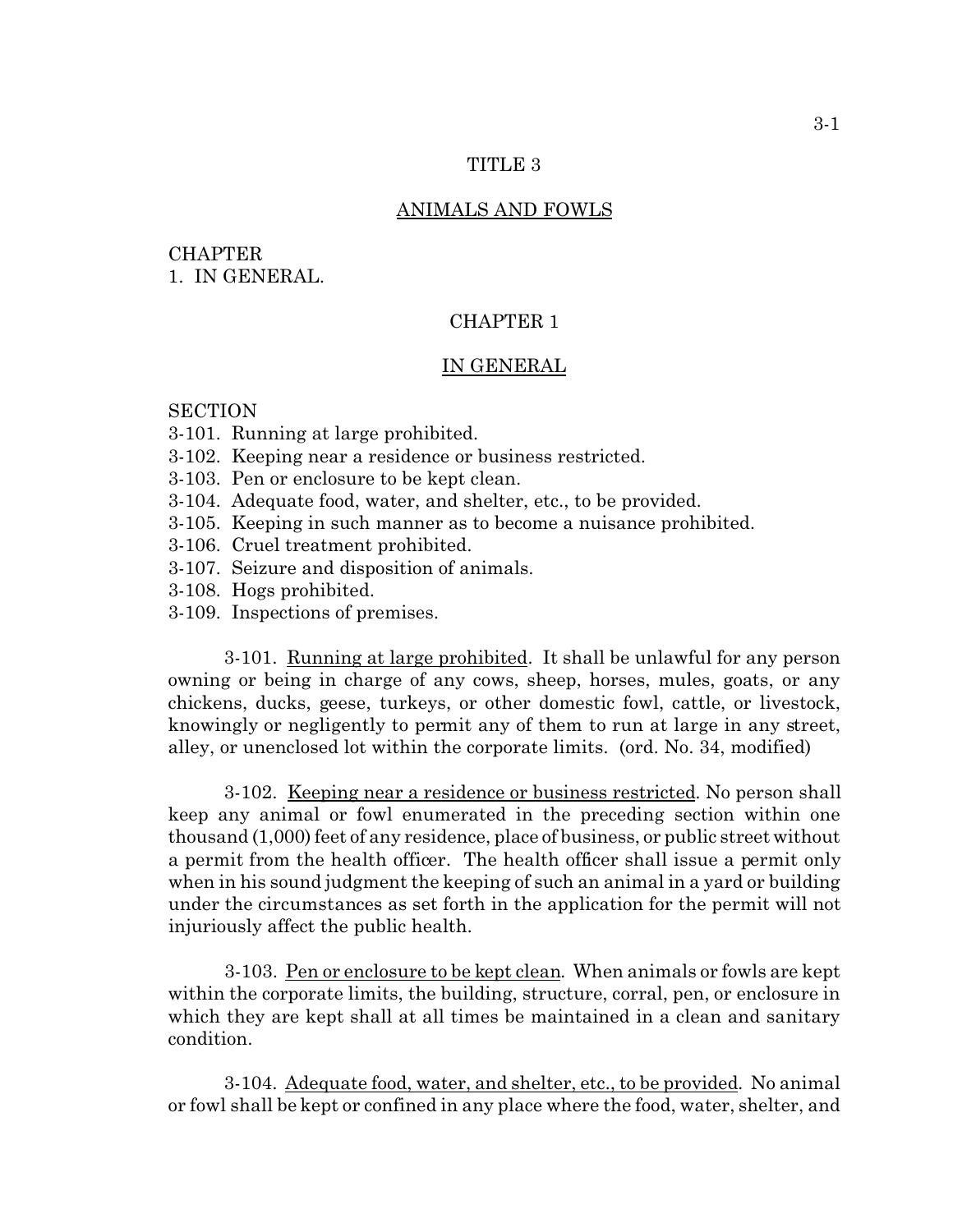ventilation are not adequate and sufficient for the preservation of its health and safety.

All feed shall be stored and kept in a rat-proof and fly-tight building, box, or receptacle.

3-105. Keeping in such manner as to become a nuisance prohibited. No animal or fowl shall be kept in such a place or condition as to become a nuisance because of either noise, odor, contagious disease, or other reason.

3-106. Cruel treatment prohibited. It shall be unlawful for any person to beat or otherwise abuse or injure any dumb animal or fowl. (ord. No. 13, modified)

3-107. Seizure and disposition of animals. Any animal or fowl found running at large or otherwise being kept in violation of this chapter may be seized by the health officer or by any police officer and confined in a pound provided or designated by the governing body. If the owner is known he shall be given notice in person, by telephone, or by a postcard addressed to his last-known mailing address. If the owner is not known or cannot be located, a notice describing the impounded animal or fowl will be posted in at least three (3) public places within the corporate limits. In either case the notice shall state that the impounded animal or fowl must be claimed within five (5) days by paying the pound costs or the same will be humanely destroyed or sold. If not claimed by the owner, the animal or fowl shall be sold or humanely destroyed, or it may otherwise be disposed of as authorized by the governing body.

The pound keeper shall collect from each person claiming an impounded animal or fowl reasonable fees, in accordance with a schedule approved by the governing body, to cover the costs of impoundment and maintenance. (ord. No. 34, modified)

3-108. Hogs prohibited. It shall be unlawful for any person, firm, or corporation to keep hogs or swine within the corporate limits. (ord. No. 77)

3-109. Inspections of premises. For the purpose of making inspections to insure compliance with the provisions of this chapter, the health officer, or his authorized representative, shall be authorized to enter, at any reasonable time, any premises where he has reasonable cause to believe an animal or fowl is being kept in violation of this chapter.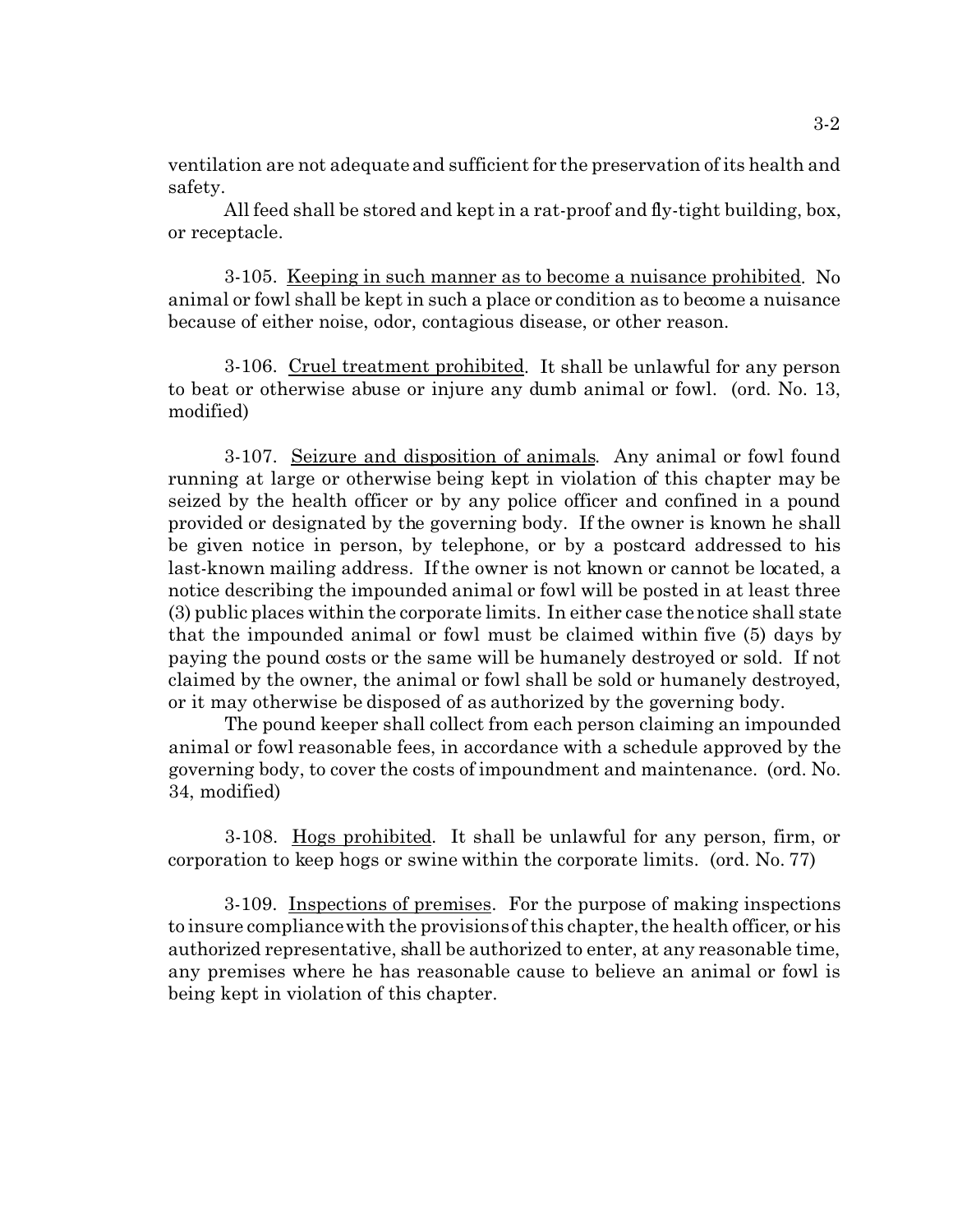# BUILDING, UTILITY, AND HOUSING CODES<sup>1</sup>

(This title is reserved for future use)

<sup>1</sup>For related provisions in this code see title 8, "Health and Sanitation"; title 12, "Streets and Other Public Ways and Places"; and title 13, "Utilities and Services."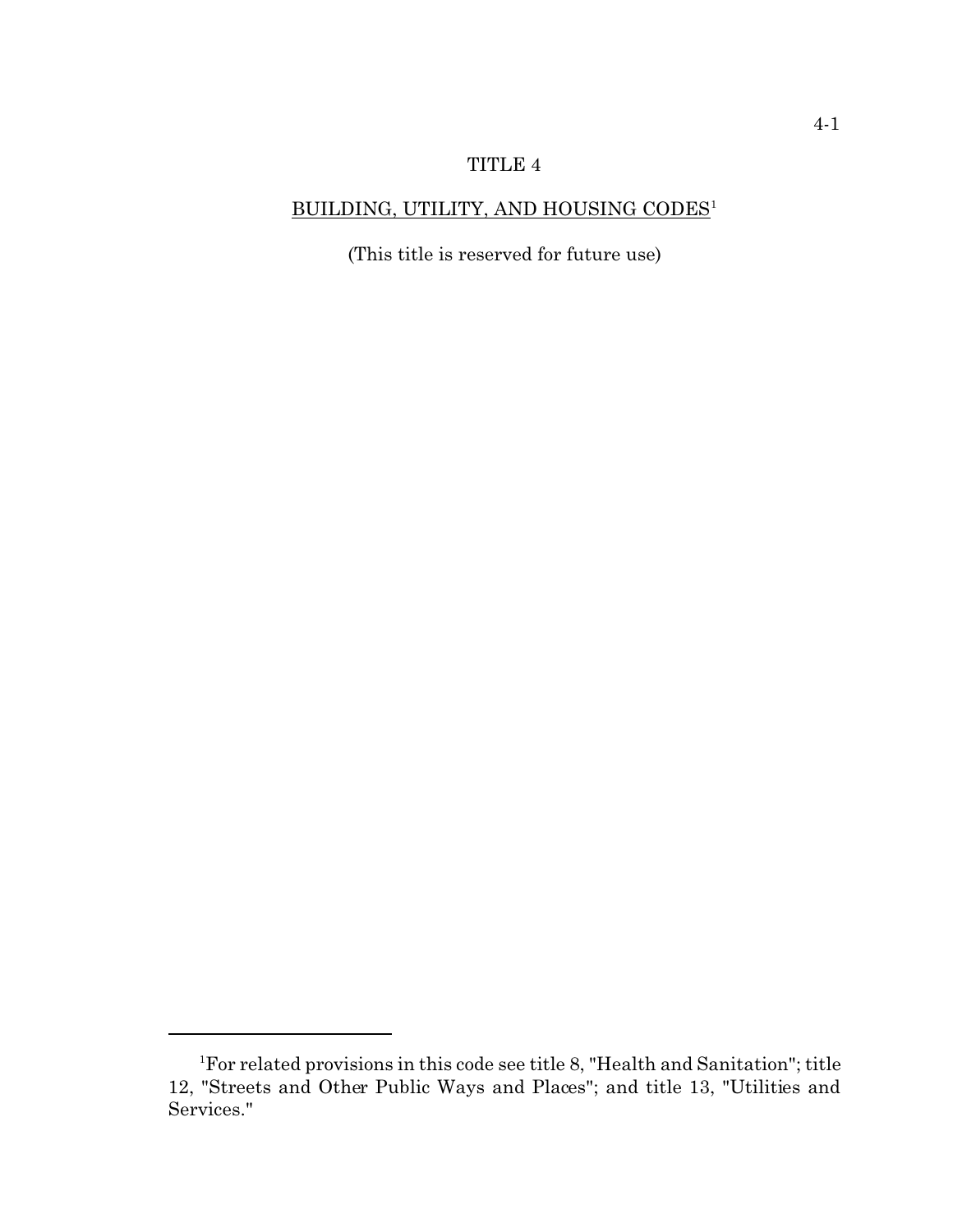# BUSINESSES, PROFESSIONS, AND OCCUPATIONS<sup>1</sup>

(This title is reserved for future use)

<sup>1</sup>For privilege tax provisions in this code, see title 6; for health and sanitation regulations with respect to certain businesses such as junk yards, etc., see title 8; and for restrictions on posting notices or advertisements and making noise to attract attention, see title 10.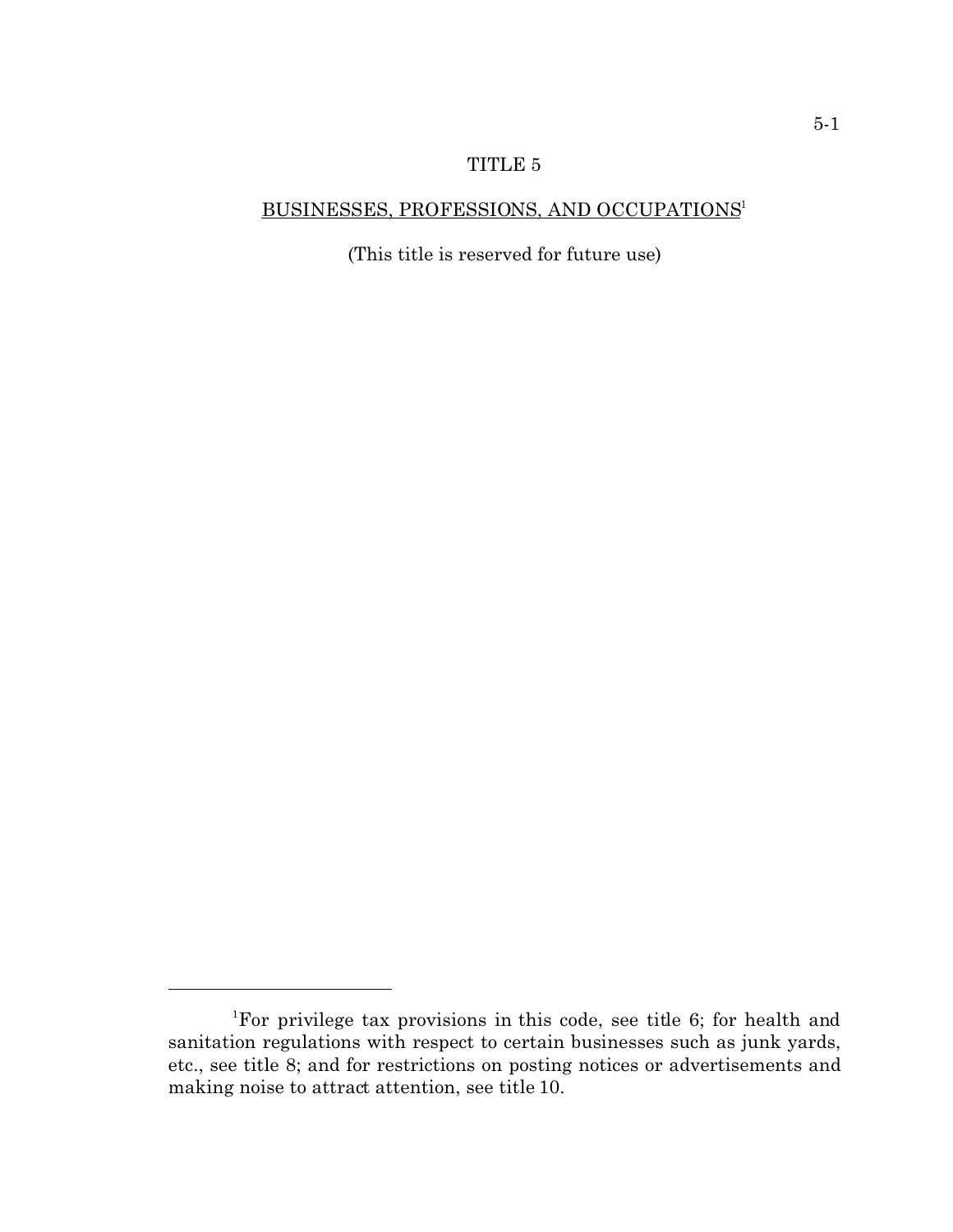### FINANCE AND TAXATION

#### CHAPTER

1. REAL PROPERTY TAXES.

2. PRIVILEGE TAXES.

## CHAPTER 1

### REAL PROPERTY TAXES<sup>1</sup>

**SECTION** 6-101. When due and payable. 6-102. When delinquent--penalty and interest.

6-101. When due and payable. Taxes levied by the municipality against real property shall become due and payable annually on the date fixed in the charter.

6-102. When delinquent--penalty and interest. All real property taxes shall become delinquent on and after the delinquency date fixed in the charter and shall thereupon be subject to such penalty and/or interest as is authorized and prescribed by the charter and/or state law.

<sup>&</sup>lt;sup>1</sup>See also the charter, particularly section 14.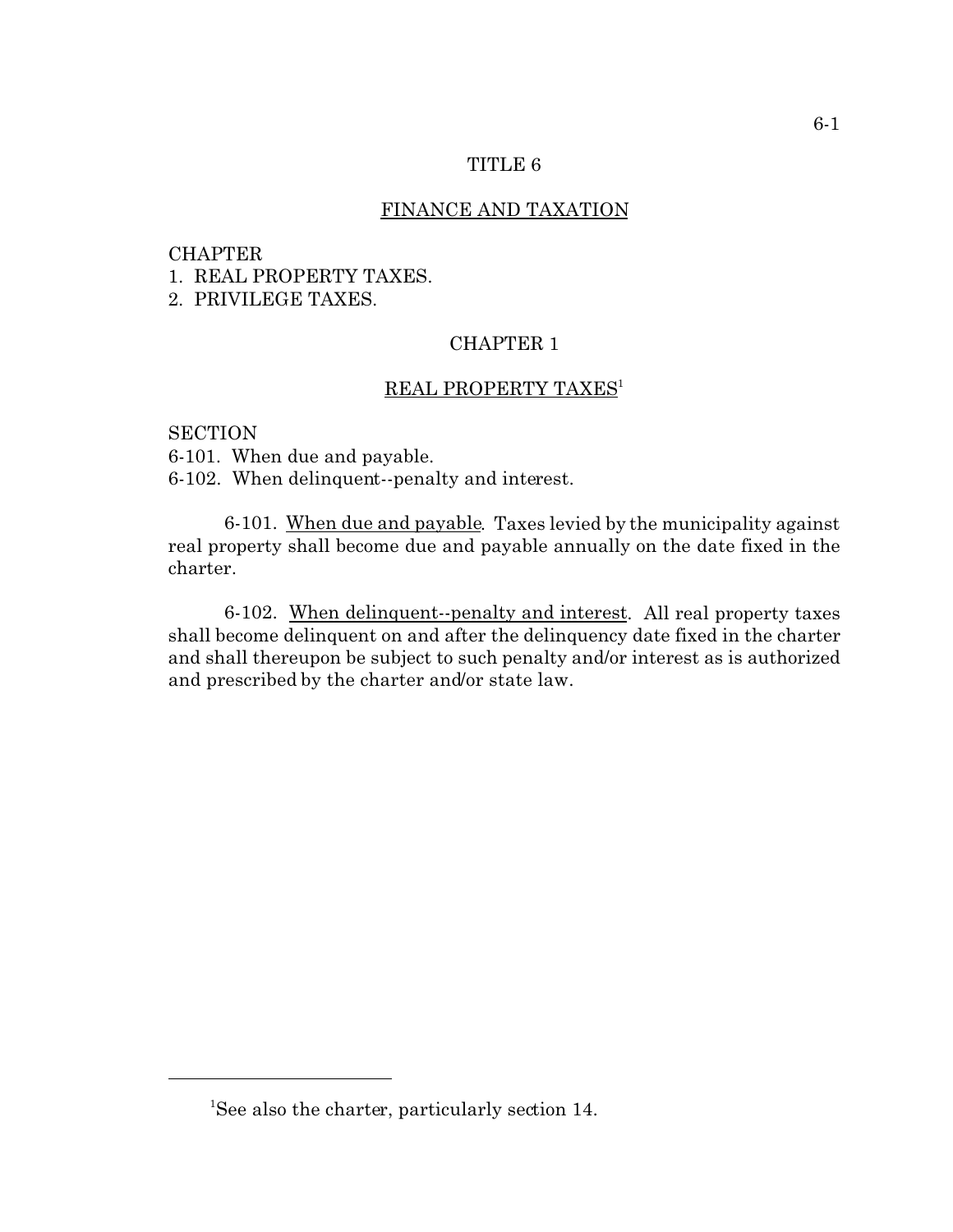### REAL PROPERTY TAXES

**SECTION** 6-201. Tax levied. 6-202. License required.

6-201. Tax levied. Except as otherwise specifically provided in this code, there is hereby levied on all vocations, occupations, and businesses declared by the general laws of the state to be privileges taxable by municipalities, an annual privilege tax in the maximum amount allowed by said state laws. The taxes provided for in the state's "Business Tax Act" (title 67, chapter 58, Tennessee Code Annotated) are hereby expressly enacted, ordained, and levied on the businesses, business activities, vocations, and occupations carried on within the municipality at the rates and in the manner prescribed by the said act. (ord. No. 69, modified)

6-202. License required. No person shall exercise any such privilege within the municipality without a currently effective privilege license, which shall be issued by the recorder to each applicant therefor upon such applicant's payment of the appropriate privilege tax. (ord. No. 25, modified)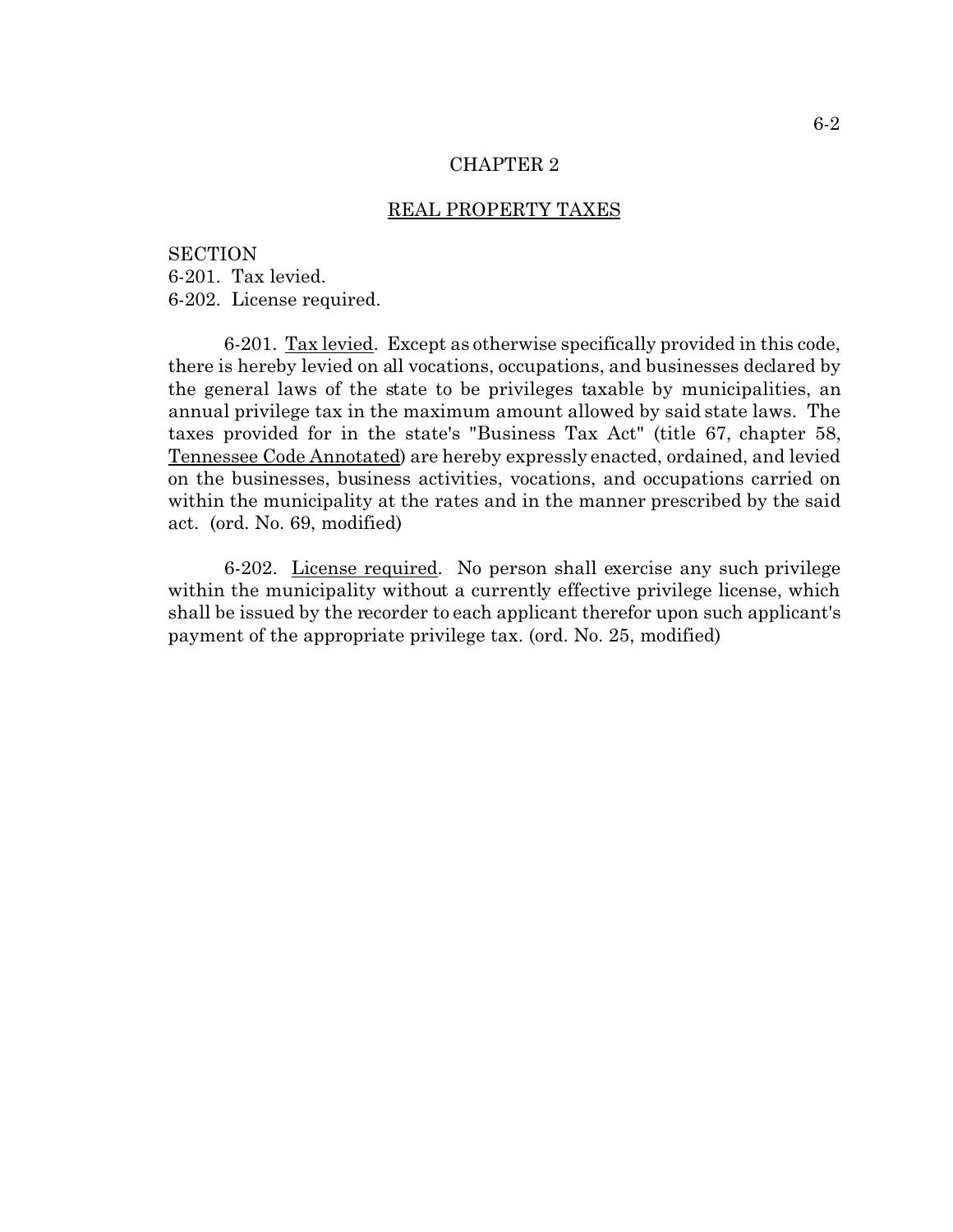# FIRE PROTECTION, FIREWORKS, AND EXPLOSIVES

### CHAPTER

1. MISCELLANEOUS.

2. VOLUNTEER FIRE DEPARTMENT.

## CHAPTER 1

### MISCELLANEOUS

**SECTION** 7-101. Use of fireworks restricted.

7-101. Use of fireworks restricted. It shall be unlawful for any person to shoot fireworks on any public street or sidewalk, in or on any other public property, or on the premises of any church or cemetery. Exceptions may be made by the chief of the fire department for public fireworks displays to be conducted under his control and supervision so as to provide for the safety of the public. (ord. No. 57, modified)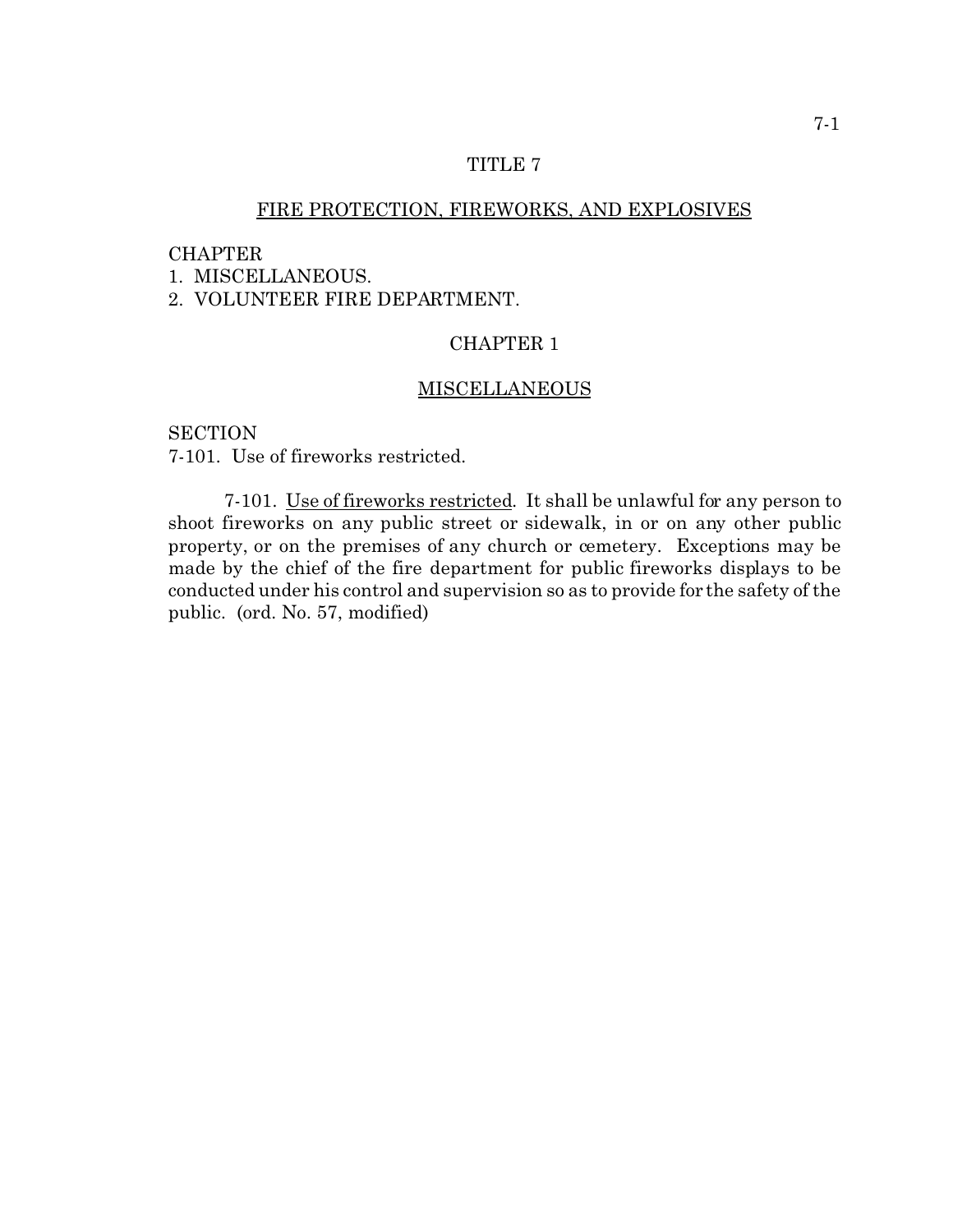## VOLUNTEER FIRE DEPARTMENT<sup>1</sup>

## **SECTION**

- 7-201. Establishment, equipment, and membership.
- 7-202. Objectives.
- 7-203. Organization, rules, and regulations.
- 7-204. Records and reports.
- 7-205. Tenure and compensation of members.
- 7-206. Chief responsible for training and maintenance.
- 7-207. Equipment to be used only within corporate limits generally.
- 7-208. Chief to be assistant to state officer.

7-201. Establishment, equipment, and membership. There is hereby established a volunteer fire department to be supported and equipped from appropriations by the governing body of the municipality. All apparatus, equipment, and supplies shall be purchased by or through the municipality and shall be and remain the property of the municipality. The fire department shall be composed of a chief appointed by the governing body and such number of physically-fit subordinate officers and firemen as the chief shall appoint.

7-202. Objectives. The volunteer fire department shall have as its objectives:

- (1) To prevent uncontrolled fires from starting.
- (2) To prevent the loss of life and property because of fires.
- (3) To confine fires to their places of origin.
- (4) To extinguish uncontrolled fires.
- (5) To prevent loss of life from asphyxiation or drowning.

(6) To perform such rescue work as its equipment and/or the training of its personnel makes practicable.

7-203. Organization, rules, and regulations. The chief of the volunteer fire department shall set up the organization of the department, make definite assignments to individuals, and shall formulate and enforce such rules and regulations as shall be necessary for the orderly and efficient operation of the department.

<sup>&</sup>lt;sup>1</sup>For special privileges with respect to traffic, see title 9, chapter 1, in this code.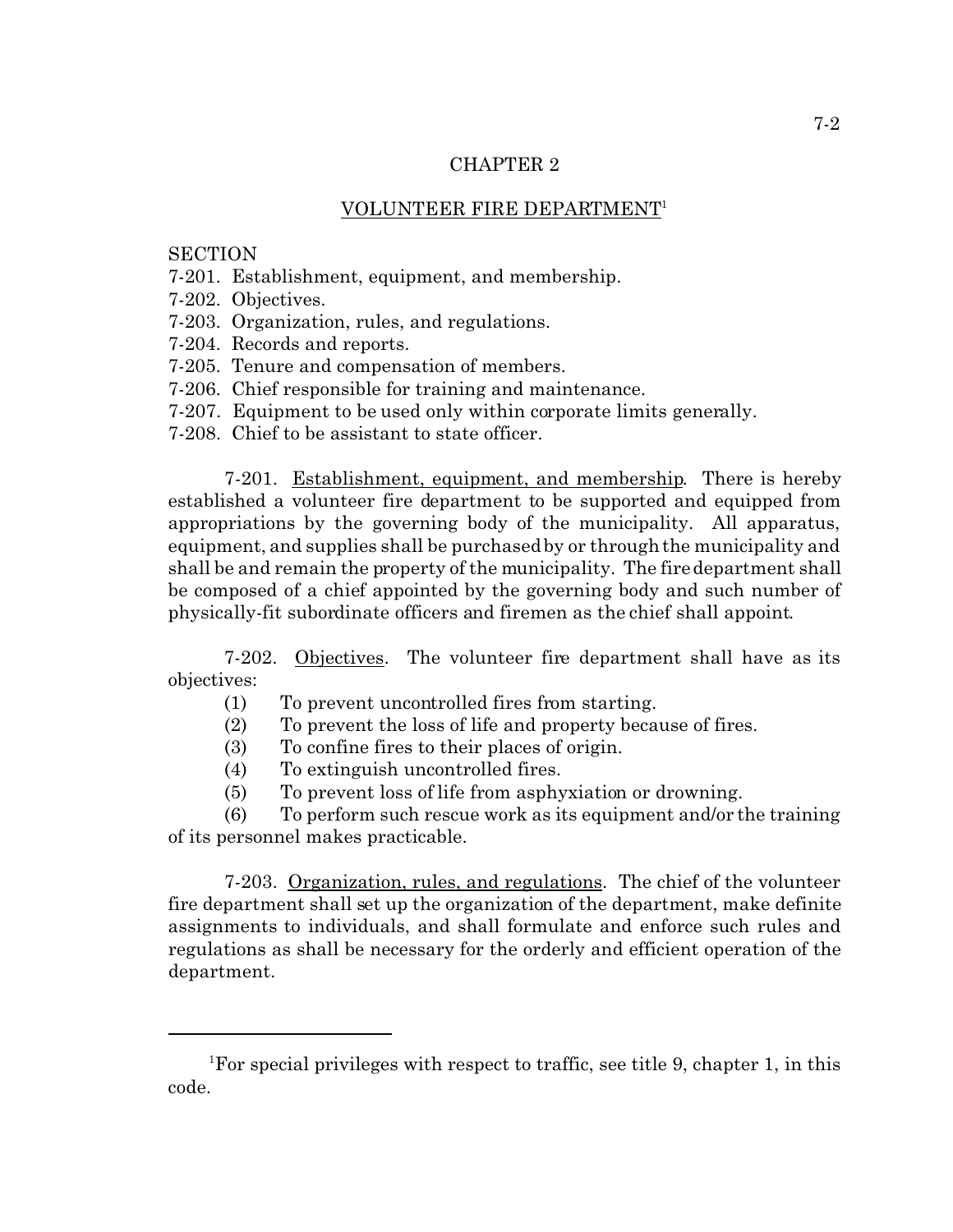7-204. Records and reports. The chief of the volunteer fire department shall keep adequate records of all fires, inspections, apparatus, equipment, personnel, and work of the department. He shall submit a written report on such matters to the mayor once each month, and at the end of the year a detailed annual report shall be made.

7-205. Tenure and compensation of members. The chief shall hold office so long as his conduct and efficiency are satisfactory to the governing body. However, so that adequate discipline may be maintained, the chief shall have the authority to suspend or discharge any other member of the fire department when he deems such action to be necessary for the good of the department. The chief may be suspended up to thirty (30) days by the mayor but may be dismissed only be the governing body.

All personnel of the volunteer fire department shall receive such compensation for their services as the governing body may from time to time prescribe.

7-206. Chief responsible for training and maintenance. The chief of the volunteer fire department shall be fully responsible for the training of the firemen and for maintenance of all property and equipment of the fire department. The minimum training shall consist of having the personnel take the fire apparatus out for practice operations not less than once a month.

7-207. Equipment to be used only within corporate limits generally. No equipment of the volunteer fire department shall be used for fighting any fire outside the corporate limits unless such fire is on city owned property or, in the opinion of the chief of the fire department, is in such hazardous proximity to property owned by or located within the city as to endanger such city property or unless expressly authorized in writing by the municipal governing body.

7-208. Chief to be assistant to state officer. Pursuant to requirements of section 68-17-108 of the Tennessee Code Annotated, the chief of the volunteer fire department is designated as an assistant to the state commissioner of insurance and is subject to all the duties and obligations imposed by chapter 17 of title 67 of said Tennessee Code Annotated, and shall be subject to the directions of the commissioner in the execution of the provisions thereof.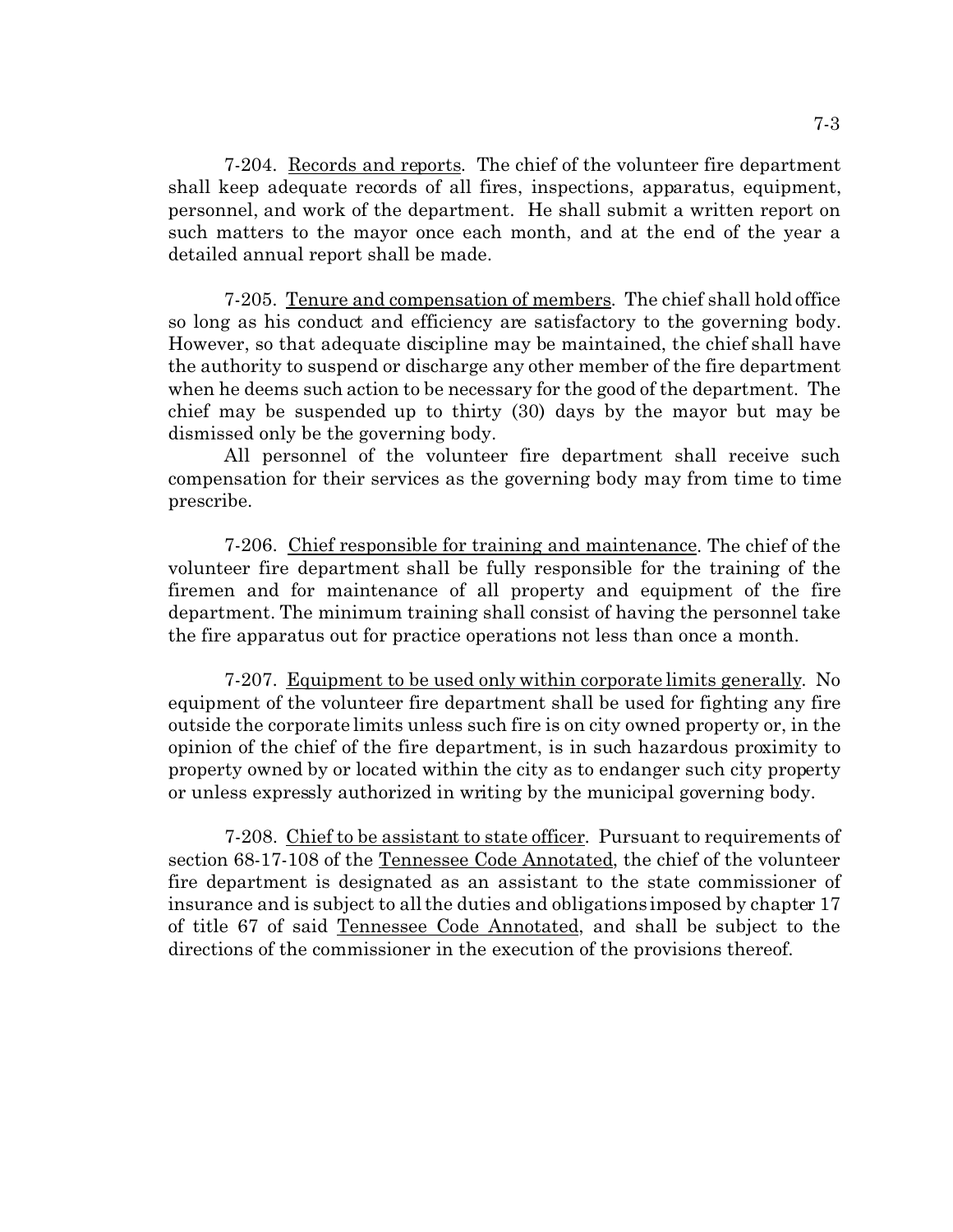### HEALTH AND SANITATION<sup>1</sup>

### **CHAPTER**

- 1. MISCELLANEOUS.
- 2. REFUSE.
- 3. CROSS CONNECTIONS, AUXILIARY INTAKES, ETC.

### CHAPTER 1

#### MISCELLANEOUS

## **SECTION**

- 8-101. Health officer.
- 8-102. Adulterated food, drugs, and cosmetics.
- 8-103. Communicable diseases.
- 8-104. (Reserved for future use.)
- 8-105. Smoke, soot, cinders, etc.
- 8-106. Stagnant water.
- 8-107. Weeds.
- 8-108. Dead animals.
- 8-109. Health and sanitation nuisances.
- 8-110. Spitting on streets, etc.
- 8-111. Junk yards.

8-101. Health officer. The "health officer" shall be such municipal, county, or state officer as the governing body shall appoint or designate to administer and enforce health and sanitation regulations within the municipality.

8-102. Adulterated food, drugs, and cosmetics. It shall be unlawful and a violation of this section for any person to violate within this municipality any provisions of the state food, drug, and cosmetic laws.

8-103. Communicable diseases. When there exists or is suspected to exist in any household a communicable disease other than a venereal disease or a

<sup>1</sup>For specific health and sanitation provisions elsewhere in this code with respect to the following, see the references indicated:

<sup>(1)</sup> Animals and fowls, title 3.

<sup>(2)</sup> Littering streets, etc., section 12-107.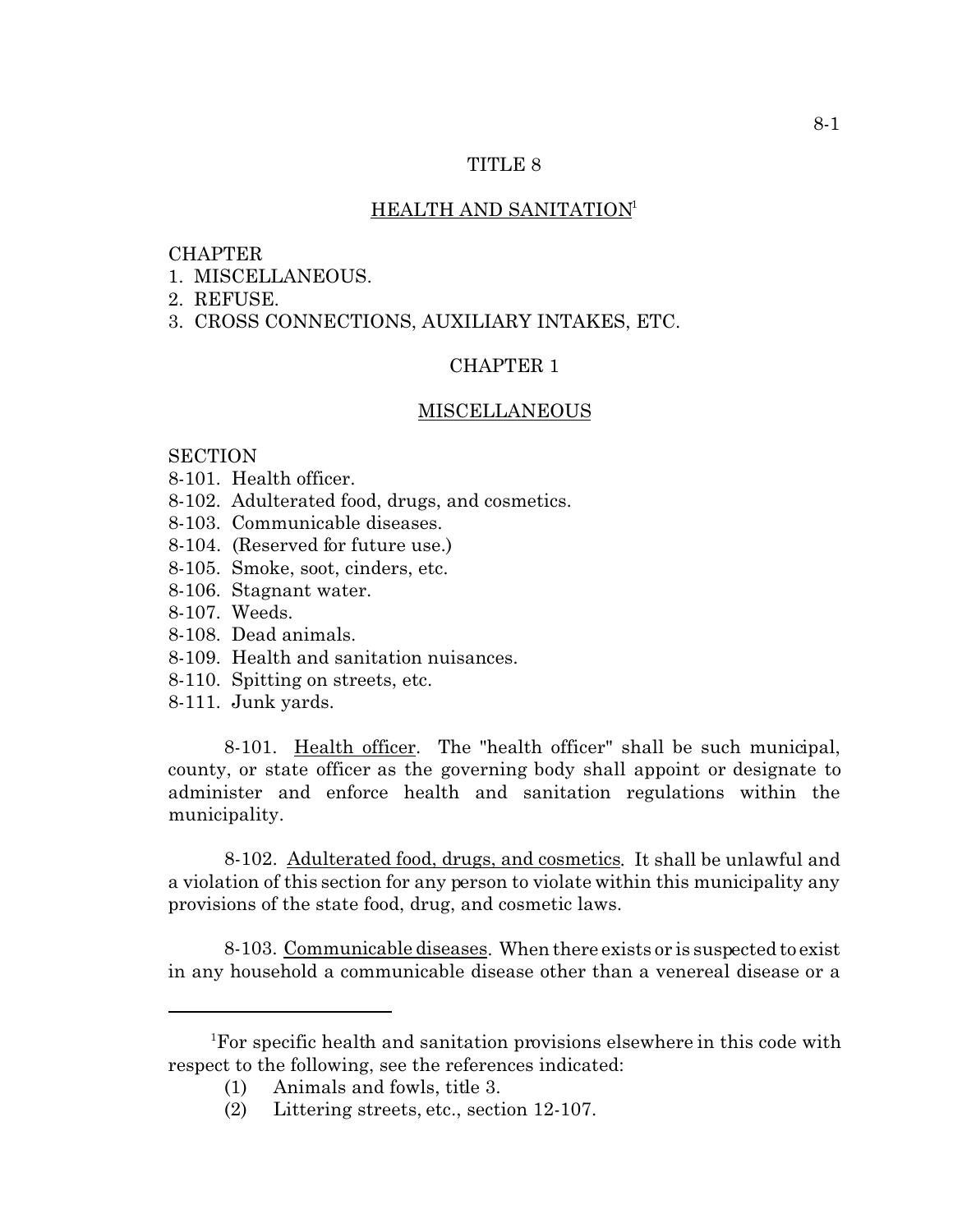common childhood disease, it shall be the duty of any attending physician and the head or other responsible person in such household possessing knowledge of the facts to notify immediately the health officer. The health officer shall thereupon make such investigation and issue such quarantine orders as may reasonably be necessary to protect the public health. It shall be unlawful for any person to violate any such orders of the health officer. (ords. No. 21 and 24, modified)

## 8-104. (Reserved for future use).

8-105. Smoke, soot, cinders, etc. It shall be unlawful for any person to permit or cause the escape of such quantities of dense smoke, soot, cinders, noxious acids, fumes, dust, or gases as to be detrimental to or to endanger the health, comfort, and safety of the public or so as to cause or have a tendency to cause injury or damage to property or business.

8-106. Stagnant water. It shall be unlawful for any person knowingly to allow any pool of stagnant water to accumulate and stand on his property without treating it so as effectively to prevent the breeding of mosquitoes.

8-107. Weeds. Every owner or tenant of property shall periodically cut the grass and other vegetation commonly recognized as weeds on his property, and it shall be unlawful for any person to fail to comply with an order by the city recorder or chief of police to cut such vegetation when it has reached a height of over one (1) foot.

8-108. Dead animals. Any person owning or having possession of any dead animal not intended for use as food shall promptly bury the same or notify the health officer and dispose of such animal in such manner as the health officer shall direct.

8-109. Health and sanitation nuisances. It shall be unlawful for any person to permit any premises owned, occupied, or controlled by him to become or remain in a filthy condition, or permit the use or occupation of same in such a manner as to create noxious or offensive smells and odors in connection therewith, or to allow the accumulation or creation of unwholesome and offensive matter or the breeding of flies, rodents, or other vermin on the premises to the menace of the public health or the annoyance of people residing within the vicinity. (ord. No. 22, modified)

8-110. Spitting on streets, etc. It shall be unlawful for any person to spit upon any public street or sidewalk or upon the floors or walks of any public place. (ord. No. 19, modified)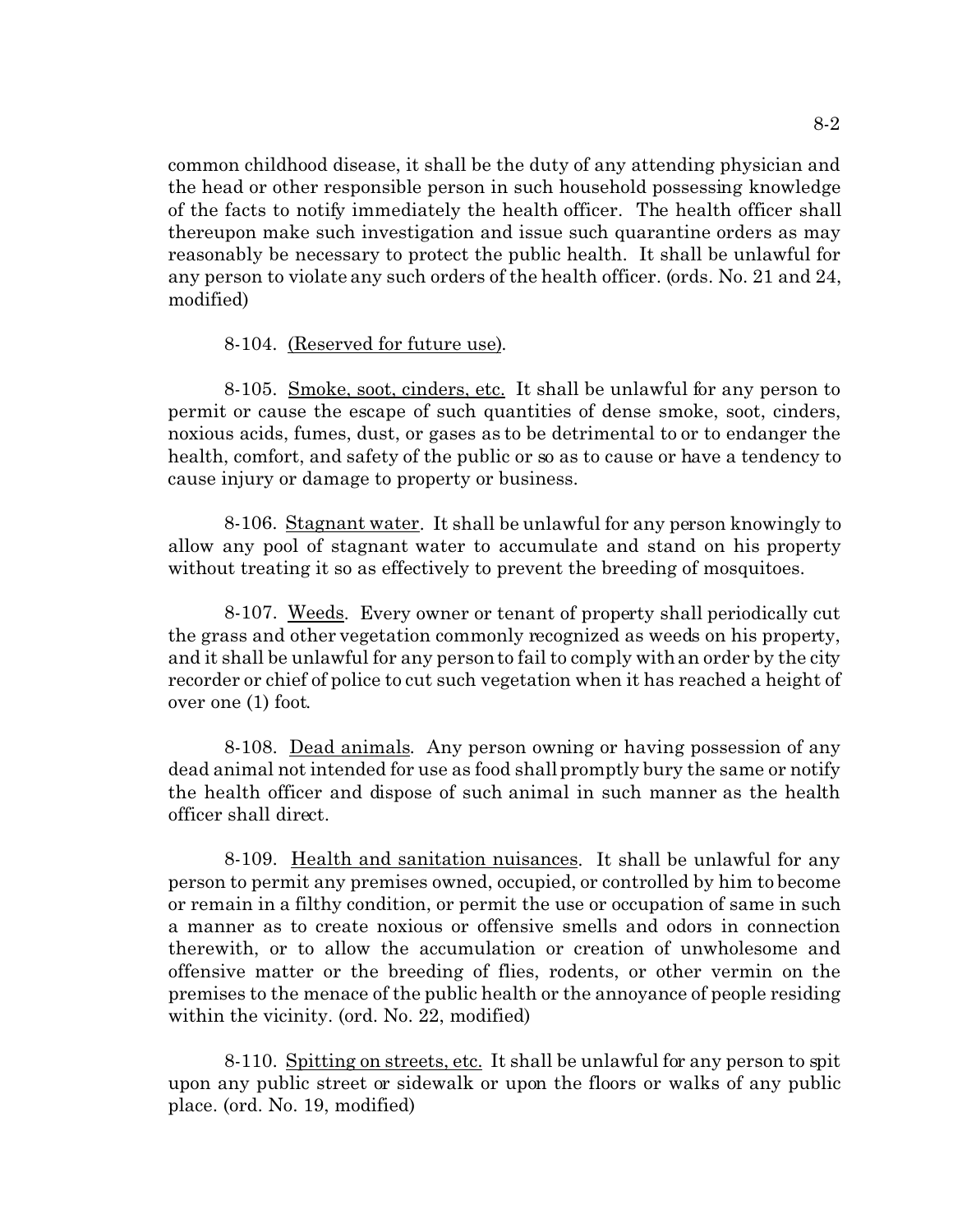8-111. Junk yards.<sup>1</sup> All junk yards within the corporate limits shall be operated and maintained subject to the following regulations:

(1) All junk stored or kept in such yards shall be so kept that it will not catch and hold water in which mosquitoes may breed and so that it will not constitute a place or places in which rats, mice, or other vermin may be harbored, reared, or propagated.

(2) All such junk yards shall be enclosed within close fitting plank or metal solid fences touching the ground on the bottom and being not less than six (6) feet in height, such fence to be built so that it will be impossible for stray cats and/or stray dogs to have access to such junk yards.

(3) Such yards shall be so maintained as to be in a sanitary condition and so as not to be a menace to the public health or safety.

<sup>&</sup>lt;sup>1</sup>The provisions of this section were taken substantially from the Bristol ordinance upheld by the Tennessee Court of Appeals as being a reasonable and valid exercise of the police power in the 1961 case of Hagaman v. Slaughter, 49 Tenn. App. 338, 354 S.W.2d 818.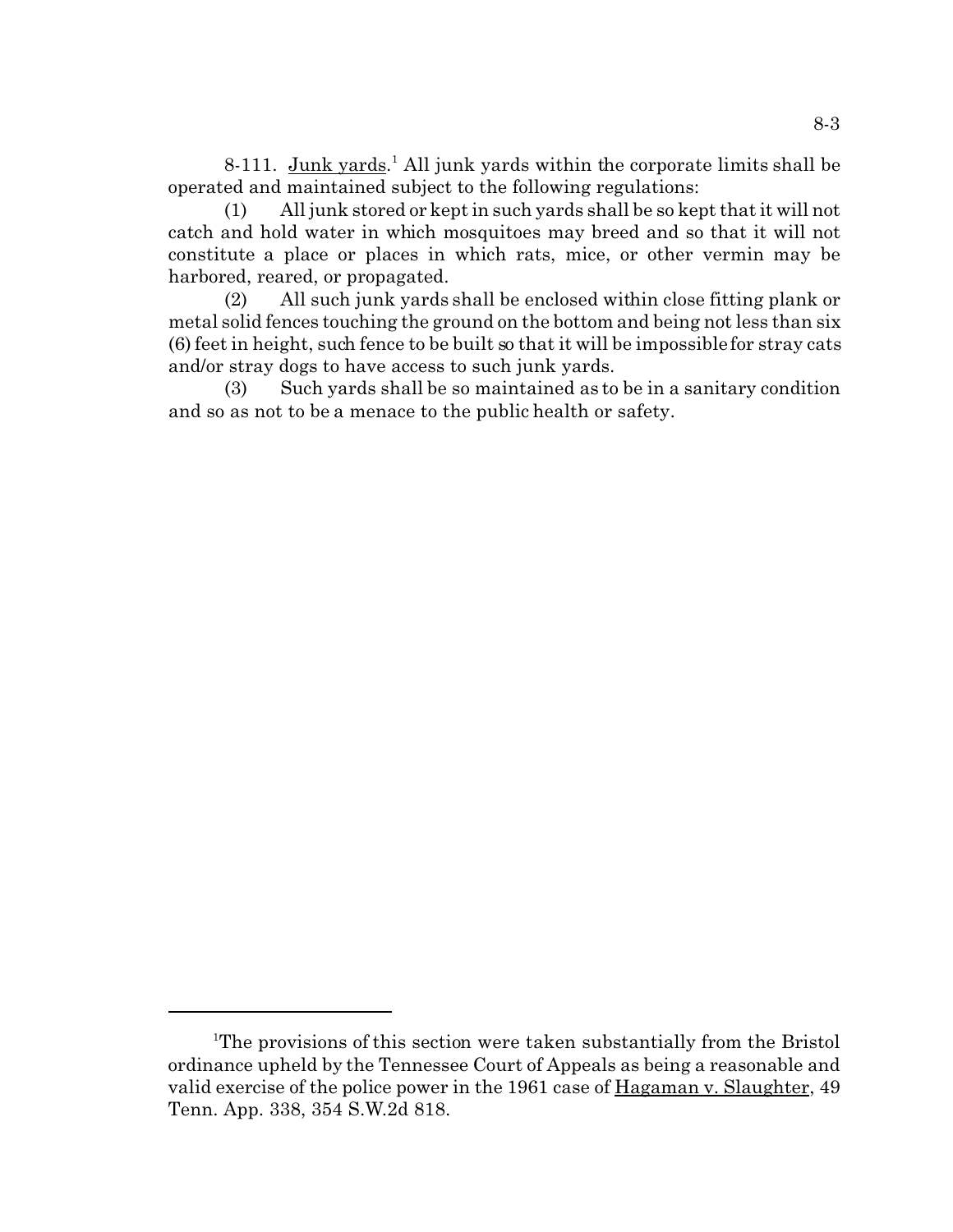#### **REFUSE**

## **SECTION**

- 8-201. Refuse defined.
- 8-202. Premises to be kept clean.
- 8-203. Storage.
- 8-204. Location of containers.
- 8-205. Disturbing containers.
- 8-206. Collection; fee.
- 8-207. Collection vehicles.
- 8-208. Disposal.

8-201. Refuse defined. Refuse shall mean and include garbage, rubbish, leaves, brush, and refuse as those terms are generally defined except that dead animals and fowls, body wastes, hot ashes, rocks, concrete, bricks, and similar materials are expressly excluded therefrom and shall not be stored therewith.

8-202. Premises to be kept clean. All persons within the municipality are required to keep their premises in a clean and sanitary condition, free from accumulations of refuse except when stored as provided in this chapter. (ord. No. 74, sec. 1., modified)

8-203. Storage. Each owner, occupant, or other responsible person using or occupying any building or other premises within this municipality where refuse accumulates or is likely to accumulate, shall provide and keep covered an adequate number of refuse containers. The refuse containers shall be strong, durable, and rodent and insect proof. They shall each have a capacity of not less than twenty (20) nor more than thirty-two (32) gallons, except that this maximum capacity shall not apply to larger containers which the municipality handles mechanically. Furthermore, except for containers which the municipality handles mechanically, the combined weight of any refuse container and its contents shall not exceed seventy-five (75) pounds. No refuse shall be placed in a refuse container until such refuse has been drained of all free liquids. (ord. No. 74, sec. 2, modified)

8-204. Location of containers. Where alleys are used by the municipal refuse collectors, containers shall be placed on or within six (6) feet of the alley line in such a position as not to intrude upon the traveled portion of the alley. Where streets are used by the municipal refuse collectors, containers shall be placed adjacent to and back of the curb, or adjacent to and back of the ditch or street line if there be no curb, at such times as shall be scheduled by the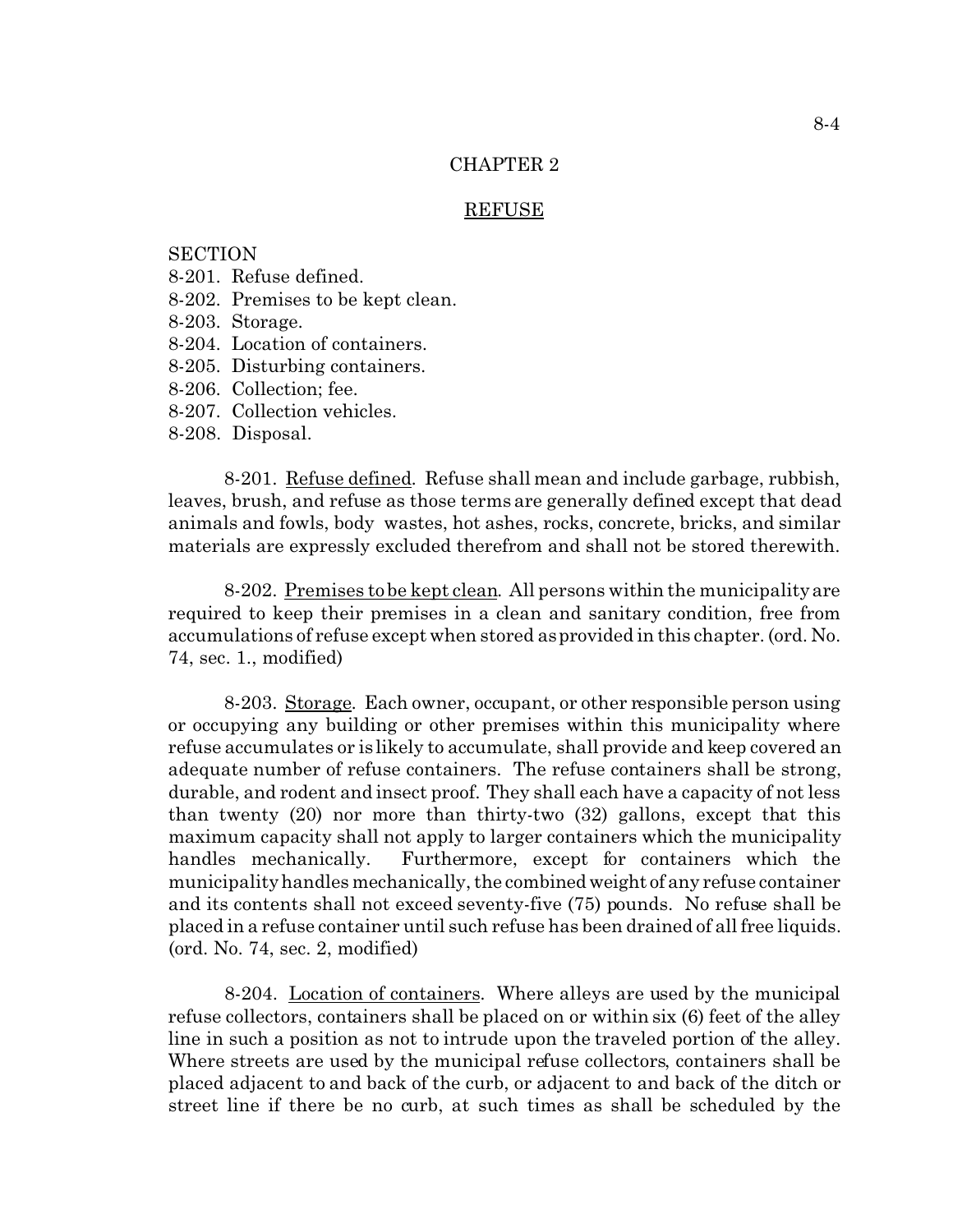municipality for the collection of refuse therefrom. As soon as practicable after such containers have been emptied they shall be removed by the owner to within, or to the rear of, his premises and away from the street line until the next scheduled time for collection.

8-205. Disturbing containers. No unauthorized person shall uncover, rifle, pilfer, dig into, turn over, or in any other manner disturb or use any refuse container belonging to another. This section shall not be construed to prohibit the use of public refuse containers for their intended purpose. (ord. No. 74, sec. 4, modified)

8-206. Collection; fee. All refuse accumulated within the corporate limits shall be collected, conveyed, and disposed of under the supervision of such officer as the governing body shall designate. Collections shall be made regularly in accordance with an announced schedule and shall be subject to such service fees as the governing body may from time to time prescribe.

8-207. Collection vehicles. The collection of refuse shall be by means of vehicles with beds constructed of impervious materials which are easily cleanable and so constructed that there will be no leakage of liquids draining from the refuse onto the streets and alleys. Furthermore, all refuse collection vehicles shall utilize closed beds or such coverings as will effectively prevent the scattering of refuse over the streets or alleys.

8-208. Disposal. The disposal of refuse in any quantity by any person in any place, public or private, other than at the site or sites designated for refuse disposal by the governing body is expressly prohibited. (ord. No. 74, sec. 5, modified)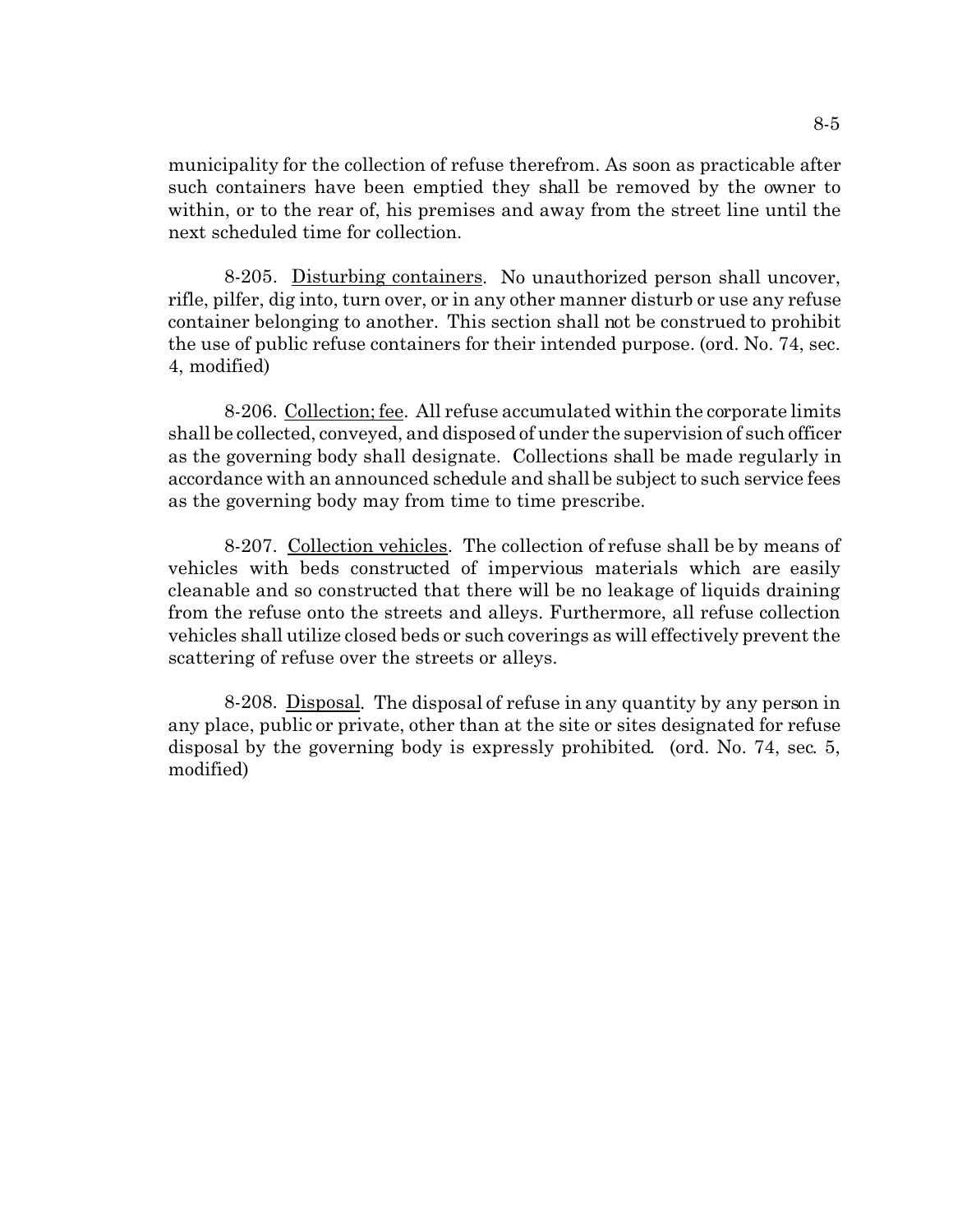## CROSS CONNECTIONS, AUXILIARY INTAKES, ETC.<sup>1</sup>

### **SECTION**

- 8-301. Definitions.
- 8-302. Standards.
- 8-303. Construction, operation, and supervision.
- 8-304. Statement required.
- 8-305. Inspections required.
- 8-306. Right of entry for inspections.
- 8-307. Correction of existing violations.
- 8-308. Use of protective devices.
- 8-309. Unpotable water to be labeled.
- 8-310. Violations.

8-301. Definitions. The following definitions and terms shall apply in the interpretation and enforcement of this chapter:

(1) Public water supply. The waterworks system furnishing water to the municipality for general use and which supply is recognized as the public water supply by the Tennessee Department of Public Health.

(2) Cross connection. Any physical connection whereby the public water supply is connected with any other water supply system, whether public or private, either inside or outside of any building or buildings, in such manner that a flow of water into the public water supply is possible either through the manipulation of valves or because of any other arrangement.

(3) Auxiliary intake. Any piping connection or other device whereby water may be secured from a source other than that normally used.

(4) Bypass. Any system of piping or other arrangement whereby the water may be diverted around any part or portion of a water purification plant.

(5) Interconnection. Any system of piping or other arrangement whereby the public water supply is connected directly with a sewer, drain, conduit, pool, storage reservoir, or other device which does or may contain sewage or other waste or liquid which would be capable of imparting contamination to the public water supply.

<sup>&</sup>lt;sup>1</sup>The regulations in this chapter are recommended by the Tennessee Department of Public Health for adoption by cities.

See title 13 for provisions providing for the administration of the water and sewer system.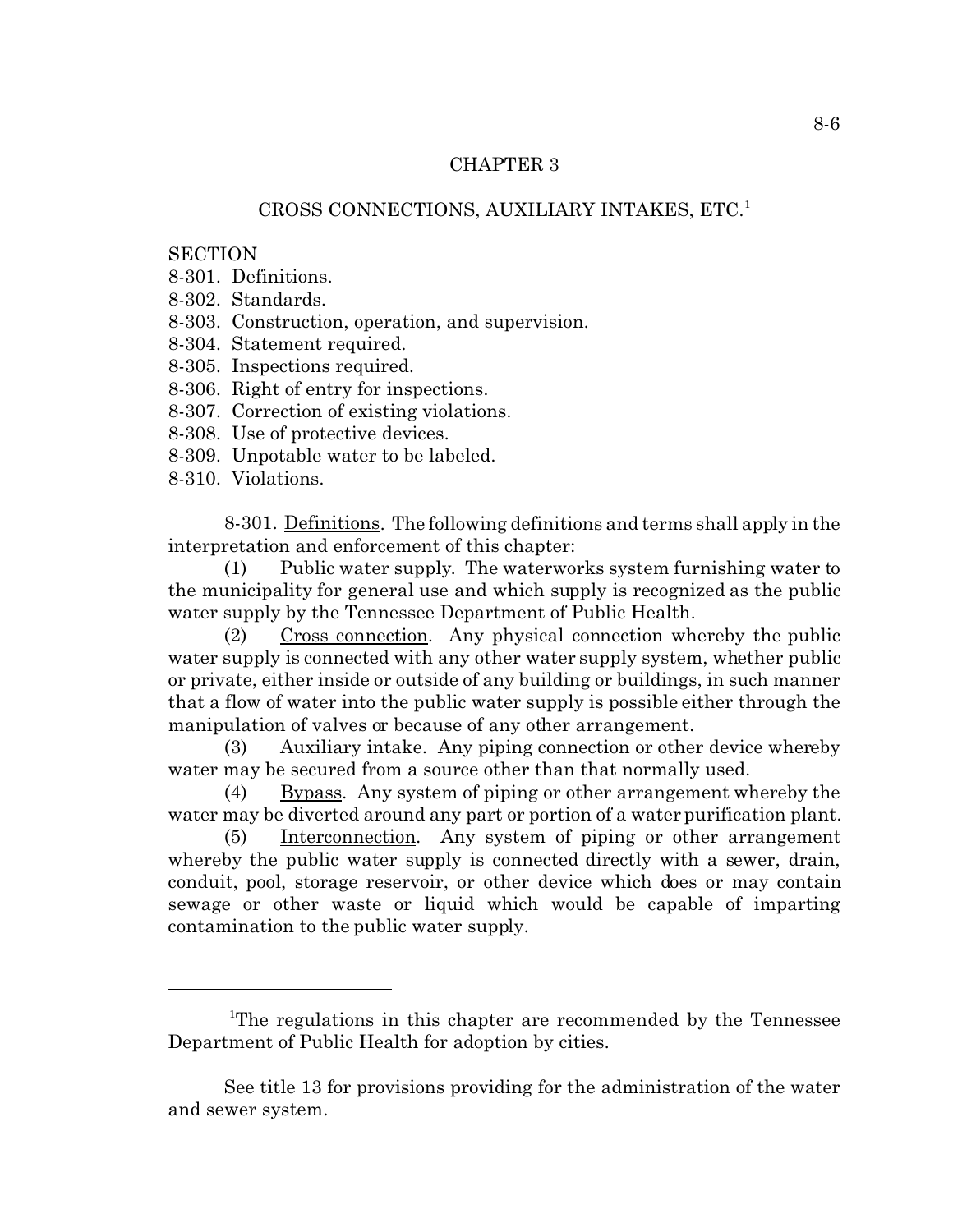(6) Person. Any and all persons, natural or artificial, including any individual, firm, or association, and any municipal or private corporation organized or existing under the laws of this or any other state or country. (ord. No. 56, modified)

8-302. Standards. The municipal public water supply is to comply with sections 68-13-101 and 68-13-104 of the Tennessee Code Annotated, as well as the Rules and Regulations for Public Water Supplies, legally adopted in accordance with this code, which pertain to cross connections, auxiliary intakes, bypasses, and interconnections, and establish an effective ongoing program to control these undesirable water uses. (ord. No. 56, modified)

8-303. Construction, operation, and supervision. It shall be unlawful for any person to cause a cross connection to be made, or allow one to exist for any purpose whatsoever, unless the construction and operation of same have been approved by the Tennessee Department of Public Health and the operation of such cross connection, auxiliary intake, bypass or interconnection is at all times under the direct supervision of the superintendent of the waterworks of the municipality. (ord. No. 56, modified)

8-304. Statement required. Any person whose premises are supplied with water from the public water supply and who also has on the same premises a separate source of water supply, or stores water in an uncovered or unsanitary storage reservoir from which the water stored therein is circulated through a piping system, shall file with the superintendent of the waterworks a statement of the non-existence of unapproved or unauthorized cross connections, auxiliary intakes, bypasses, or interconnections. Such statement shall also contain an agreement that no cross connection, auxiliary intake, bypass, or interconnection will be permitted upon the premises. (ord. No. 56, modified)

8-305. Inspections required. It shall be the duty of the superintendent of the waterworks to cause inspections to be made of all properties served by the public water supply where cross connections with the public water supply are deemed possible. The frequency of inspections and reinspections, based on potential health hazards involved, shall be established by the superintendent of the waterworks and as approved by the Tennessee Department of Public Health. (ord. No. 56, modified)

8-306. Right of entry for inspections. The superintendent of the waterworks or his authorized representative shall have the right to enter, at any reasonable time, any property served by a connection to the public water supply for the purpose of inspecting the piping system or systems therein for cross connections, auxiliary intakes, bypasses, or interconnections. On request, the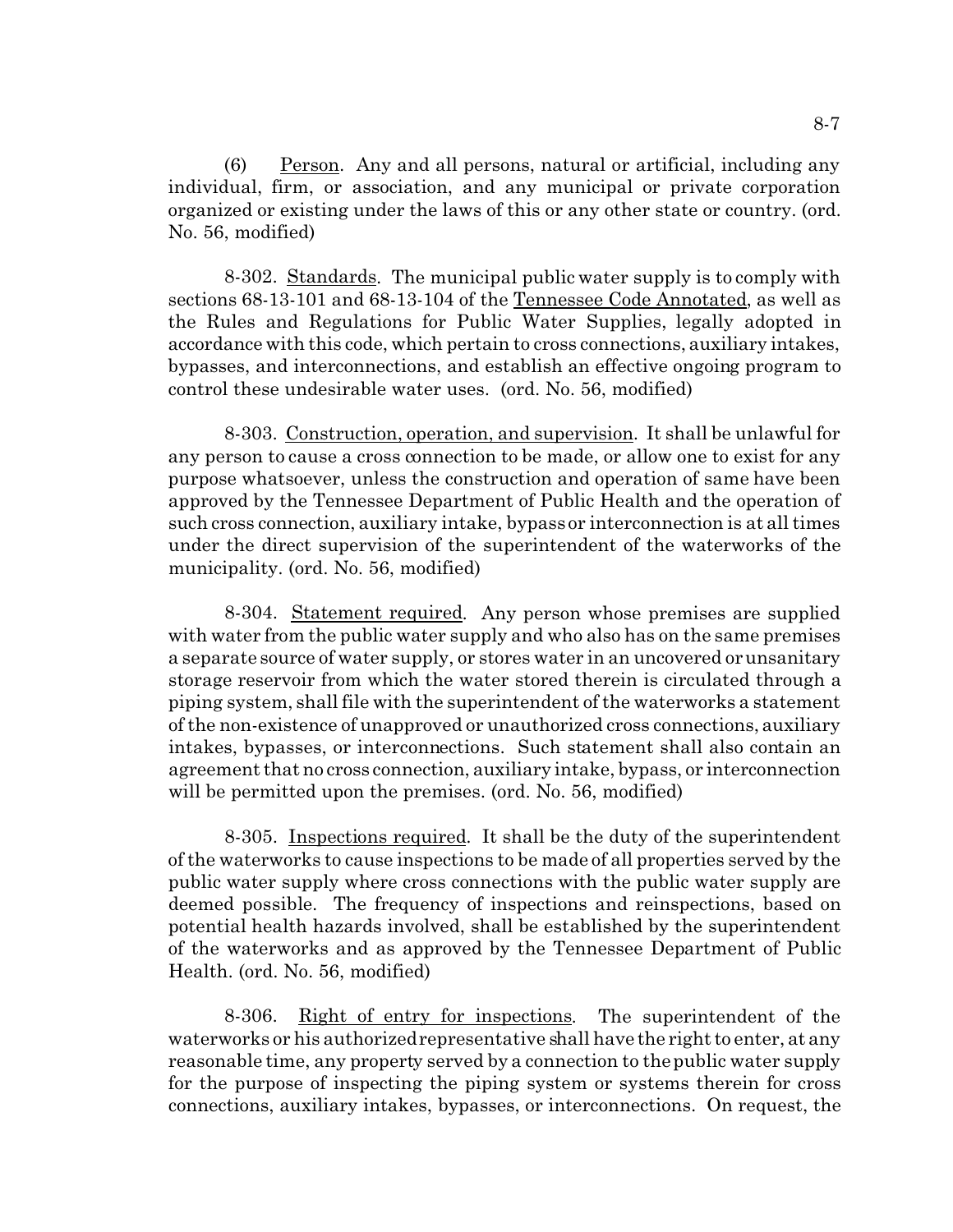owner, lessee, or occupant of any property so served shall furnish to the inspection agency any pertinent information regarding the piping system or systems on such property. The refusal of such information or refusal of access, when requested, shall be deemed evidence of the presence of cross connections. (ord. No. 56, modified)

8-307. Correction of existing violations. Any person who now has cross connections, auxiliary intakes, bypasses, or interconnections in violation of the provisions of this chapter shall be allowed a reasonable time within which to comply with the provisions of this chapter. After a thorough investigation of existing conditions and an appraisal of the time required to complete the work, the amount of time shall be designated by the superintendent of the waterworks.

The failure to correct conditions threatening the safety of the public water system as prohibited by this chapter and the Tennessee Code Annotated, section 68-13-104, within a reasonable time and within the time limits set by the superintendent of the waterworks shall be grounds for denial of water service. If proper protection has not been provided after a reasonable time, the utility shall give the customer legal notification that water service is to be discontinued and shall physically separate the public water supply from the customer's on-site piping system in such a manner that the two systems cannot again be connected by an unauthorized person.

Where cross connections, interconnections, auxiliary intakes, or bypasses are found that constitute an extreme hazard of immediate concern of contaminating the public water system, the management of the water supply shall require that immediate corrective action be taken to eliminate the threat to the public water system. Immediate steps shall be taken to disconnect the public water supply from the on-site piping system unless the imminent hazard(s) is (are) corrected immediately. (ord. No. 56, modified)

8-308. Use of protective devices. Where the nature of use of the water supplied a premises by the water department is such that it is deemed (a) impractical to provide an effective air-gap separation, (b) that the owner and/or occupant of the premises cannot, or is not willing, to demonstrate to the official in charge of the water supply, or his designated representative, that the water use and protective features of the plumbing are such as to propose no threat to the safety or potability of the water supply, (c) that the nature and mode of operation within a premises are such that frequent alterations are made to the plumbing, (d) there is a likelihood that protective measures may be subverted, altered, or disconnected, the superintendent of the waterworks of the municipality or his designated representative, shall require the use of an approved protective device on the service line serving the premises to assure that any contamination that may originate in the customer's premises is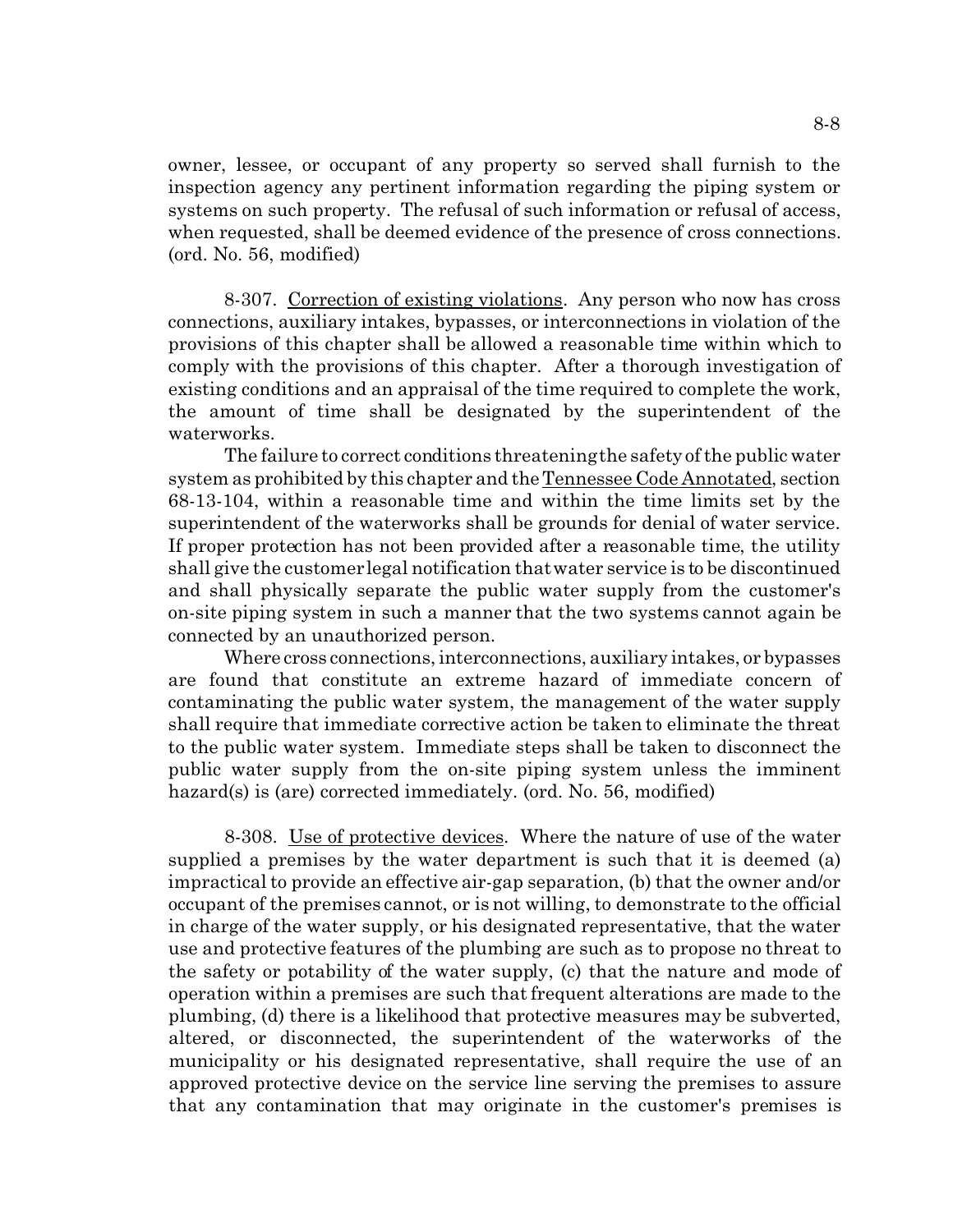contained therein. The protective device shall be a reduced pressure zone type backflow preventer approved by the Tennessee Department of Public Health as to manufacture, model, and size. The method of installation of backflow protective devices shall be approved by the superintendent of the waterworks prior to installation and shall comply with the criteria set forth by the Tennessee Department of Public Health. The installation shall be at the expense of the owner or occupant of the premises.

Personnel of the municipal public water supply shall have the right to inspect and test the device or devices on an annual basis or whenever deemed necessary by the superintendent of the waterworks or his designated representative. Water service shall not be disrupted to test the device without the knowledge of the occupant of the premises.

Where the use of water is critical to the continuance of normal operations or protection of life, property, or equipment, duplicate units shall be provided to avoid the necessity of discontinuing water service to test or repair the protective device or devices. Where it is found that only one unit has been installed and the continuance of service is critical, the superintendent of the waterworks shall notify, in writing, the occupant of the premises of plans to discontinue water service and arrange for a mutually acceptable time to test and/or repair the device. The superintendent shall require the occupant of the premises to make all repairs indicated promptly, to keep the unit(s) working properly, and the expense of such repairs shall be borne by the owner or occupant of the premises. Repairs shall be made by qualified personnel acceptable to the superintendent of the waterworks.

The failure to maintain backflow prevention devices in proper working order shall be grounds for discontinuing water service to a premises. Likewise, the removal, bypassing, or altering of the protective devices or the installation thereof so as to render the devices ineffective shall constitute grounds for discontinuance of water service. Water service to such premises shall not be restored until the customer has corrected or eliminated such conditions or defects to the satisfaction of the superintendent of the waterworks. (ord. No. 56, modified)

8-309. Unpotable water to be labeled. In order that the potable water supply made available to premises served by the public water supply shall be protected from possible contamination as specified herein, any water outlet which could be used for potable or domestic purposes and which is not supplied by the potable system must be labeled in a conspicuous manner as:

## WATER UNSAFE FOR DRINKING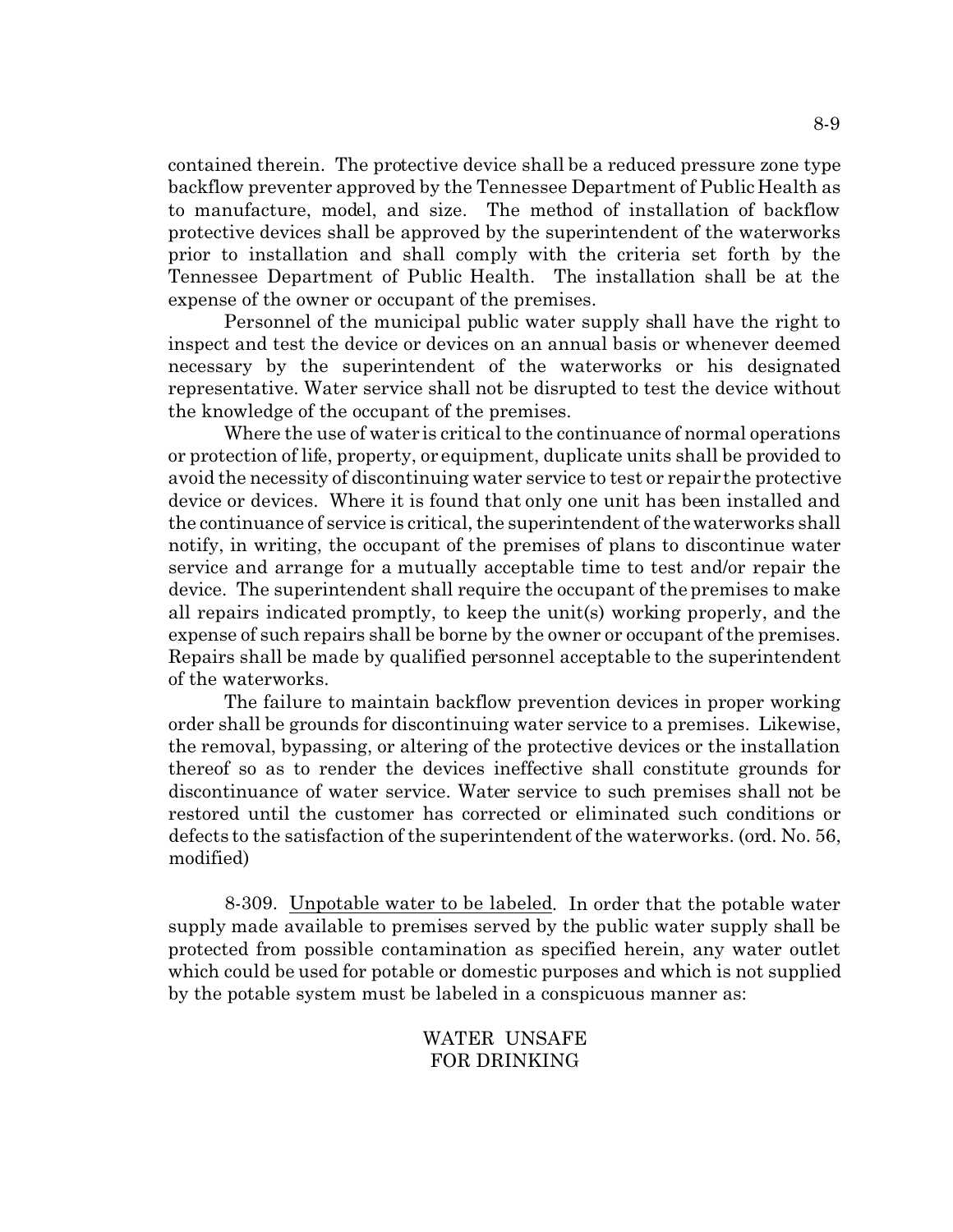The minimum acceptable sign shall have black letters at least one-inch high located on a red background. (ord. No. 56, modified)

8-310. Violations. The requirements contained herein shall apply to all premises served by the municipal water system whether located inside or outside the corporate limits and are hereby made a part of the conditions required to be met for the municipality to provide water services to any premises. Such action, being essential for the protection of the water distribution system against the entrance of contamination which may render the water unsafe healthwise, or otherwise undesirable, shall be enforced rigidly without regard to location of the premises, whether inside or outside the corporate limits.

Any person who neglects or refuses to comply with any of the provisions of this chapter shall be deemed guilty of a misdemeanor and, upon conviction therefor, shall be fined under the general penalty clause for this municipal code of ordinances. (ord. No. 56, modified)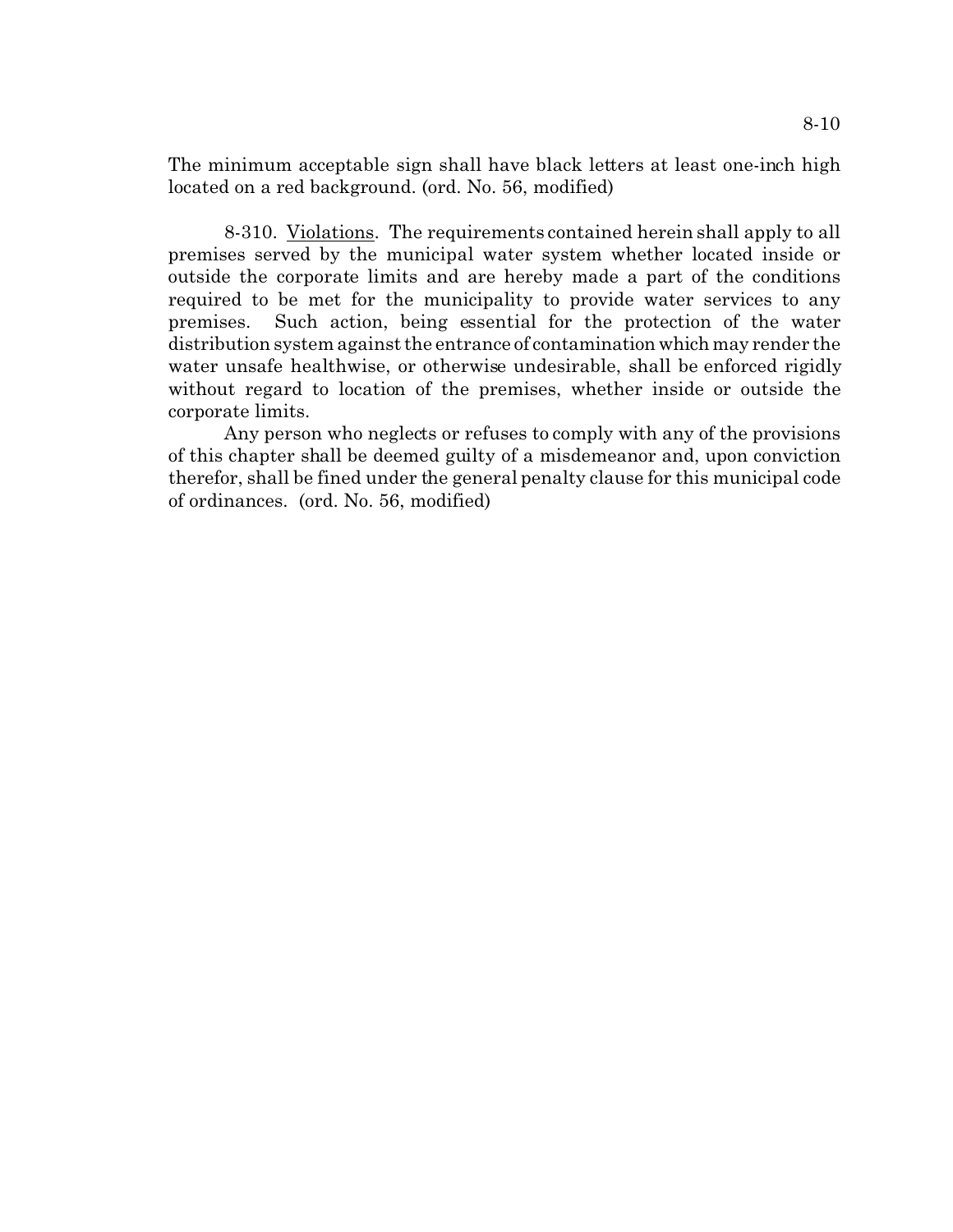### MOTOR VEHICLES AND TRAFFIC<sup>1</sup>

### **CHAPTER**

- 1. MISCELLANEOUS.
- 2. SPEED LIMITS.
- 3. TURNING MOVEMENTS.
- 4. STOPPING AND YIELDING.
- 5. PARKING.
- 6. ENFORCEMENT.

### CHAPTER 1

### MISCELLANEOUS

## **SECTION**

- 9-101. Motor vehicle requirements.
- 9-102. Authorized emergency vehicles defined.
- 9-103. Operation of authorized emergency vehicles.
- 9-104. Following emergency vehicles.
- 9-105. Running over fire hoses, etc.
- 9-106. Driving on streets closed for repairs, etc.
- 9-107. Reckless driving.
- 9-108. Driving under the influence.
- 9-109. (Reserved for future use)
- 9-110. Unlaned streets.
- 9-111. Laned streets.
- 9-112. Yellow lines.
- 9-113. Miscellaneous traffic-control signs, etc.
- 9-114. General requirements for traffic-control signs, etc.
- 9-115. Unauthorized traffic-control signs, etc.
- 9-116. Presumption with respect to traffic-control signs, etc.
- 9-117. (Reserved for future use)
- 9-118. Driving through funerals or other processions.
- 9-119. Damaging pavements.
- 9-120. Clinging to vehicles in motion.
- 9-121. Riding on outside of vehicles.
- 9-122. Backing vehicles.

<sup>&</sup>lt;sup>1</sup>For other provisions relating to streets, alleys, sidewalks, and rights of way, see title 12 in this code.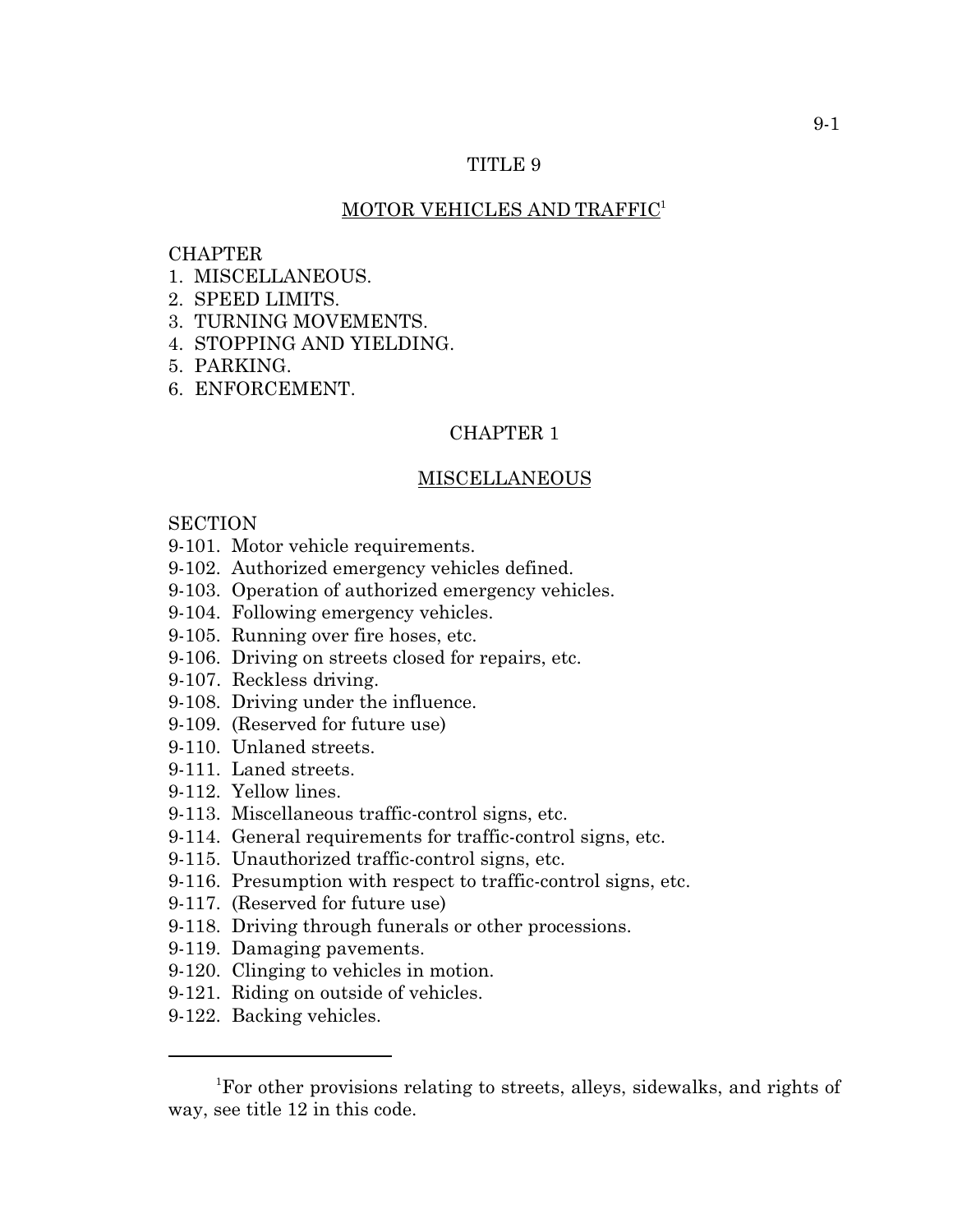- 9-123. Projections from the rear of vehicles.
- 9-124. Causing unnecessary noise.
- 9-125. Vehicles and operators to be licensed.
- 9-126. Passing.
- 9-127. Bicycle riders, etc.

9-101. Motor vehicle requirements. It shall be unlawful for any person to operate any motor vehicle within the corporate limits unless such vehicle is equipped with properly operating muffler, lights, brakes, horn, and such other equipment as is prescribed and required by chapter 9, title 55, of the Tennessee Code Annotated. (ord. No. 71, modified)

9-102. Authorized emergency vehicles defined. Authorized emergency vehicles shall be fire department vehicles, police vehicles, and such ambulances and other emergency vehicles as are designated by the chief of police.

9-103. Operation of authorized emergency vehicles.<sup>1</sup> (1) The driver of an authorized emergency vehicle, when responding to an emergency call, or when in the pursuit of an actual or suspected violator of the law, or when responding to but not upon returning from a fire alarm, may exercise the privileges set forth in this section, subject to the conditions herein stated.

(2) The driver of an authorized emergency vehicle may park or stand, irrespective of the provisions of this title; proceed past a red or stop signal or stop sign, but only after slowing down to ascertain that the intersection is clear; exceed the maximum speed limit and disregard regulations governing direction of movement or turning in specified directions so long as he does not endanger life or property.

(3) The exemptions herein granted for an authorized emergency vehicle shall apply only when the driver of any such vehicle while in motion sounds an audible signal by bell, siren, or exhaust whistle and when the vehicle is equipped with at least one (1) lighted lamp displaying a red light visible under normal atmospheric conditions from a distance of 500 feet to the front of such vehicle, except that an authorized emergency vehicle operated as a policevehicle need not be equipped with or display a red light visible from in front of the vehicle.

(4) The foregoing provisions shall not relieve the driver of an authorized emergency vehicle from the duty to drive with due regard for the safety of all persons, nor shall such provisions protect the driver from the consequences of his reckless disregard for the safety of others.

<sup>&</sup>lt;sup>1</sup>See section 9-401 in this code for provisions with respect to the operation of other vehicles upon the approach of emergency vehicles.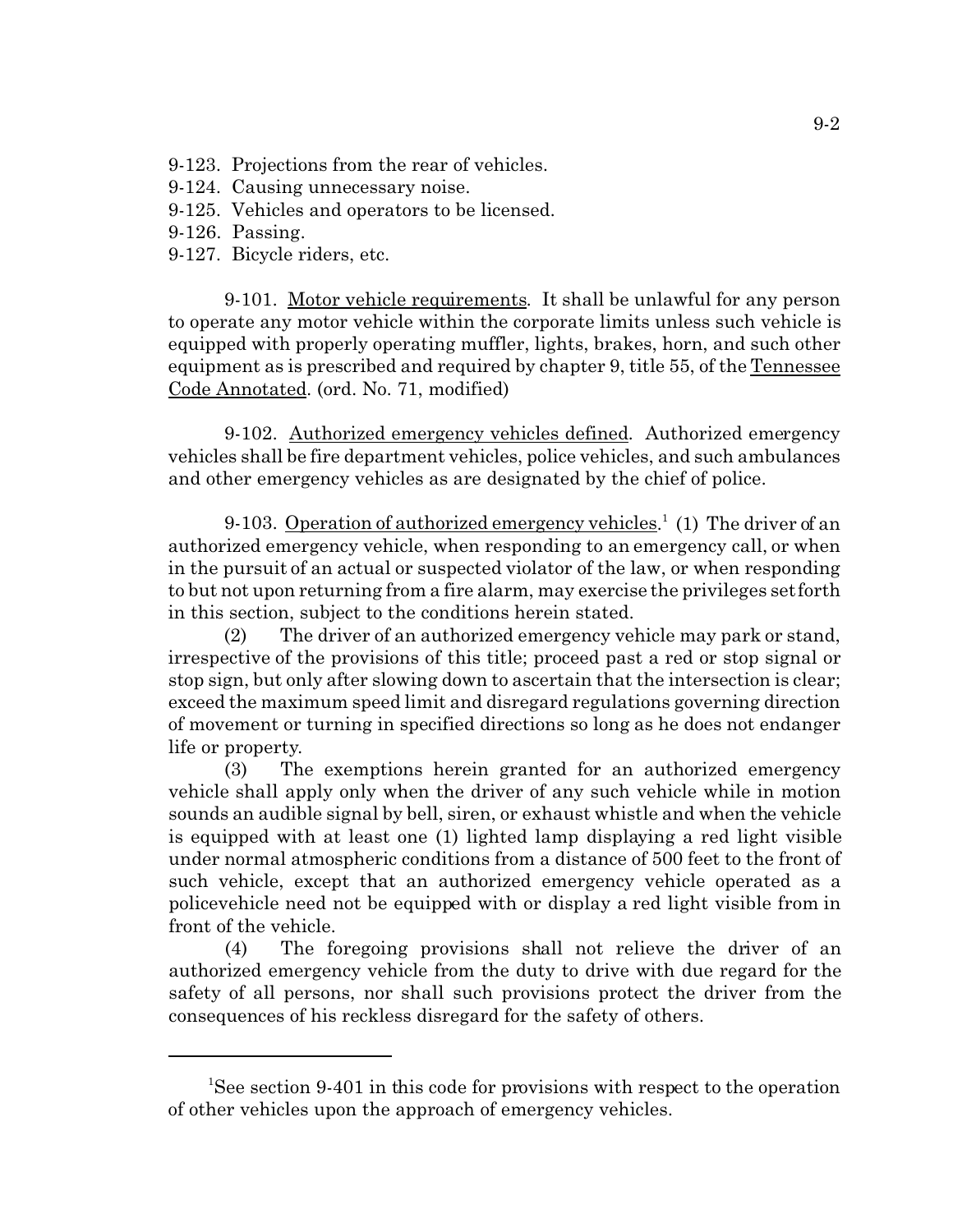9-104. Following emergency vehicles. No driver of any vehicle shall follow any authorized emergency vehicle apparently traveling in response to an emergency call closer than five hundred (500) feet or drive or park any vehicle within the block where fire apparatus has stopped in answer to a fire alarm.

9-105. Running over fire hoses, etc. It shall be unlawful for any person to drive over any hose lines or other equipment of the fire department except in obedience to the direction of a fireman or policeman.

9-106. Driving on streets closed for repairs, etc. Except for necessary access to property abutting thereon, no motor vehicle shall be driven upon any street that is barricaded or closed for repairs or other lawful purpose.

9-107. Reckless driving. Irrespective of the posted speed limit, no person, including operators of emergency vehicles, shall drive any vehicle in willful or wanton disregard for the safety of persons or property.

9-108. Driving under the influence. (See the Tennessee Code Annotated, sections 55-10-401, 55-10-303, and 55-10-307)

9-109. (Reserved for future use)

9-110. Unlaned streets. (1) Upon all unlaned streets of sufficient width, a vehicle shall be driven upon the right half of the street except:

(a) When lawfully overtaking and passing another vehicle proceeding in the same direction.

(b) When the right half of a roadway is closed to traffic while under construction or repair.

(c) Upon a roadway designated and signposted by the municipality for one-way traffic.

(2) All vehicles proceeding at less than the normal speed of traffic at the time and place and under the conditions then existing shall be driven as close as practicable to the right hand curb or edge of the roadway, except when overtaking and passing another vehicle proceeding in the same direction or when preparing for a left turn.

9-111. Laned streets. On streets marked with traffic lanes, it shall be unlawful for the operator of any vehicle to fail or refuse to keep his vehicle within the boundaries of the proper lane for his direction of travel except when lawfully passing another vehicle or preparatory to making a lawful turning movement.

On two (2) lane and three (3) lane streets, the proper lane for travel shall be the right hand lane unless otherwise clearly marked. On streets with four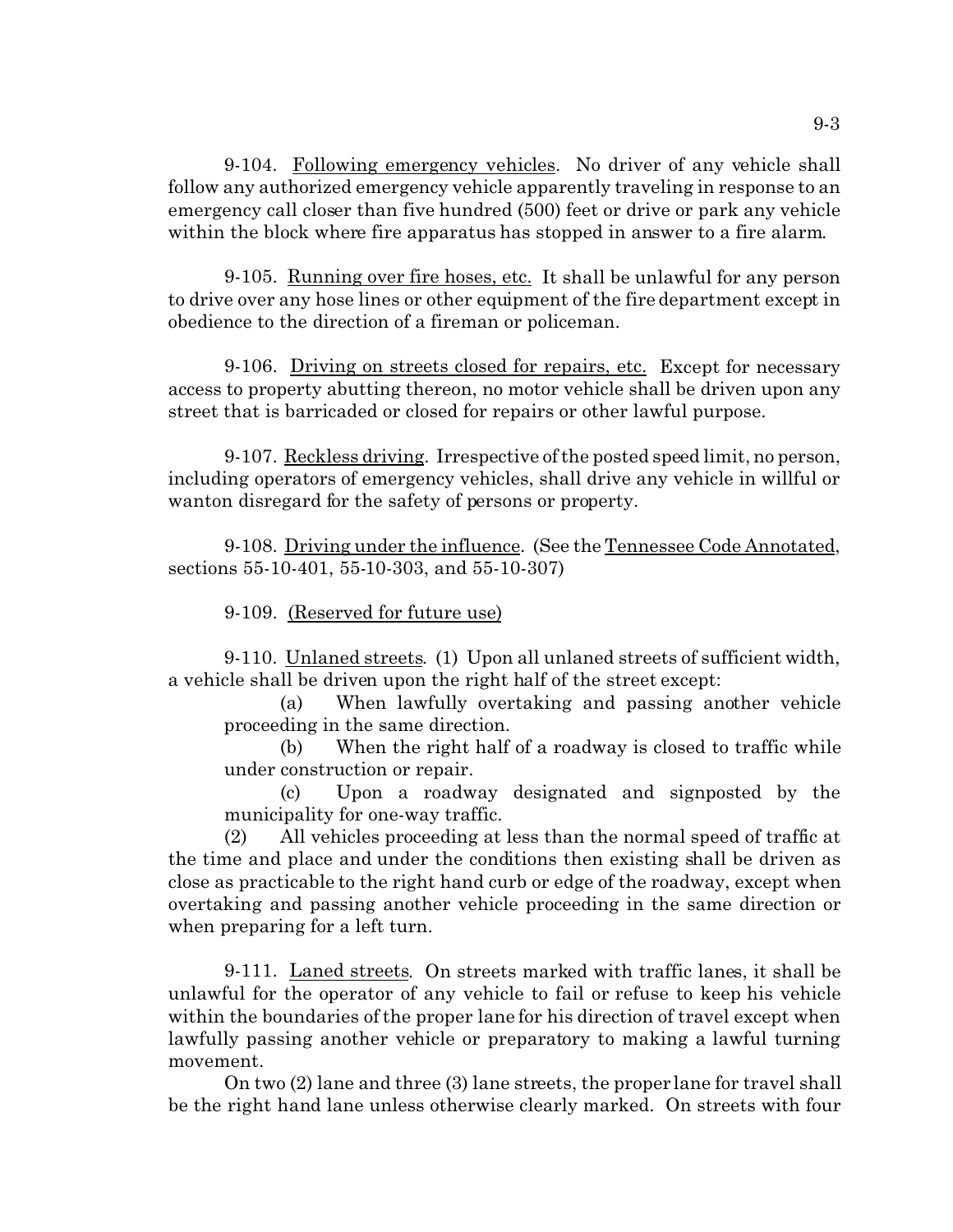(4) or more lanes, either of the right hand lanes shall be available for use except that traffic moving at less than the normal rate of speed shall use the extreme right hand lane. On one-way streets either lane may be lawfully used in the absence of markings to the contrary.

9-112. Yellow lines. On streets with a yellow line placed to the right of any lane line or center line, such yellow line shall designate a no-passing zone, and no operator shall drive his vehicle or any part thereof across or to the left of such yellow line except when necessary to make a lawful left turn from such street.

9-113. Miscellaneous traffic-control signs, etc.<sup>1</sup> It shall be unlawful for any pedestrian or the operator of any vehicle to violate or fail to comply with any traffic-control sign, signal, marking, or device placed or erected by the state or the municipality unless otherwise directed by a police officer.

It shall be unlawful for any pedestrian or the operator of any vehicle willfully to violate or fail to comply with the reasonable directions of any police officer.

9-114. General requirements for traffic-control signs, etc. All traffic-control signs, signals, markings, and devices shall conform to the latest revision of the Manual on Uniform Traffic Control Devices for Streets and Highways,<sup>2</sup> published by the U.S. Department of Transportation, Federal Highway Administration, and shall, so far as practicable, be uniform as to type and location throughout the municipality. This section shall not be construed as being mandatory but is merely directive.

9-115. Unauthorized traffic-control signs, etc. No person shall place, maintain, or display upon or in view of any street, any unauthorized sign, signal, marking, or device which purports to be or is an imitation of or resembles an official traffic-control sign, signal, marking, or device or railroad sign or signal, or which attempts to control the movement of traffic or parking of vehicles, or which hides from view or interferes with the effectiveness of any official traffic-control sign, signal, marking, or device or any railroad sign or signal.

<sup>&</sup>lt;sup>1</sup>See also sections  $9-405-9-409$  in this code.

<sup>&</sup>lt;sup>2</sup>This manual may be obtained from the Superintendent of Documents, U. S. Government Printing Office, Washington, D. C. 20402.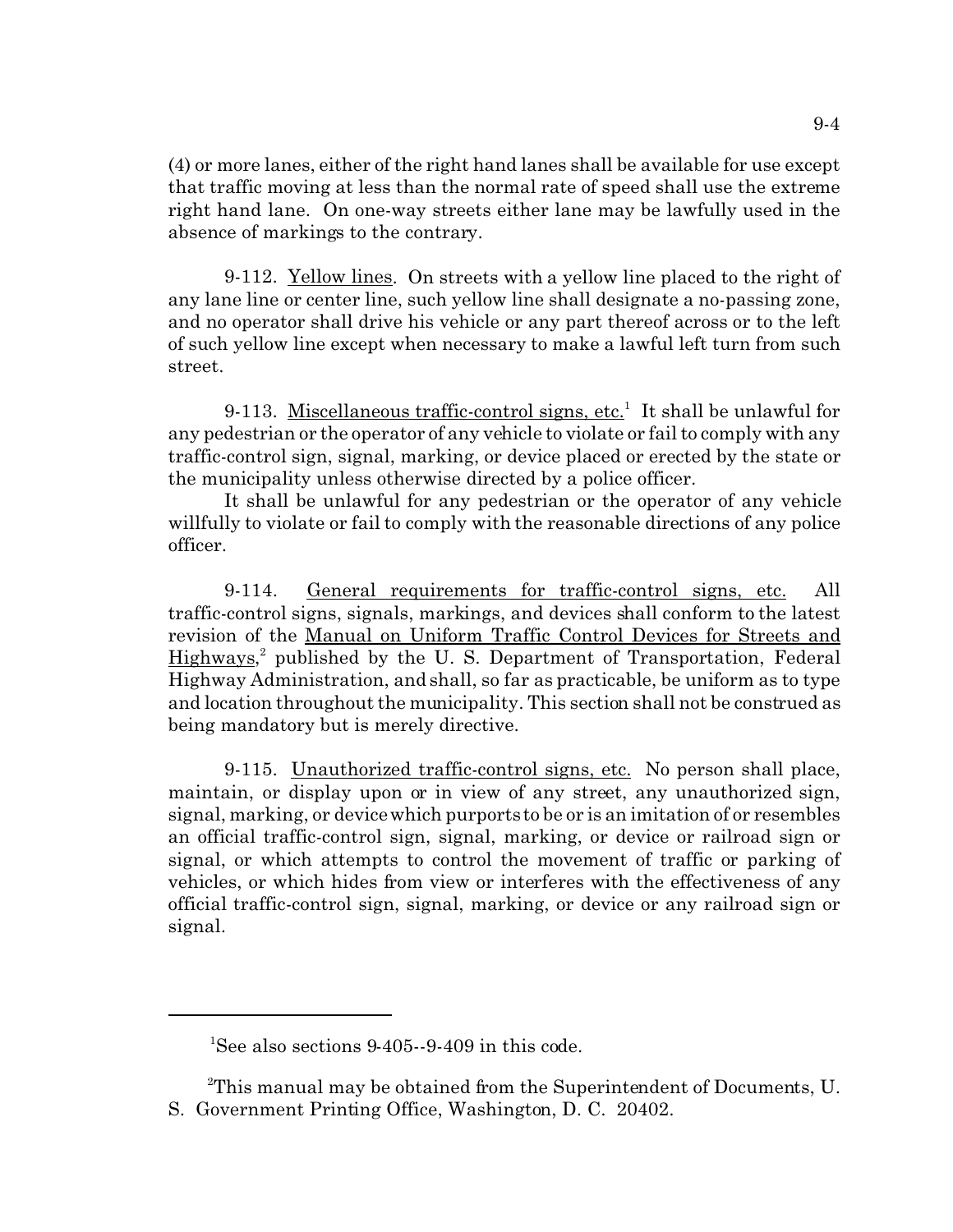9-116. Presumption with respect to traffic-control signs, etc. When a traffic-control sign, signal, marking, or device has been placed, the presumption shall be that it is official and that it has been lawfully placed by the proper authority. All presently installed traffic-control signs, signals, markings, and devices are hereby expressly authorized, ratified, approved, and made official.

# 9-117. (Reserved for future use)

9-118. Driving through funerals or other processions. Except when otherwise directed by a police officer, no driver of a vehicle shall drive between the vehicles comprising a funeral or other authorized procession while they are in motion and when such vehicles are conspicuously designated.

9-119. Damaging pavements. No person shall operate or cause to be operated upon any street of the municipality any vehicle, motor propelled or otherwise, which by reason of its weight or the character of its wheels, tires, or track is likely to damage the surface or foundation of the street.

9-120. Clinging to vehicles in motion. It shall be unlawful for any person traveling upon any bicycle, motorcycle, coaster, sled, roller skates, or any other vehicle to cling to, or attach himself or his vehicle to any other moving vehicle upon any street, alley, or other public way or place.

9-121. Riding on outside of vehicles. It shall be unlawful for any person to ride, or for the owner or operator of any motor vehicle being operated on a street, alley, or other public way or place to permit any person to ride on any portion of such vehicle not designed or intended for the use of passengers. This section shall not apply to persons engaged in the necessary discharge of lawful duties nor to persons riding in the load-carrying space of trucks. (ord. No. 29, modified)

9-122. Backing vehicles. The driver of a vehicle shall not back the same unless such movement can be made with reasonable safety and without interfering with other traffic.

9-123. Projections from the rear of vehicles. Whenever the load or any projecting portion of any vehicle shall extend beyond the rear of the bed or body thereof, the operator shall display at the end of such load or projection, in such position as to be clearly visible from the rear of such vehicle, a red flag being not less than twelve (12) inches square. Between one-half () hour after sunset and one-half () hour before sunrise, there shall be displayed in place of the flag a red light plainly visible under normal atmospheric conditions at least two hundred (200) feet from the rear of such vehicle.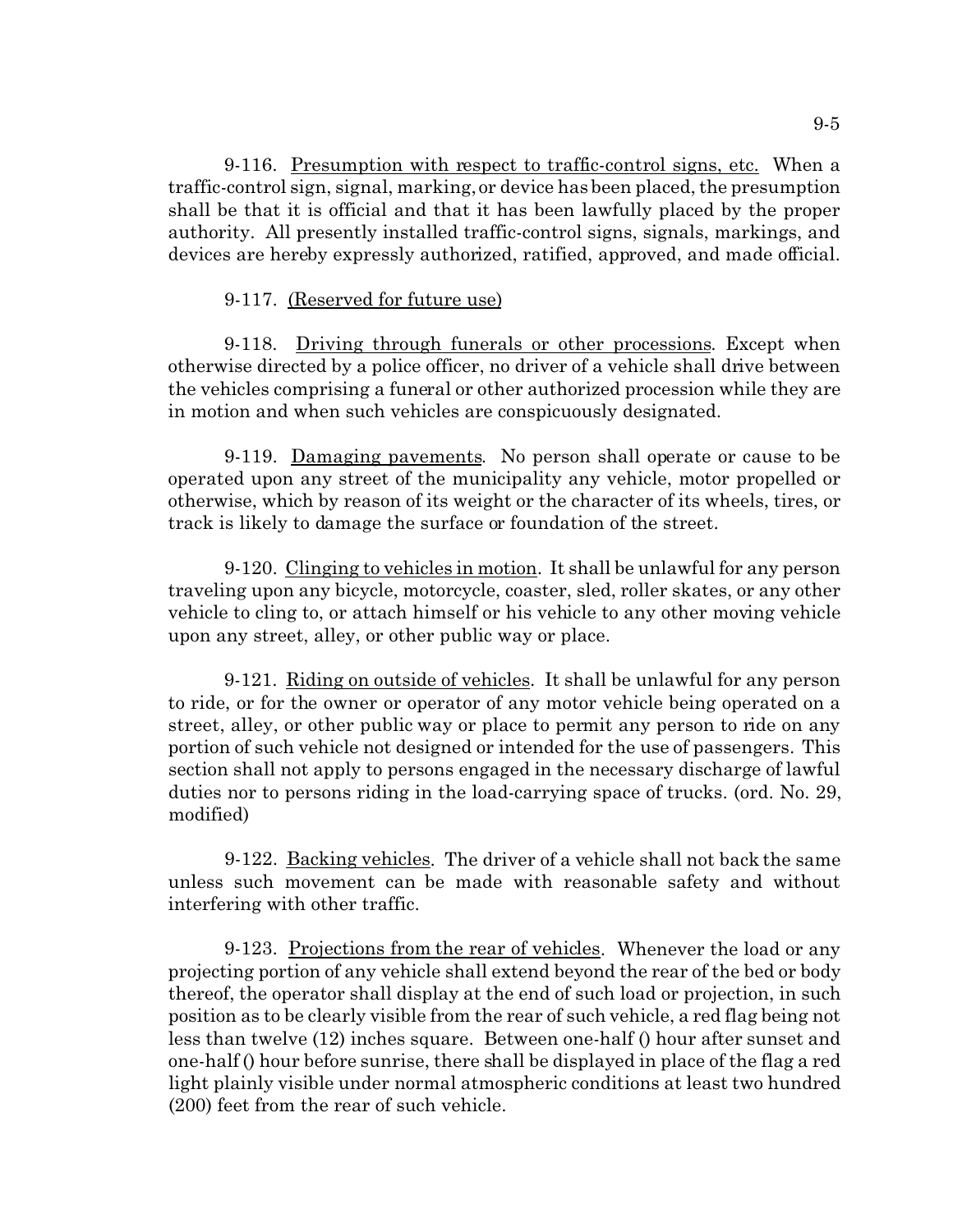9-124. Causing unnecessary noise. It shall be unlawful for any person to cause unnecessary noise by unnecessarily sounding the horn, "racing" the motor, or causing the "screeching" or "squealing" of the tires on any motor vehicle. (ord. No. 71, modified)

9-125. Vehicles and operators to be licensed. It shall be unlawful for any person to operate a motor vehicle in violation of the "Tennessee Motor Vehicle Title and Registration Law" or the "Uniform Motor Vehicle Operators' and Chauffeurs' License Law."

9-126. Passing. Except when overtaking and passing on the right is permitted, the driver of a vehicle passing another vehicle proceeding in the same direction shall pass to the left thereof at a safe distance and shall not again drive to the right side of the street until safely clear of the overtaken vehicle. The driver of the overtaken vehicle shall give way to the right in favor of the overtaking vehicle on audible signal and shall not increase the speed of his vehicle until completely passed by the overtaking vehicle.

When the street is wide enough, the driver of a vehicle may overtake and pass upon the right of another vehicle which is making or about to make a left turn.

The driver of a vehicle may overtake and pass another vehicle proceeding in the same direction either upon the left or upon the right on a street of sufficient width for four (4) or more lanes of moving traffic when such movement can be made in safety.

No person shall drive off the pavement or upon the shoulder of the street in overtaking or passing on the right.

When any vehicle has stopped at a marked crosswalk or at an intersection to permit a pedestrian to cross the street, no operator of any other vehicle approaching from the rear shall overtake and pass such stopped vehicle.

No vehicle operator shall attempt to pass another vehicle proceeding in the same direction unless he can see that the way ahead is sufficiently clear and unobstructed to enable him to make the movement in safety.

9-127. Bicycle riders, etc. Every person riding or operating a bicycle, motorcycle, or motor driven cycle shall be subject to the provisions of all traffic ordinances, rules, and regulations of the city applicable to the driver or operator of other vehicles except as to those provisions which by their nature can have no application to bicycles, motorcycles, or motor driven cycles.

No person operating or riding a bicycle, motorcycle, or motor driven cycle shall ride other than upon or astride the permanent and regular seat attached thereto, nor shall the operator carry any other person upon such vehicle other than upon a firmly attached and regular seat thereon.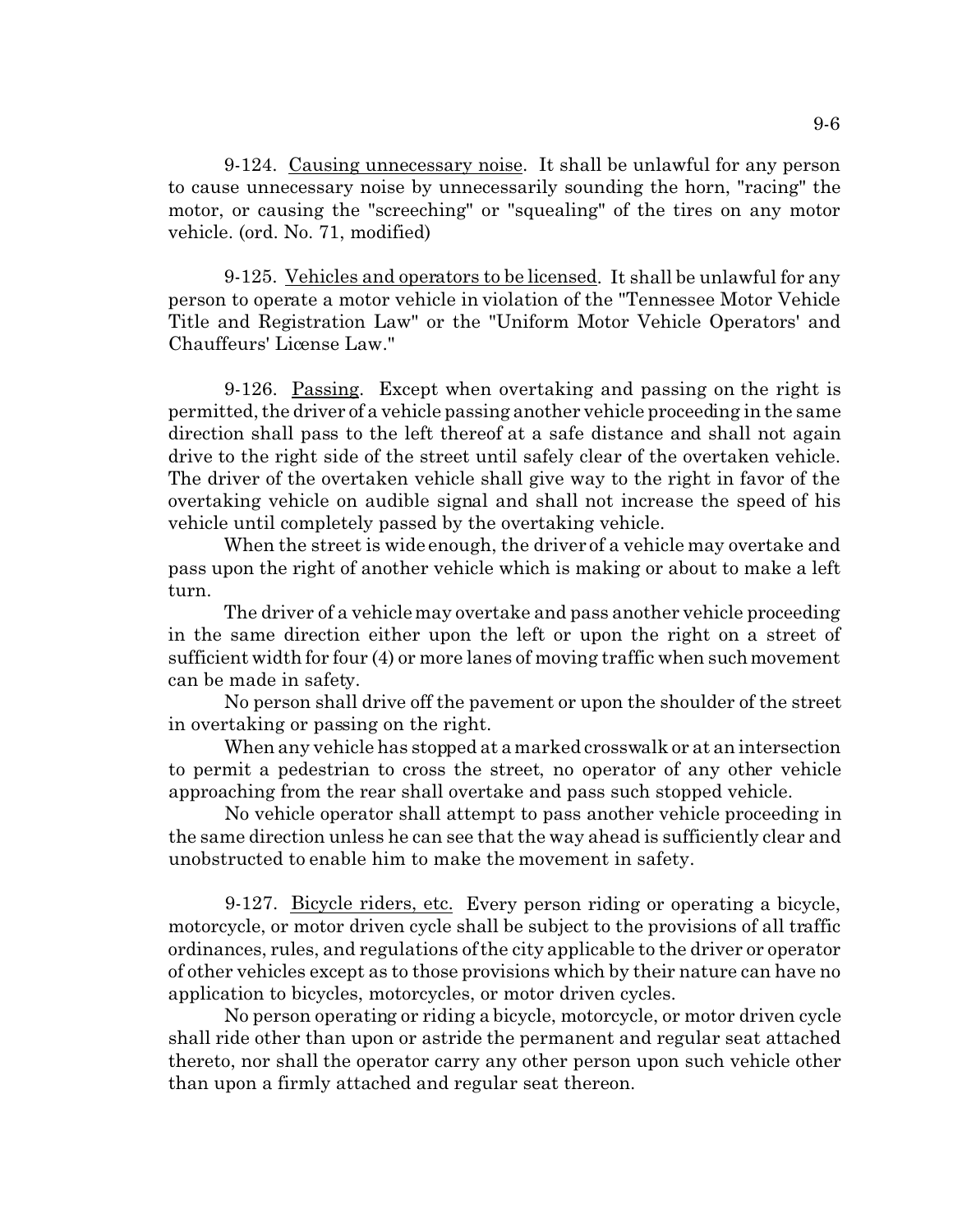No bicycle, motorcycle, or motor driven cycle shall be used to carry more persons at one time than the number for which it is designed and equipped.

No person operating a bicycle, motorcycle, or motor driven cycle shall carry any package, bundle, or article which prevents the rider from keeping both hands upon the handlebar.

No person under the age of sixteen (16) years shall operate any motorcycle or motor driven cycle while any other person is a passenger upon said motor vehicle.

All motorcycles and motor driven cycles operated on public ways within the corporate limits shall be equipped with crash bars approved by the state's commissioner of safety.

Each driver of a motorcycle or motor driven cycle and any passenger thereon shall be required to wear on his head a crash helmet of a type approved by the state's commissioner of safety.

Every motorcycle or motor driven cycle operated upon any public way within the corporate limits shall be equipped with a windshield of a type approved by the state's commissioner of safety or, in the alternative, the operator and any passenger on any such motorcycle or motor driven cycle shall be required to wear safety goggles of a type approved by the state's commissioner of safety for the purpose of preventing any flying object from striking the operator or any passenger in the eyes.

It shall be unlawful for any person to operate or ride on any vehicle in violation of this section, and it shall also be unlawful for any parent or guardian knowingly to permit any minor to operate a motorcycle or motor driven cycle in violation of this section.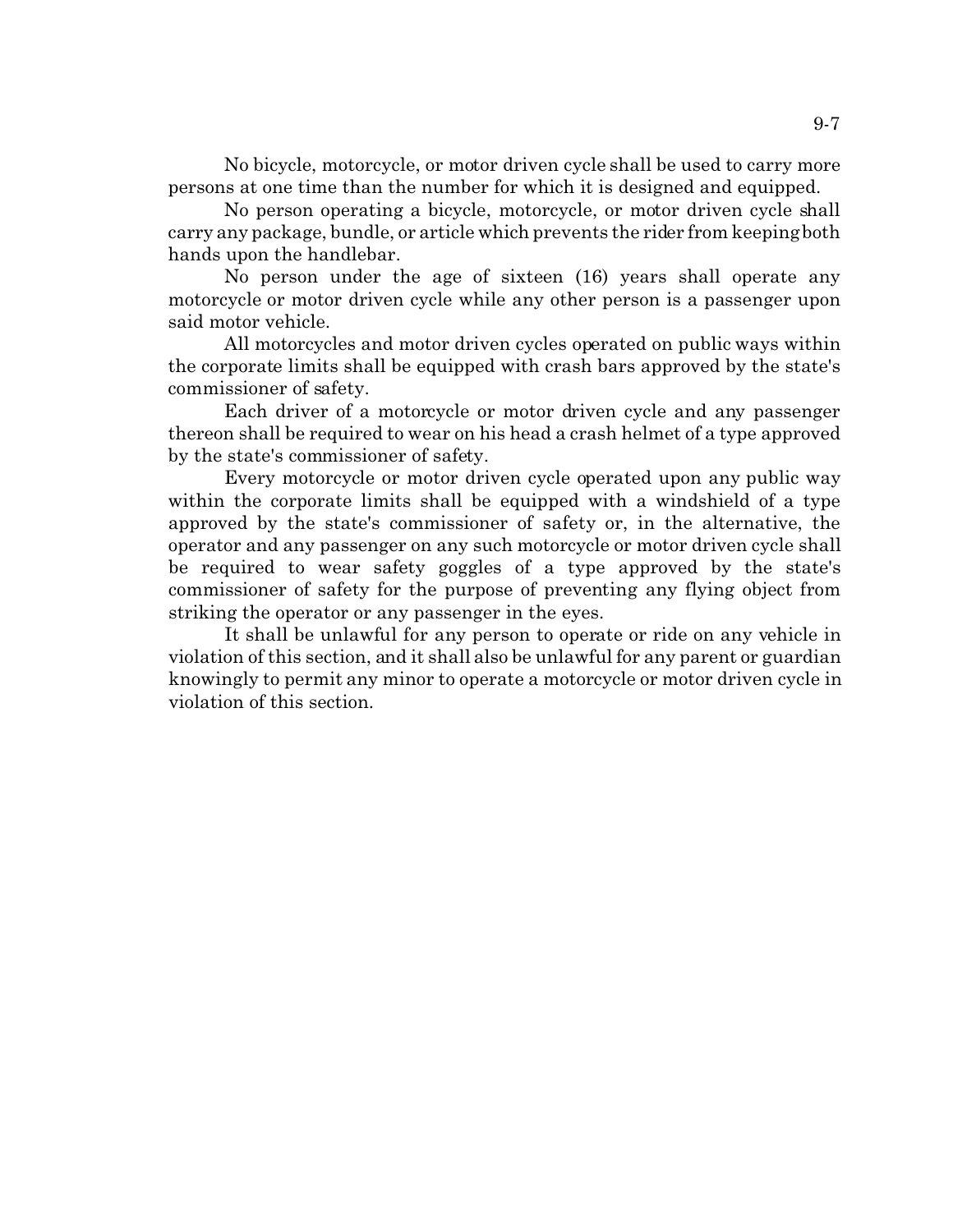## SPEED LIMITS

**SECTION** 9-201. In general. 9-202. At intersections. 9-203. (Reserved for future use) 9-204. In congested areas.

9-201. In general. It shall be unlawful for any person to operate or drive a motor vehicle upon any highway or street at a rate of speed in excess of thirty (30) miles per hour except where official signs have been posted indicating other speed limits in which cases the posted speed limit shall apply. (ord. No. 54, modified)

9-202. At intersections. It shall be unlawful for any person to operate or drive a motor vehicle through any intersection at a rate of speed in excess of fifteen (15) miles per hour unless such person is driving on a street regulated by traffic control signals or signs which require traffic to stop or yield on the intersecting streets.

9-203. (Reserved for future use).

9-204. In congested areas. It shall be unlawful for any person to operate or drive a motor vehicle through any congested area at a rate of speed in excess of any posted speed limit when such speed limit has been posted by authority of the municipality.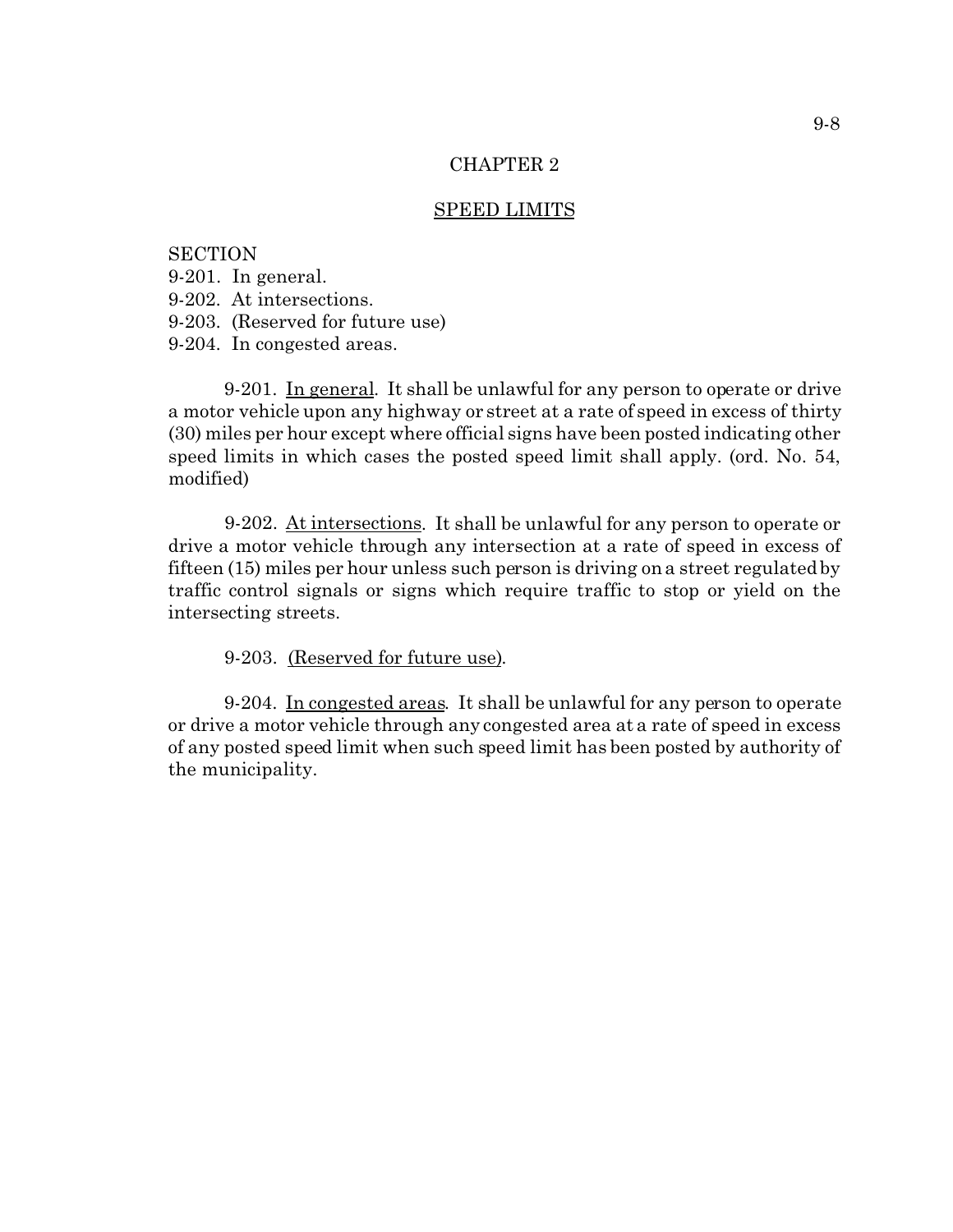## TURNING MOVEMENTS

**SECTION** 9-301. Generally. 9-302. Right turns. 9-303. Left turns on two-way roadways. 9-304. Left turns on other than two-way roadways. 9-305. U-turns.

9-301. Generally. No person operating a motor vehicle shall make any turning movement which might affect any pedestrian or the operation of any other vehicle without first ascertaining that such movement can be made in safety and signaling his intention in accordance with the requirements of the state  $law<sup>1</sup>$ 

9-302. Right turns. Both the approach for a right turn and a right turn shall be made as close as practicable to the right hand curb or edge of the roadway.

9-303. Left turns on two-way roadways. At any intersection where traffic is permitted to move in both directions on each roadway entering the intersection, an approach for a left turn shall be made in that portion of the right half of the roadway nearest the center line thereof and by passing to the right of the intersection of the center lines of the two roadways.

9-304. Left turns on other than two-way roadways. At any intersection where traffic is restricted to one direction on one or more of the roadways, the driver of a vehicle intending to turn left at any such intersection shall approach the intersection in the extreme left hand lane lawfully available to traffic moving in the direction of travel of such vehicle and after entering the intersection the left turn shall be made so as to leave the intersection, as nearly as practicable, in the left hand lane lawfully available to traffic moving in such direction upon the roadway being entered.

9-305. U-turns. U-turns are prohibited.

<sup>&</sup>lt;sup>1</sup>See section 55-8-143, Tennessee Code Annotated.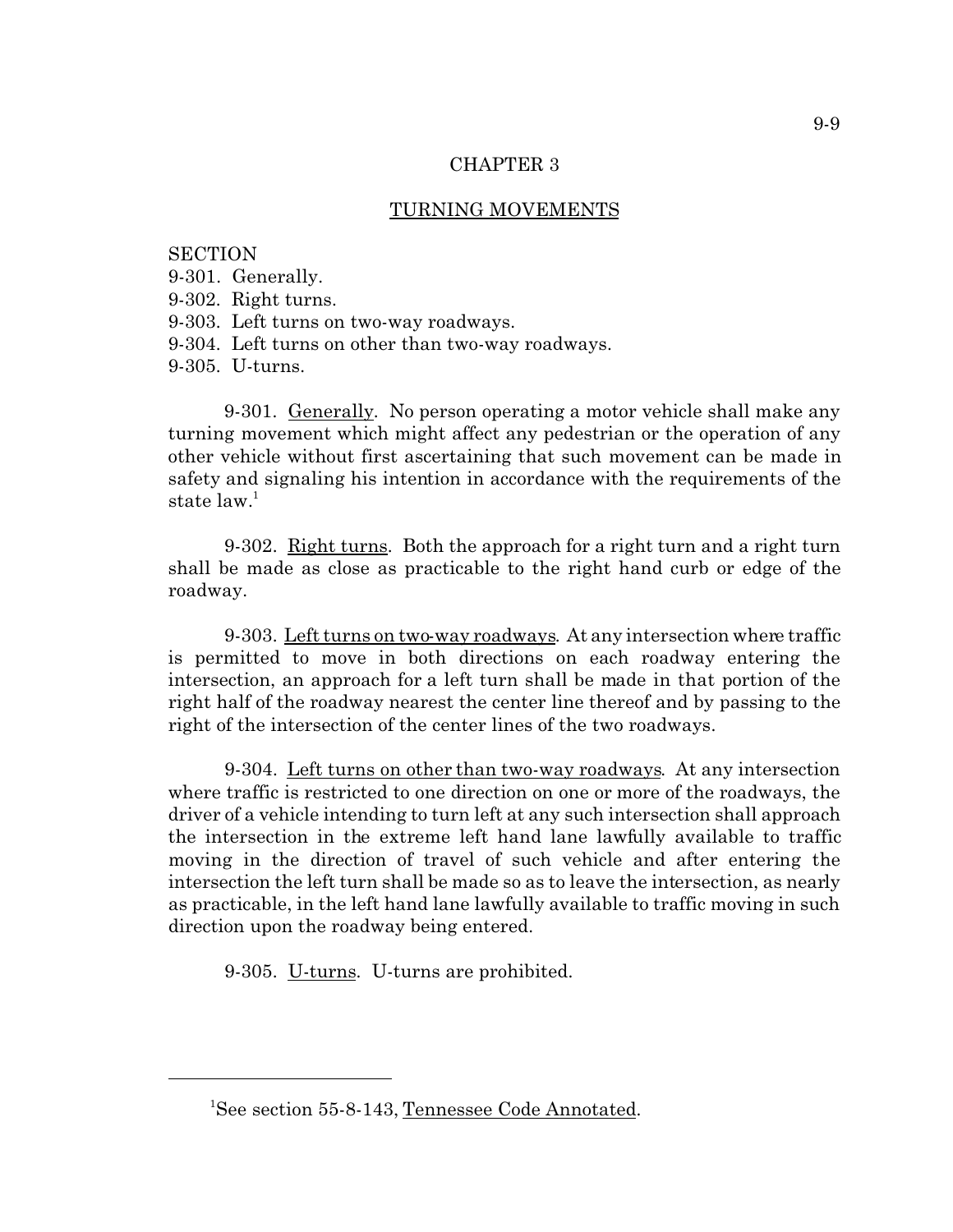# STOPPING AND YIELDING

## **SECTION**

- 9-401. Upon approach of authorized emergency vehicles.
- 9-402. When emerging from alleys, etc.
- 9-403. To prevent obstructing an intersection.
- 9-404. At railroad crossings.
- 9-405. At "stop" signs.
- 9-406. At "yield" signs.
- 9-407. At traffic-control signals generally.
- 9-408. At flashing traffic-control signals.
- 9-409. (Reserved for future use.)
- 9-410. Stops to be signaled.

9-401. Upon approach of authorized emergency vehicles. Upon the immediate approach of an authorized emergency vehicle<sup>1</sup> making use of audible and/or visual signals meeting the requirements of the laws of this state, the driver of every other vehicle shall immediately drive to a position parallel to, and as close as possible to, the right hand edge or curb of the roadway clear of any intersection and shall stop and remain in such position until the authorized emergency vehicle has passed, except when otherwise directed by a police officer.

9-402. When emerging from alleys, etc. The drivers of all vehicles emerging from alleys, parking lots, driveways, or buildings shall stop such vehicles immediately prior to driving onto any sidewalk or street. They shall not proceed to drive onto the sidewalk or street until they can safely do so without colliding or interfering with approaching pedestrians or vehicles.

9-403. To prevent obstructing an intersection. No driver shall enter any intersection or marked crosswalk unless there is sufficient space on the other side of such intersection or crosswalk to accommodate the vehicle he is operating without obstructing the passage of traffic in or on the intersecting street or crosswalk. This provision shall be effective notwithstanding any traffic-control signal indication to proceed.

9-404. At railroad crossings. Any driver of a vehicle approaching a railroad grade crossing shall stop within not less than fifteen (15) feet from the

<sup>&</sup>lt;sup>1</sup>See section 9-102 in this code.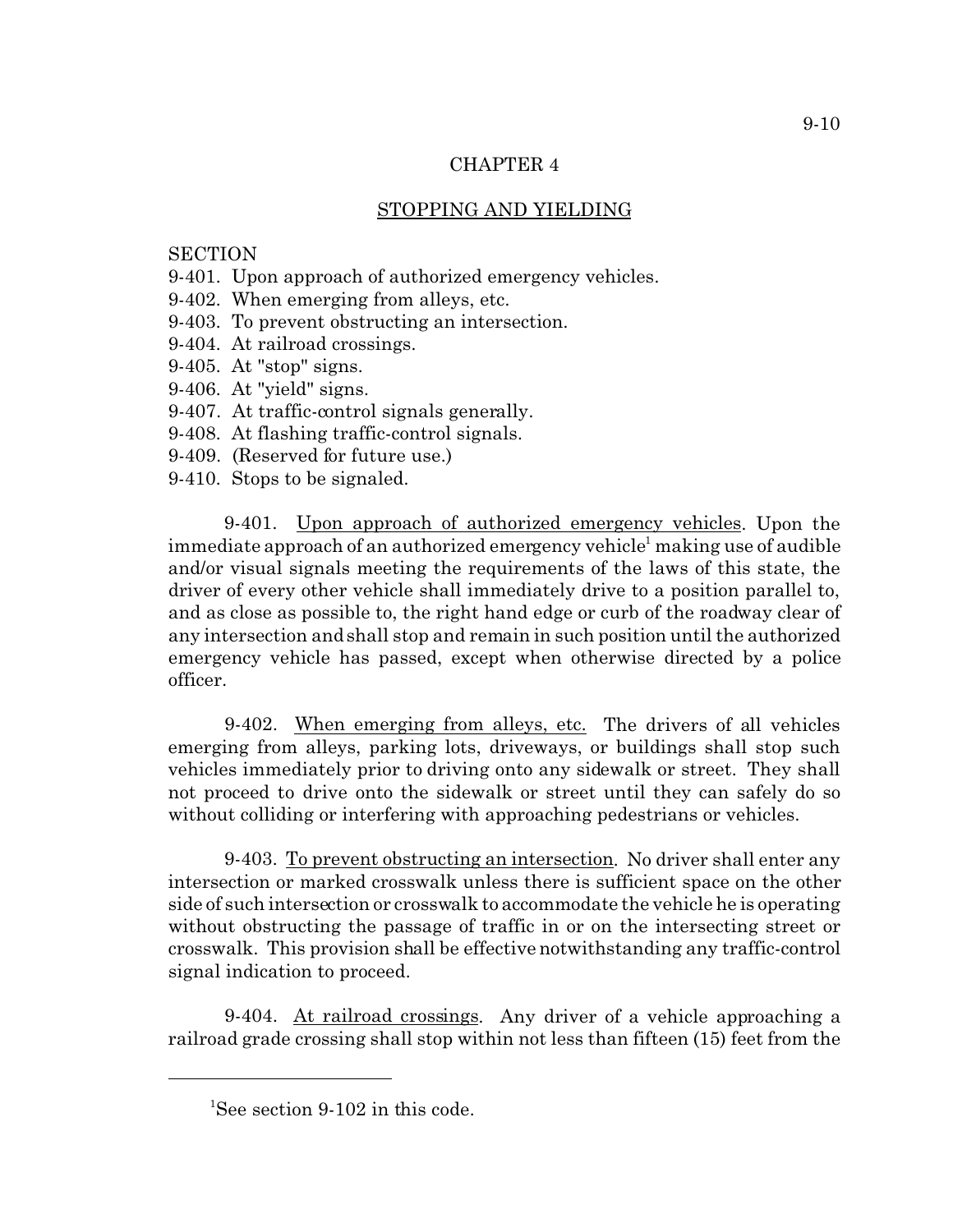nearest rail of such railroad and shall not proceed further while any of the following conditions exist:

(1) A clearly visible electrical or mechanical signal device gives warning of the approach of a railroad train.

(2) A crossing gate is lowered or a human flagman signals the approach of a railroad train.

(3) A railroad train is approaching within approximately fifteen hundred (1500) feet of the highway crossing and is emitting an audible signal indicating its approach.

(4) An approaching railroad train is plainly visible and is in hazardous proximity to the crossing.

9-405. At "stop" signs. The driver of a vehicle facing a "stop" sign shall bring his vehicle to a complete stop immediately before entering the crosswalk on the near side of the intersection or, if there is no crosswalk, then immediately before entering the intersection and shall remain standing until he can proceed through the intersection in safety.

9-406. At "yield" signs. The drivers of all vehicles shall yield the right of way to approaching vehicles before proceeding at all places where "yield" signs have been posted.

9-407. At traffic-control signals generally. Traffic-control signals exhibiting the words "Go," "Caution," or "Stop," or exhibiting different colored lights successively one at a time, or with arrows, shall show the following colors only and shall apply to drivers of vehicles and pedestrians as follows:

(1) Green alone, or "Go":

(a) Vehicular traffic facing the signal may proceed straight through or turn right or left unless a sign at such place prohibits such turn. But vehicular traffic, including vehicles turning right or left, shall yield the right of way to within the intersection or an adjacent crosswalk at the time such signal is exhibited.

(b) Pedestrians facing the signal may proceed across the roadway within any marked or unmarked crosswalk.

(2) Steady yellow alone, or "Caution":

(a) Vehicular traffic facing the signal is thereby warned that the red or "Stop" signal will be exhibited immediately thereafter, and such vehicular traffic shall not enter or be crossing the intersection when the red or "Stop" signal is exhibited.

(b) Pedestrians facing such signal shall not enter the roadway. (3) Steady red alone, or "Stop":

(a) Vehicular traffic facing the signal shall stop before entering the crosswalk on the near side of the intersection or, if none, then before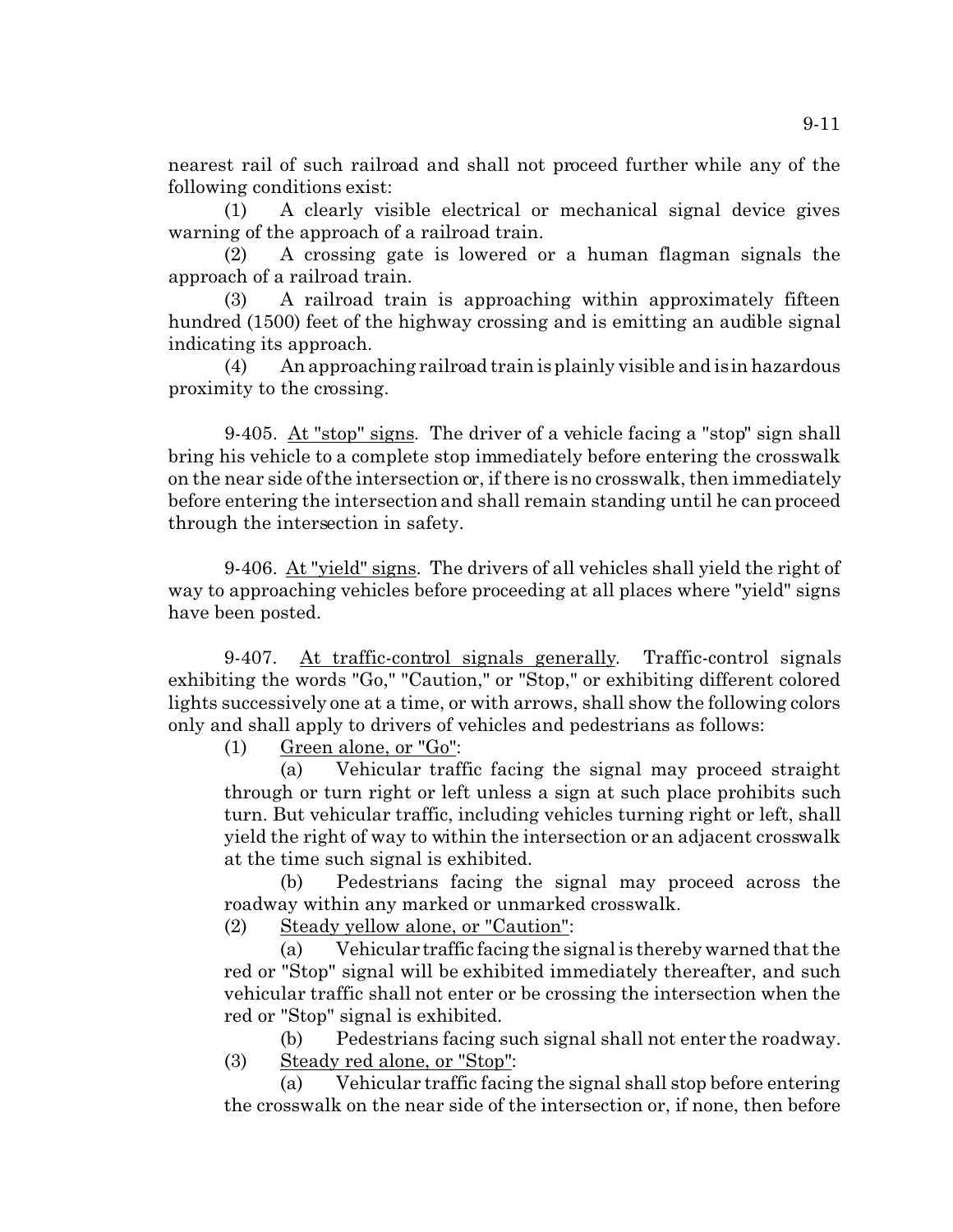entering the intersection and shall remain standing until green or "Go" is shown alone. Provided, however that generally a right turn on a red signal shall be permitted at all intersections within the municipality, provided that the prospective turning car comes to a full and complete stop before turning and that the turning car yields the right of way to pedestrians and cross traffic traveling in accordance with their traffic signal. However, said turn shall not endanger other traffic lawfully using said intersection. A right turn on red shall be permitted at all intersections except those clearly marked by a "No Turns On Red" sign, which may be erected by the municipality at intersections which the municipality decides require no right turns on red in the interest of traffic safety.

(b) Pedestrians facing such signal shall not enter the roadway. (4) Steady red with green arrow:

(a) Vehicular traffic facing such signal may cautiously enter the intersection only to make the movement indicated by such arrow but shall yield the right of way to pedestrians lawfully within a crosswalk and to other traffic lawfully using the intersection.

(b) Pedestrians facing such signal shall not enter the roadway. (5) In the event an official traffic-control signal is erected and maintained at a place other than an intersection, the provisions of this section shall be applicable except as to those provisions which by their nature can have no application. Any stop required shall be made at a sign or marking on the pavement indicating where the stop shall be made, but in the absence of any such sign or marking the stop shall be made a vehicle length short of the signal. (ord. No. 53, modified)

9-408. At flashing traffic-control signals. (1) Whenever an illuminated flashing red or yellow signal is used in a traffic sign or signal placed or erected in the municipality it shall require obedience by vehicular traffic as follows:

(a) Flashing red (stop signal). When a red lens is illuminated with intermittent flashes, drivers of vehicles shall stop before entering the nearest crosswalk at an intersection or at a limit line when marked, or if none, then before entering the intersection, and the right to proceed shall be at a stop sign.

(b) Flashing yellow (caution signal). When a yellow lens is illuminated with intermittent flashes, drivers of vehicles may proceed through the intersection or past such signal only with caution.

(2) This section shall not apply at railroad grade crossings. Conduct of drivers of vehicles approaching railroad grade crossings shall be governed by the rules set forth in section 9-404 of this code.

9-409. (Reserved for future use).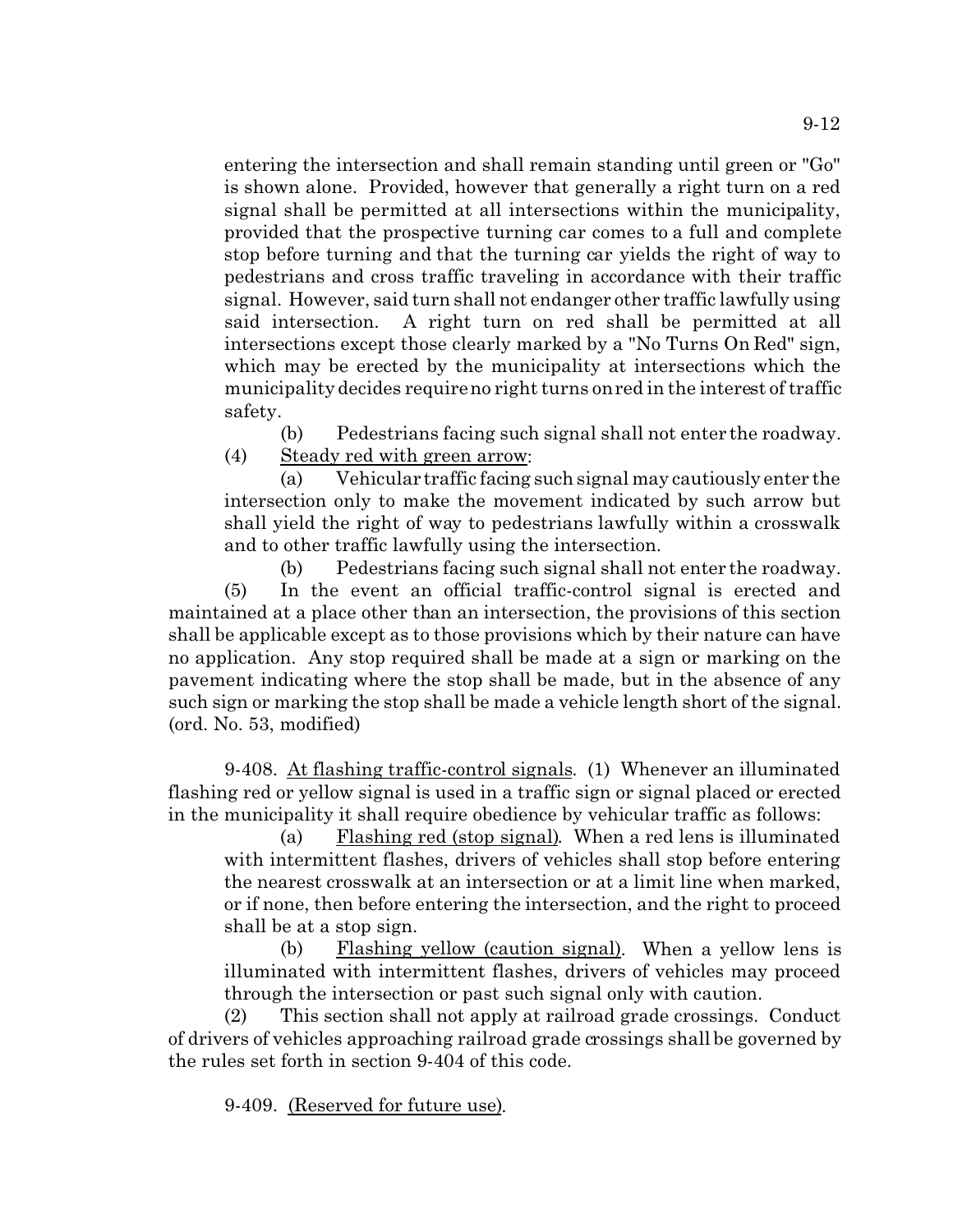9-410. Stops to be signaled. No person operating a motor vehicle shall stop such vehicle, whether in obedience to a traffic sign or signal or otherwise, without first signaling his intention in accordance with the requirements of the state  $\text{law},^1$  except in an emergency.

<sup>&</sup>lt;sup>1</sup>See section 55-8-143, Tennessee Code Annotated.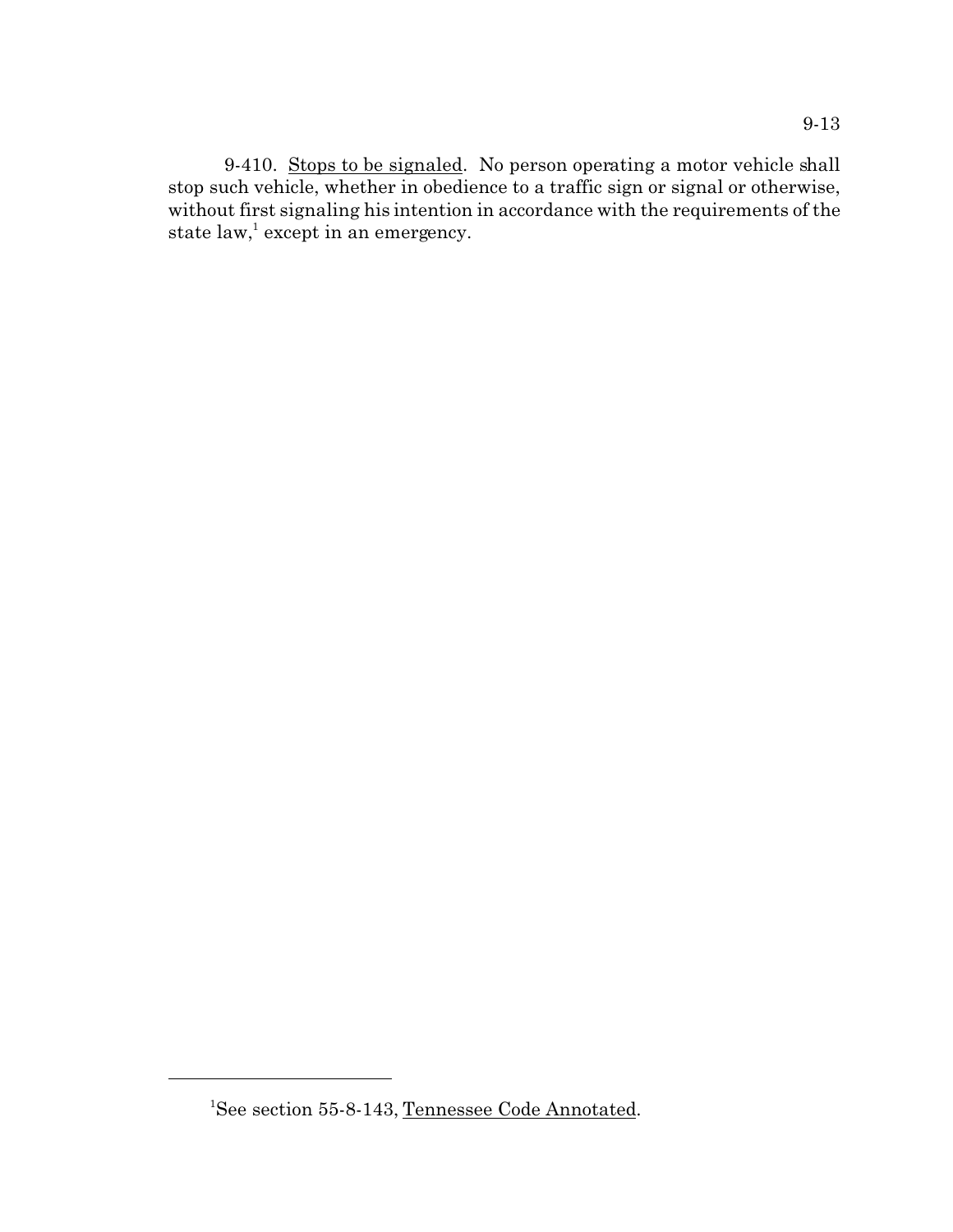## PARKING

# **SECTION**

- 9-501. Generally.
- 9-502. Angle parking.
- 9-503. Occupancy of more than one space.
- 9-504. Where prohibited.
- 9-505. Loading and unloading zones.
- 9-506. Presumption with respect to illegal parking.

9-501. Generally. No person shall leave any motor vehicle unattended on any street without first setting the brakes thereon, stopping the motor, removing the ignition key, and turning the front wheels of such vehicle toward the nearest curb or gutter of the street.

Except as hereinafter provided, every vehicle parked upon a street within this municipality shall be so parked that its right wheels are approximately parallel to and within eighteen (18) inches of the right edge or curb of the street.

Notwithstanding anything else in this code to the contrary, no person shall park or leave a vehicle parked on any public street or alley for more than seventy-two (72) consecutive hours without the prior approval of the chief of police.

Furthermore, no person shall wash, grease, or work on any vehicle, except to make repairs necessitated by an emergency, while such vehicle is parked on a public street. (ord. No. 14, modified)

9-502. Angle parking. On those streets which have been signed or marked by the municipality for angle parking, no person shall park or stand a vehicle other than at the angle indicated by such signs or markings. No person shall angle park any vehicle which has a trailer attached thereto or which has a length in excess of twenty-four (24) feet.

9-503. Occupancy of more than one space. No person shall park a vehicle in any designated parking space so that any part of such vehicle occupies more than one such space or protrudes beyond the official markings on the street or curb designating such space unless the vehicle is too large to be parked within a single designated space. (ord. No. 72, modified)

9-504. Where prohibited. No person shall park a vehicle in violation of any sign placed or erected by the state or municipality, nor:

- (1) On a sidewalk.
- (2) In front of a public or private driveway.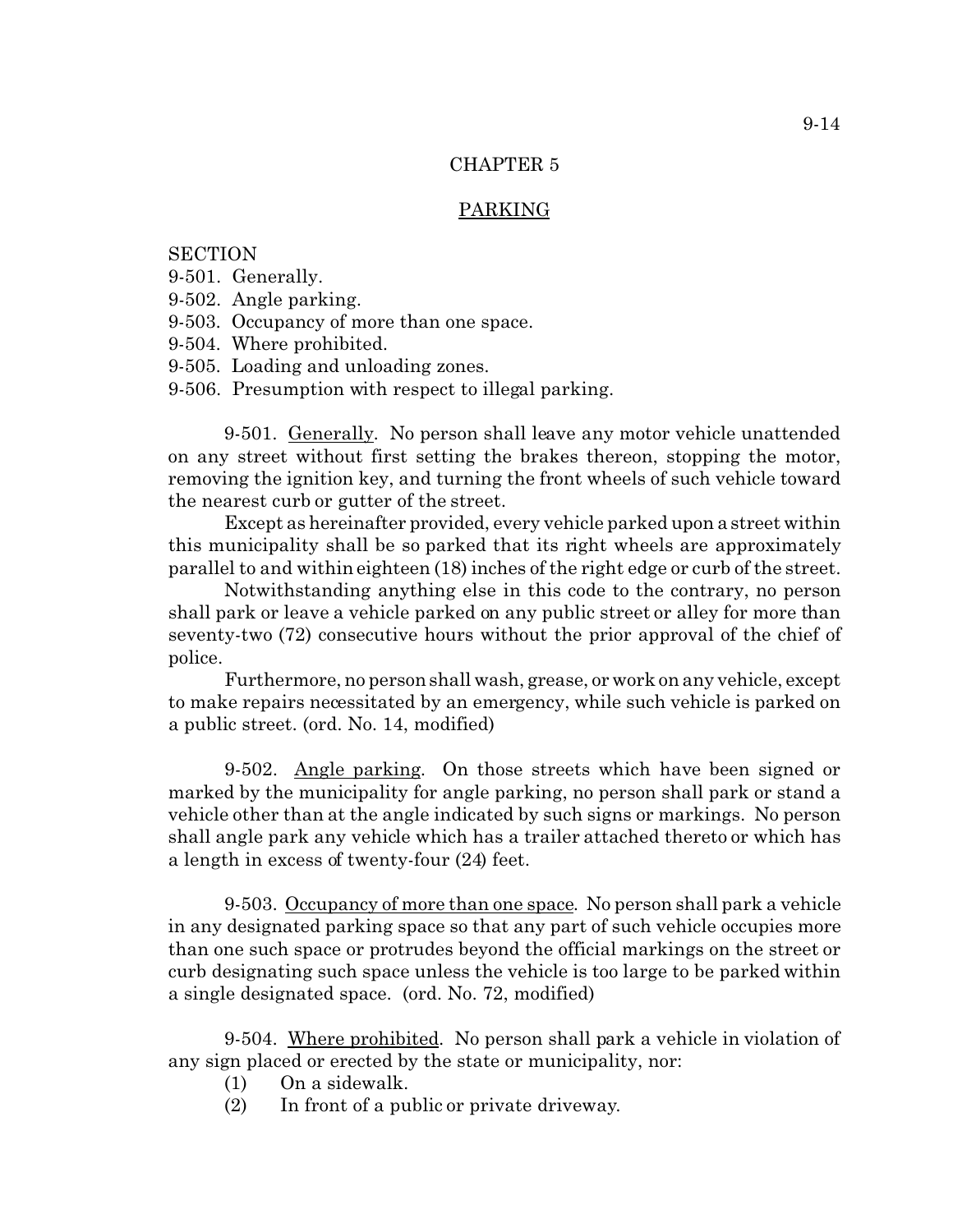- (3) Within an intersection or within fifteen (15) feet thereof.
- (4) Within fifteen (15) feet of a fire hydrant.
- (5) Within a pedestrian crosswalk.
- (6) Within fifty (50) feet of a railroad crossing.

(7) Within twenty (20) feet of the driveway entrance to any fire station, and on the side of the street opposite the entrance to any fire station within seventy-five (75) feet of the entrance.

(8) Alongside or opposite any street excavation or obstruction when other traffic would be obstructed.

(9) On the roadway side of any vehicle stopped or parked at the edge or curb of a street.

(10) Upon any bridge.

(11) Alongside any curb painted yellow or red by the municipality. (ord. No. 72, modified)

9-505. Loading and unloading zones. No person shall park a vehicle for any purpose or period of time other than for the expeditious loading or unloading of passengers or merchandise in any place marked by the municipality as a loading and unloading zone.

9-506. Presumption with respect to illegal parking. When any unoccupied vehicle is found parked in violation of any provision of this chapter, there shall be a prima facie presumption that the registered owner of the vehicle is responsible for such illegal parking.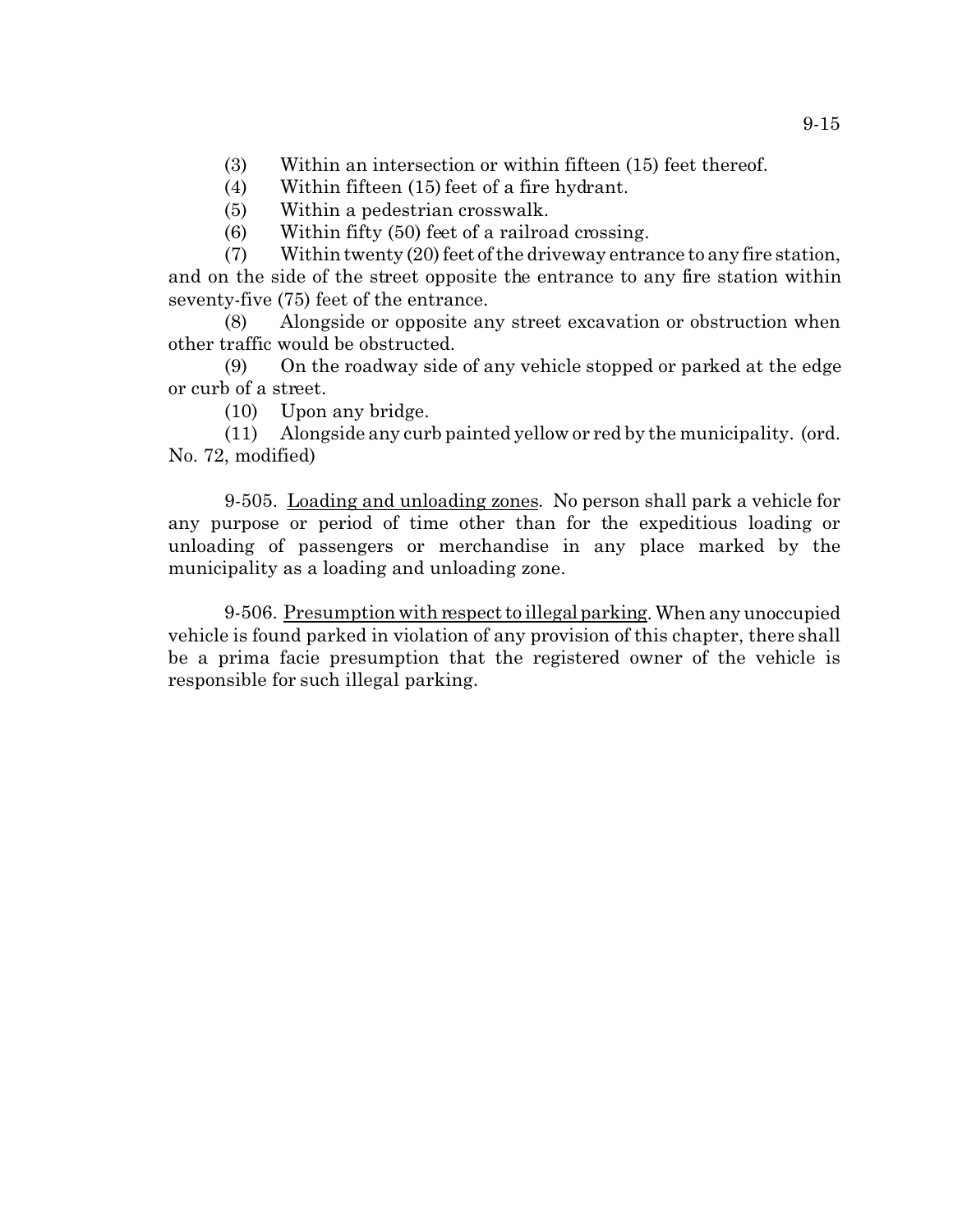### ENFORCEMENT

### **SECTION**

- 9-601. Issuance of traffic citations.
- 9-602. Failure to obey citation.

9-603. Illegal parking.

9-604. Impoundment of vehicles.

9-605. Disposal of "abandoned motor vehicles."

9-601. Issuance of traffic citations. When a police officer halts a traffic violator other than for the purpose of giving a warning, and does not take such person into custody under arrest, he shall take the name, address, and operator's license number of said person, the license number of the motor vehicle involved, and such other pertinent information as may be necessary, and shall issue to him a written traffic citation containing a notice to answer to the charge against him in the city court at a specified time. The officer, upon receiving the written promise of the alleged violator to answer as specified in the citation, shall release such person from custody. It shall be unlawful for any alleged violator to give false or misleading information as to his name or address.

9-602. Failure to obey citation. It shall be unlawful for any person to violate his written promise to appear in court after giving said promise to an officer upon the issuance of a traffic citation, regardless of the disposition of the charge for which the citation was originally issued.

9-603. Illegal parking. Whenever any motor vehicle without a driver is found parked or stopped in violation of any of the restrictions imposed by this code, the officer finding such vehicle shall take its license number and may take any other information displayed on the vehicle which may identify its user, and shall conspicuously affix to such vehicle a citation for the driver and/or owner to answer for the violation within ten (10) days during the hours and at a place specified in the citation.

The offender may, within ten (10) days, have the charge against him disposed of by paying to the city recorder a fine of three dollars (\$3.00) provided he waives his right to a judicial hearing. If he appears and waives his right to a judicial hearing after ten (10) days, but before a warrant for his arrest is issued, his fine shall be five dollars (\$5.00). (ord. No. 72, modified)

9-604. Impoundment of vehicles. Members of the police department are hereby authorized, when reasonably necessary for the security of the vehicle or to prevent obstruction of traffic, to remove from the streets and impound any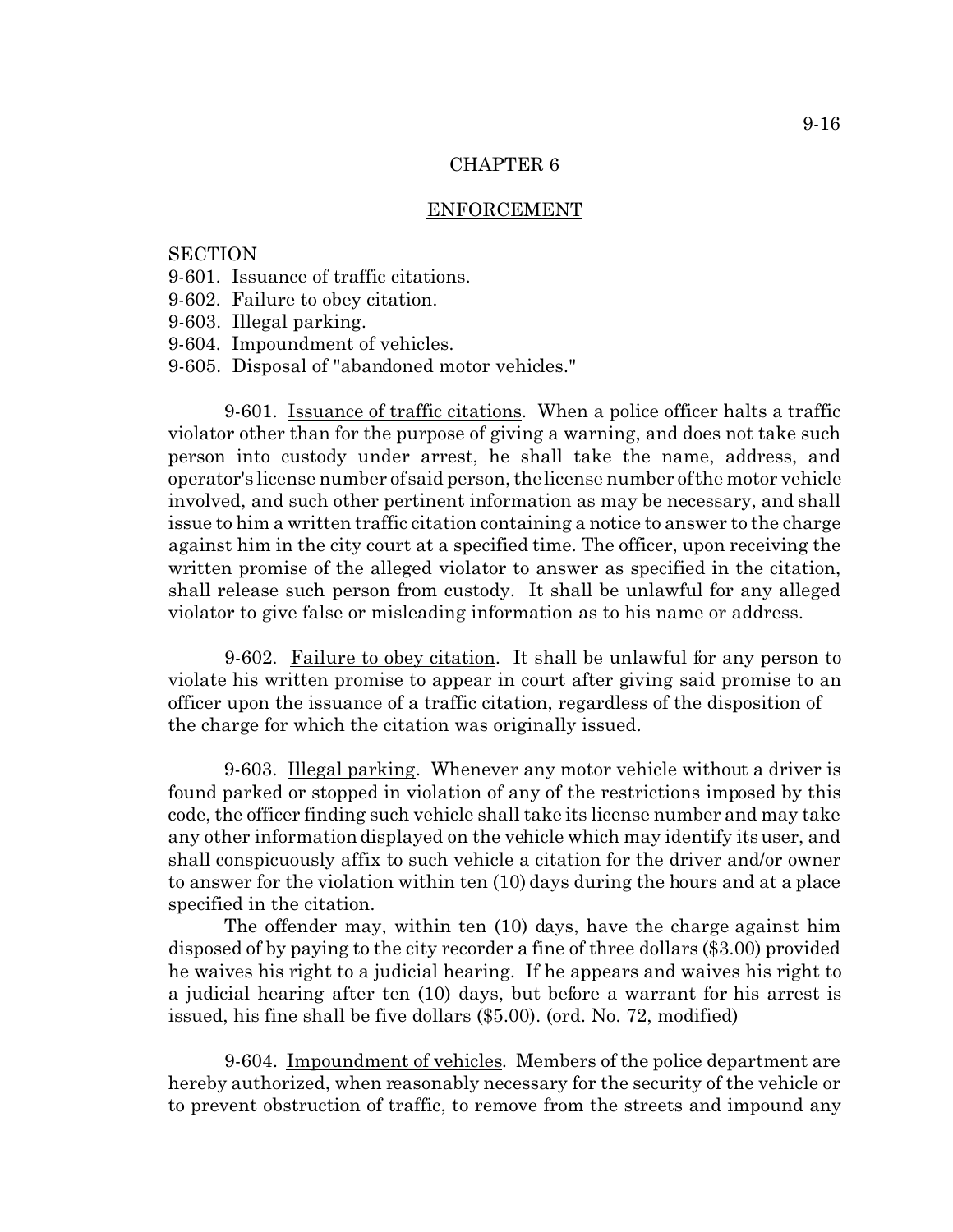vehicle whose operator is arrested or any unattended vehicle which is parked so as to constitute an obstruction or hazard to normal traffic. Any impounded vehicle shall be stored until the owner or other person entitled thereto claims it, gives satisfactory evidence of ownership or right to possession, and pays all applicable fees and costs, or until it is otherwise lawfully disposed of. The fee for impounding a vehicle shall be five dollars (\$5.00) and the storage cost shall be one dollar (\$1.00) for each twenty-four (24) hour period or fraction thereof that the vehicle is stored.

9-605. Disposal of "abandoned motor vehicles." "Abandoned motor vehicles," as defined in section 55-16-103, Tennessee Code Annotated, shall be impounded and disposed of by the police department in accordance with the provisions of sections 55-16-103 through 55-16-109, Tennessee Code Annotated.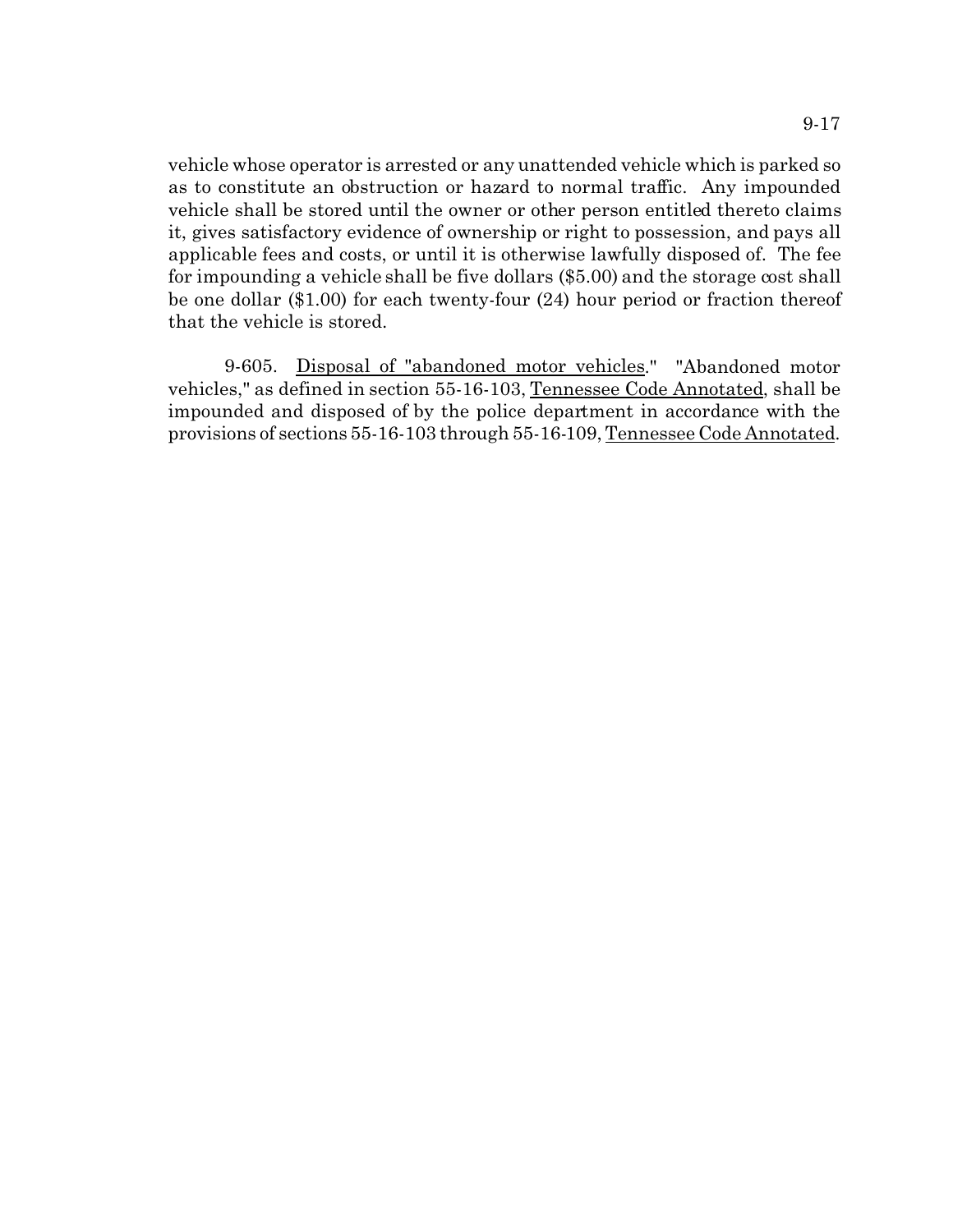### TITLE 10

## OFFENSES--MISCELLANEOUS<sup>1</sup>

### **CHAPTER**

1. GENERALLY.

2. ENUMERATED.

# CHAPTER 1

### GENERALLY

**SECTION** 10-101. Misdemeanors of the state adopted.

10-101. Misdemeanors of the state<sup>2</sup> adopted. All offenses against the State of Tennessee which are committed within the corporate limits and which are defined by the state law or are recognized by the Common Law to be misdemeanors are hereby designated and declared to be offenses against this municipality also. Any violation of any such law within the corporate limits is also a violation of this section. (ord. No. 27, modified)

<sup>1</sup>For offenses relating to animals and fowls, see title 3 in this code; for offenses relating to fireworks, see title 7; for offenses relating to health and sanitation, see title 8; for traffic offenses, see title 9; for non-traffic offenses relating to streets and sidewalks, see title 12.

<sup>&</sup>lt;sup>2</sup>See sections 39-1-103 and 39-1-104 of the Tennessee Code Annotated for definitions of "misdemeanor."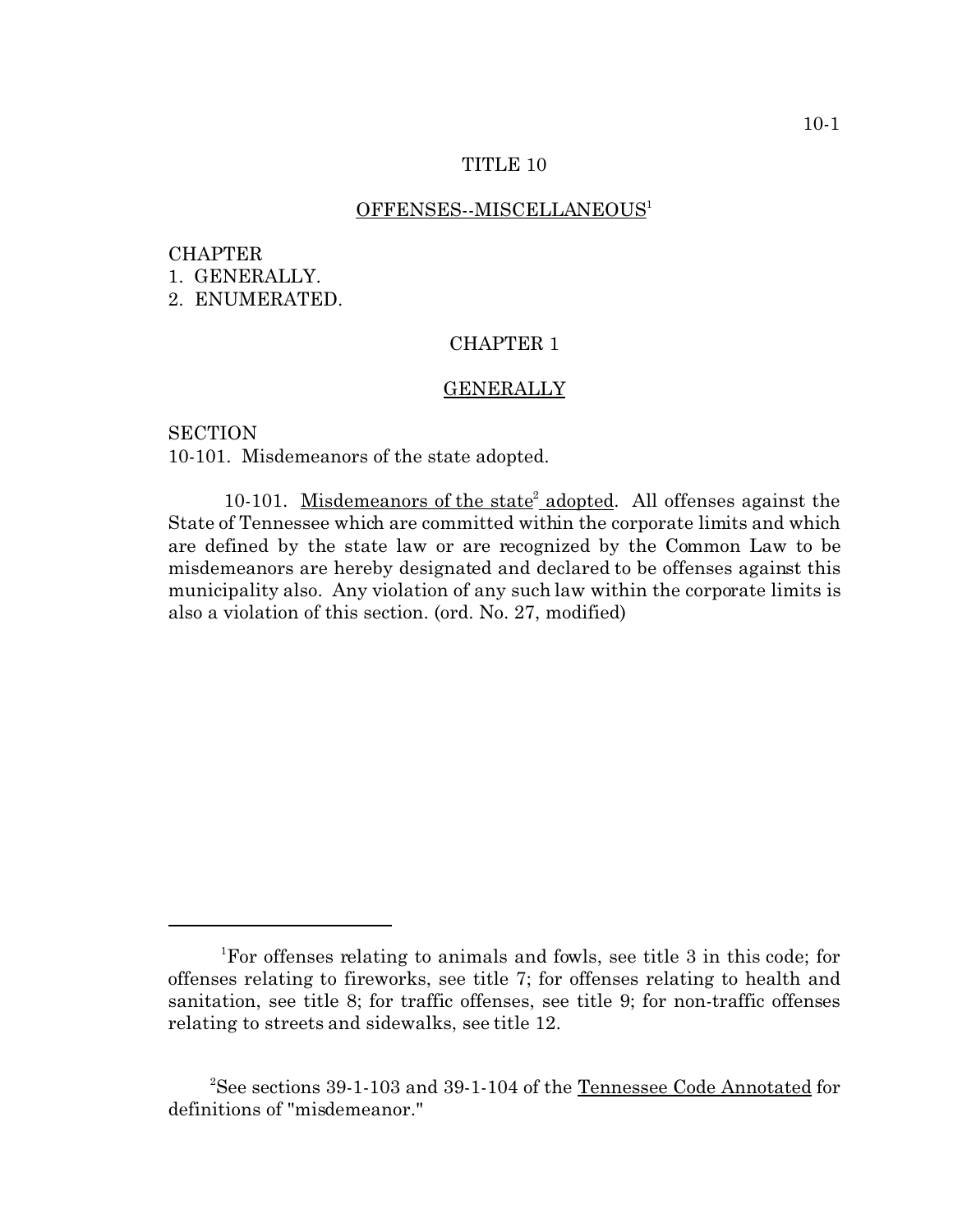### ENUMERATED

# **SECTION**

- 10-201. Assault and battery.
- 10-202. Disturbing the peace.
- 10-203. Disorderly houses.
- 10-204. Immoral conduct.
- 10-205. Obscene literature, etc.
- 10-206. Indecent or improper exposure or dress.
- 10-207. Window peeping.
- 10-208. Profanity, etc.
- 10-209. Escape from custody or confinement.
- 10-210. Resisting or interfering with city personnel.
- 10-211. Impersonating a government officer or employee.
- 10-212. Weapons and firearms generally.
- 10-213. Air rifles, etc.
- 10-214. Throwing of missiles.
- 10-215. Gambling.
- 10-216. Promotion of gambling.
- 10-217. False emergency alarms.
- 10-218. Loitering.
- 10-219. Prowling.
- 10-220. Vagrancy.
- 10-221. Trespassing on trains.
- 10-222. (Reserved for future use.)
- 10-223. Abandoned refrigerators, etc.
- 10-224. Curfew for minors.
- 10-225. Malicious mischief.
- 10-226. Trespassing.
- 10-227. Posting notices, etc.
- 10-228. Public drunkenness.
- 10-229. Drinking beer, etc., on streets, etc.
- 10-230. Coercing people not to work.
- 10-231. Caves, wells, cisterns, etc.
- 10-232. Interference with traffic.
- 10-233. Antinoise regulations.
- 10-234. Fortune telling, etc.
- 10-235. Wearing masks.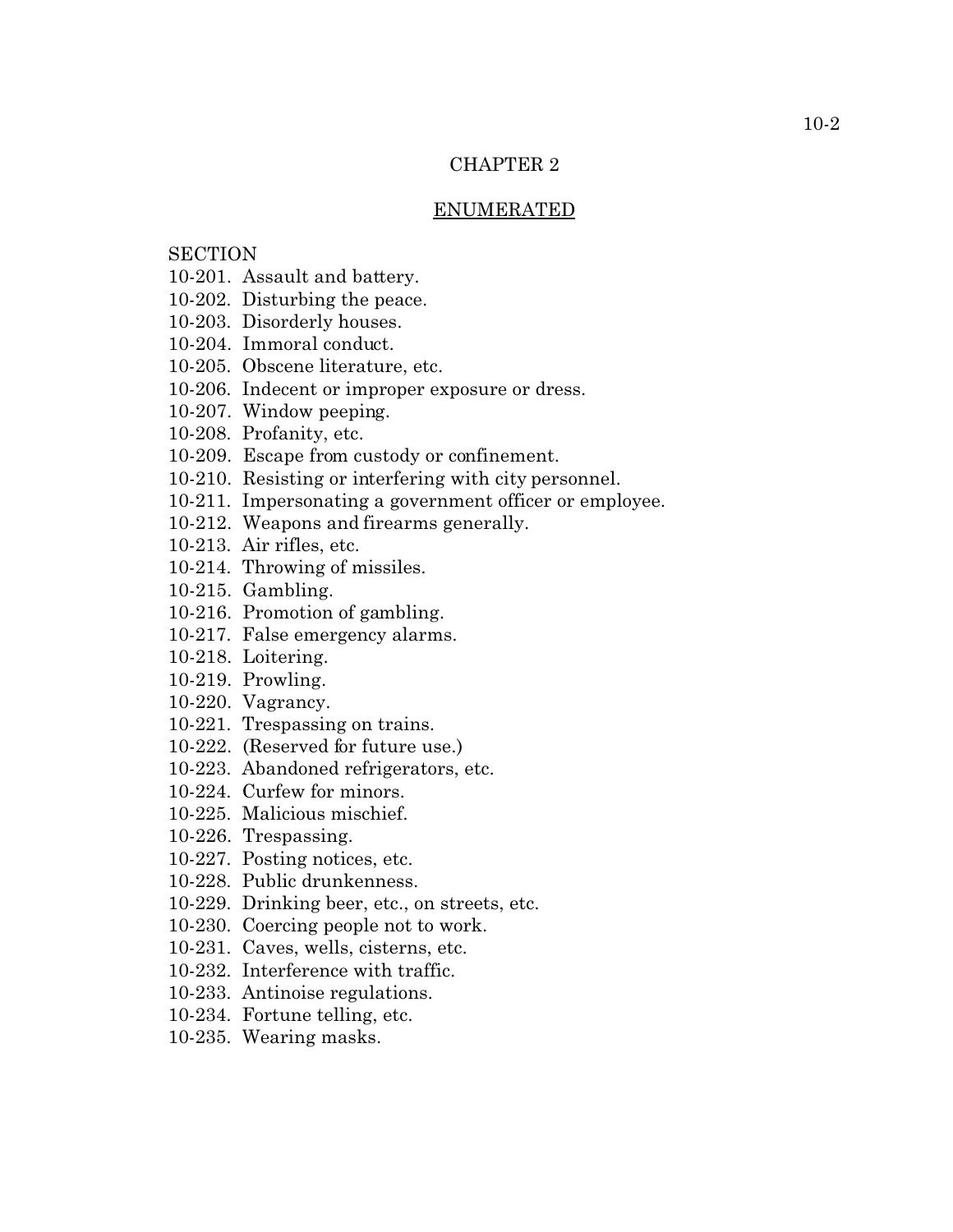10-201. Assault and battery. It shall be unlawful for any person to commit an assault or an assault and battery upon any person. (ord. No. 3, modified)

10-202. Disturbing the peace. No person shall disturb, tend to disturb, or aid in disturbing the peace of others by violent, tumultuous, offensive, or obstreperous conduct, and no person shall knowingly permit such conduct upon any premises owned or possessed by him or under his control. (ords. No. 6 and 8, modified)

10-203. Disorderly houses. It shall be unlawful for any person to keep a disorderly house or house of ill fame for the purpose of prostitution or lewdness or where drunkenness, quarrelling, fighting, or other breaches of the peace are carried on or permitted to the disturbance of others. Furthermore, it shall be unlawful for any person knowingly to visit any such house for the purpose of engaging in such activities. (ord. No. 12, modified)

10-204. Immoral conduct. No person shall commit, offer, or agree to commit, nor shall any person secure or offer another for the purpose of committing, a lewd or adulterous act or an act of prostitution or moral perversion; nor shall any person knowingly transport or direct or offer to transport or direct any person to any place or building for the purpose of committing any lewd act or act of prostitution or moral perversion; nor shall any person knowingly receive, or offer or agree to receive any person into any place or building for the purpose of performing a lewd act, or an act of prostitution or moral perversion, or knowingly permit any person to remain in any place or building for any such purpose. (ord. No. 10, modified)

10-205. Obscene literature, etc. It shall be unlawful for any person to publish, sell, exhibit, distribute, or possess for the purpose of lending, selling, or otherwise circulating or exhibiting, any book, pamphlet, ballad, movie film, filmstrip, phonograph record, or other written, printed, or filmed matter containing obscene language, prints, pictures, or descriptions manifestly intended to corrupt the morals.

10-206. Indecent or improper exposure or dress. It shall be unlawful for any person publicly to appear naked or in any dress not appropriate to his or her sex, or in any indecent or lewd dress, or otherwise to make any indecent exposure of his or her person. (ord. No. 10, modified)

10-207. Window peeping. No person shall spy, peer, or peep into any window of any residence or dwelling premise that he does not occupy, nor shall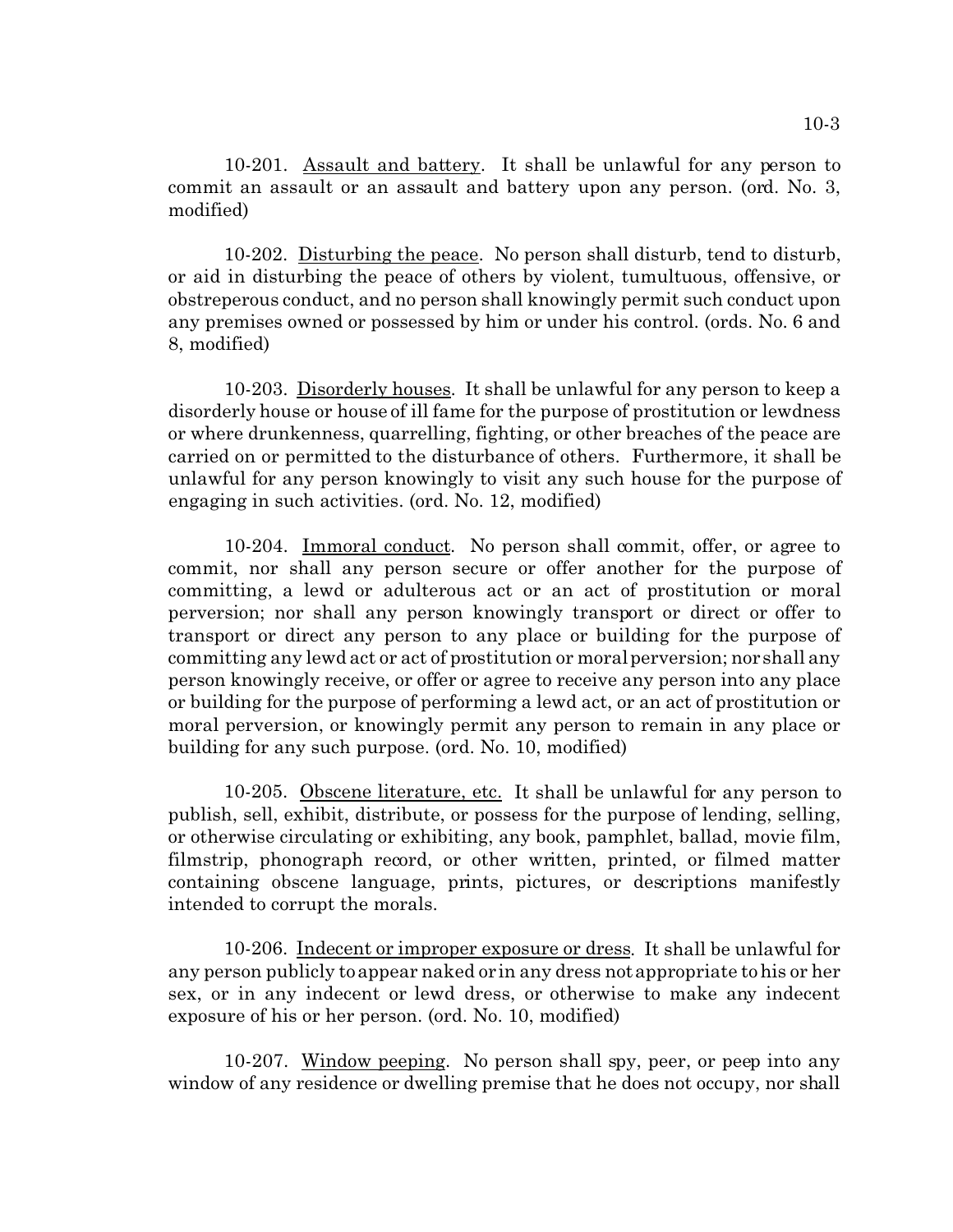he loiter around or within view of any such window with the intent of watching or looking through it.

10-208. Profanity, etc. No person shall use any profane, vulgar, or indecent language in or near any public street or other public place or in or around any place of business open to the use of the public in general.

10-209. Escape from custody or confinement. It shall be unlawful for any person under arrest or otherwise in custody of or confined by the municipality to escape or attempt to escape, or for any other person to assist or encourage such person to escape or attempt to escape from such custody or confinement.

10-210. Resisting or interfering with city personnel. It shall be unlawful for any person knowingly to resist or in any way interfere with or attempt to interfere with any officer or employee of the municipality while such officer or employee is performing or attempting to perform his municipal duties. (ord. No. 26, modified)

10-211. Impersonating a government officer or employee. No person other than an official police officer of the municipality shall wear the uniform, apparel, or badge, or carry any identification card or other insignia of office like or similar to, or a colorable imitation of that adopted and worn or carried by the official police officers of the municipality. Furthermore, no person shall deceitfully impersonate or represent that he is any government officer or employee.

10-212. Weapons and firearms generally. It shall be unlawful for any person to carry in any manner whatever, with the intent to go armed, any razor, dirk, knife, blackjack, brass knucks, pistol, revolver, or any other dangerous weapon or instrument except the army or navy pistol which shall be carried openly in the hand. However, the foregoing prohibition shall not apply to members of the United States Armed Forces carrying such weapons as are prescribed by applicable regulations nor to any officer or policeman engaged in his official duties, in the execution of process, or while searching for or engaged in arresting persons suspected of having committed crimes. Furthermore, the prohibition shall not apply to persons who may have been summoned by such officer or policeman to assist in the discharge of his said duties, nor to any conductor of any passenger or freight train of any steam railroad while he is on duty. It shall also be unlawful for any unauthorized person to discharge a firearm within the municipality. (ords. No. 16 and 18, modified)

10-213. Air rifles, etc. It shall be unlawful for any person in the municipality to discharge any air gun, air pistol, air rifle, "BB" gun, or sling shot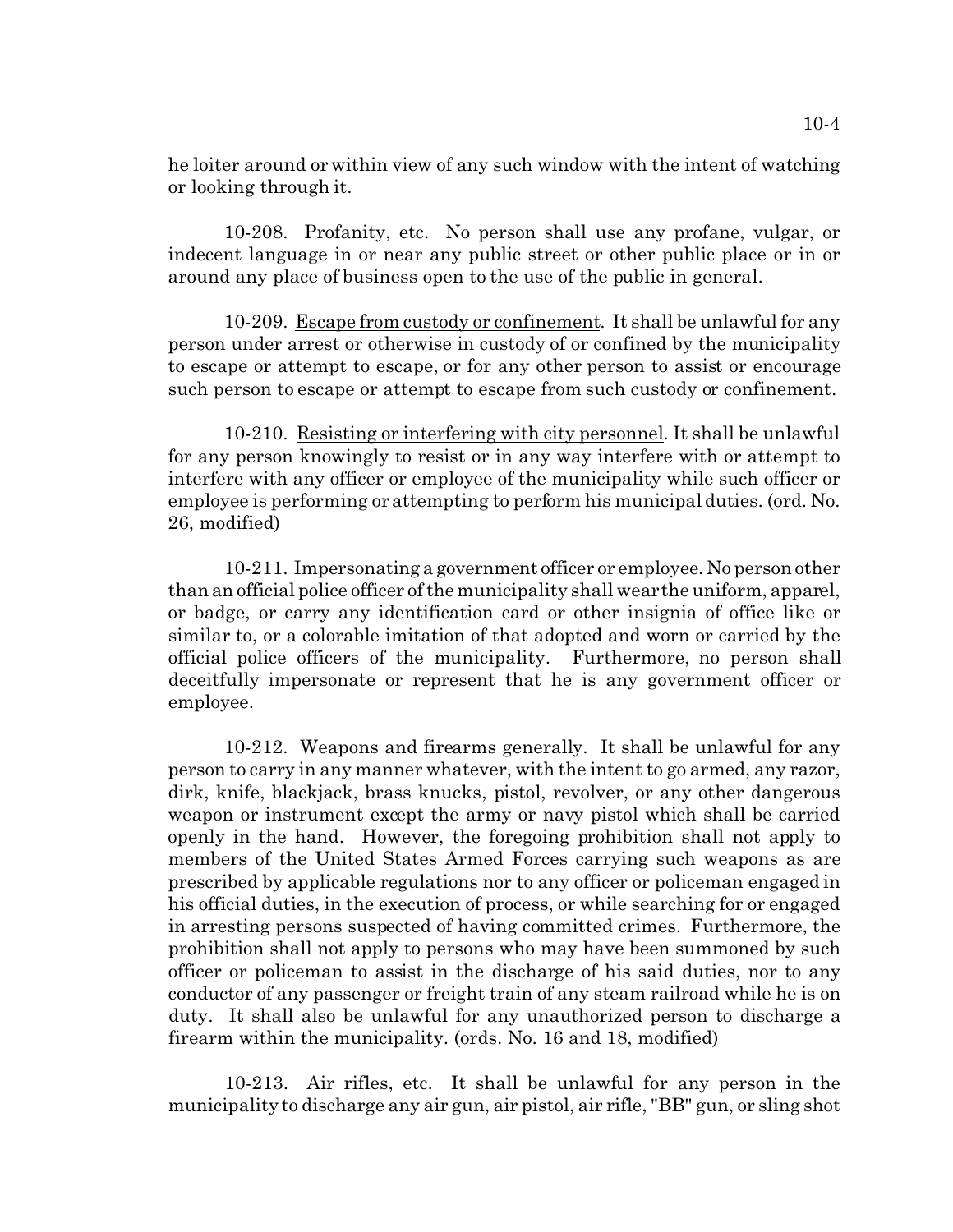capable of discharging a metal bullet or pellet, whether propelled by spring, compressed air, expanding gas, explosive, or other force-producing means or method.

10-214. Throwing of missiles. It shall be unlawful for any person maliciously to throw any stone, snowball, bottle, or any other missile upon or at any vehicle, building, tree, or other public or private property or upon or at any person. (ord. No. 5, modified)

10-215. Gambling. It shall be unlawful for any person to play at any game of hazard or chance for money or other valuable thing or to make or accept any bet or wager for money or other valuable thing.

10-216. Promotion of gambling. It shall be unlawful for any person to encourage, promote, aid, or assist the playing at any game, or the making of any bet or wager, for money or other valuable thing, or to possess, keep, or exhibit for the purpose of gambling, any gaming table, device, ticket, or any other gambling paraphernalia. (ord. No. 11, modified)

10-217. False emergency alarms. It shall be unlawful for any person intentionally to make, turn in, or give a false alarm of fire, or of need for police or ambulance assistance, or to aid or abet in the commission of such an act. (ord. No. 68, modified)

10-218. Loitering. It shall be unlawful for any person without legitimate business or purpose to loaf, loiter, wander, or idle in, upon, or about any way or place customarily open to public use. (ord. No. 31, modified)

10-219. Prowling. It shall be unlawful for any person to prowl or wander about the streets, alleys, or other public or private ways or places, or be found abroad at night, between the hours of midnight and 6:00 A.M., without any visible or lawful business and when unable to give a satisfactory account of himself.

10-220. Vagrancy. It shall be unlawful for any person to beg or solicit alms or, if without apparent lawful means of support, willfully to neglect to apply himself to some honest occupation. (ord. No. 31, modified)

10-221. Trespassing on trains. It shall be unlawful for any person to climb, jump, step, stand upon, or cling to, or in any other way attach himself to any locomotive engine or railroad car unless he works for the railroad corporation and is acting in the scope of his employment or unless he is a lawful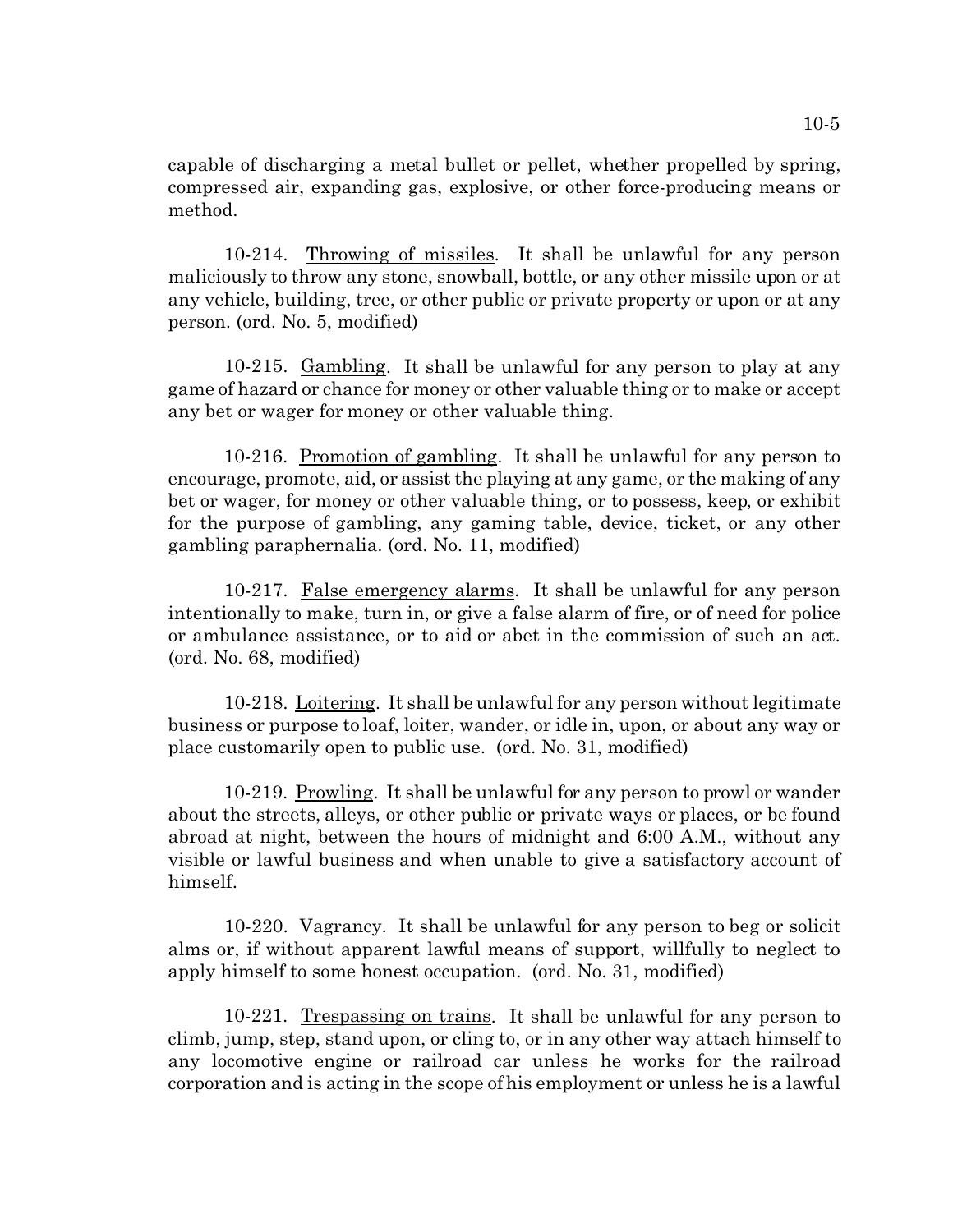passenger or is otherwise lawfully entitled to be on such vehicle. (ord. No. 29, modified)

10-222. (Reserved for future use).

10-223. Abandoned refrigerators, etc. It shall be unlawful for any person to leave in any place accessible to children any abandoned, unattended, unused, or discarded refrigerator, icebox, or other container with any type latching or locking door without first removing therefrom the latch, lock, or door.

10-224. Curfew for minors. It shall be unlawful for any person under the age of eighteen (18) years to be abroad at night between 11:00 P.M. and 5:00 A.M. unless going directly to or from a lawful activity or upon a legitimate errand for, or accompanied by, a parent, guardian, or other adult person having lawful custody of such minor.

10-225. Malicious mischief. It shall be unlawful and deemed to be malicious mischief for any person willfully, maliciously, or wantonly to damage, deface, destroy, conceal, tamper with, remove, or withhold real or personal property which does not belong to him. (ords. No. 1, 2, and 4, modified)

10-226. Trespassing. The owner or person in charge of any lot or parcel of land or any building or other structure within the corporate limits may post the same against trespassers. It shall be unlawful for any person to go upon any such posted lot or parcel of land or into any such posted building or other structure without the consent of the owner or person in charge.

It shall also be unlawful and deemed to be a trespass for any peddler, canvasser, solicitor, transient merchant, or other person to fail to leave promptly the private premises of any person who requests or directs him to leave.

10-227. Posting notices, etc. No person shall fasten, in any way, any show-card, poster, or other advertising device upon any public or private property unless legally authorized to do so.

10-228. Public drunkenness. (See the Tennessee Code Annotated, sections 39-2531, et seq; see also title 33,ch.8)

10-229. Drinking beer, etc., on streets, etc. It shall be unlawful for any person to drink or consume, or have an open container of beer or intoxicating liquor in or on any public street, alley, avenue, highway, sidewalk, public park, public school ground, or other public place unless the place has an appropriate permit and/or license for on premises consumption.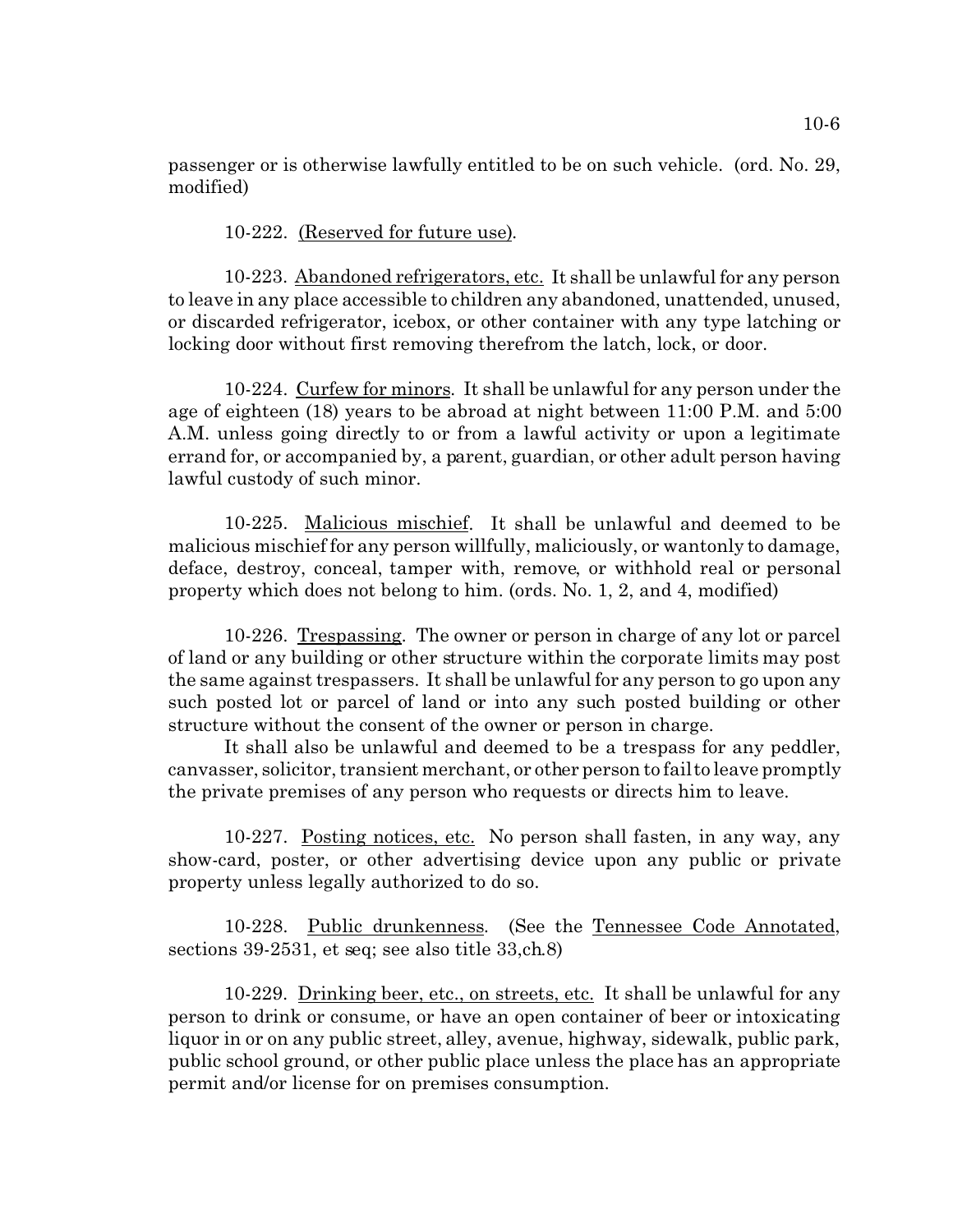10-230. Coercing people not to work. It shall be unlawful for any person in association or agreement with any other person to assemble, congregate, or meet together in the vicinity of any premises where other persons are employed or reside for the purpose of inducing any such other person by threats, coercion, intimidation, or acts of violence to quit or refrain from entering a place of lawful employment. It expressly is not the purpose of this section to prohibit peaceful picketing.

10-231. Caves, wells, cisterns, etc. It shall be unlawful for any person to permit to be maintained on property owned or occupied by him any cave, well, cistern, or other such opening in the ground which is dangerous to life and limb without placing thereon an adequate cover or safeguard.

10-232. Interference with traffic. It shall be unlawful for any person to stand, sit, or engage in any activity whatever on any public street, sidewalk, bridge, or public ground in such a manner as to prevent, obstruct, or interfere unreasonably with the free passage of pedestrian or vehicular traffic thereon.

10-233. Antinoise regulations. Subject to the provisions of this section, the creating of any unreasonably loud, disturbing, and unnecessary noise is prohibited. Noise of such character, intensity, or duration as to be detrimental to the life or health of any individual, or in disturbance of the public peace and welfare is prohibited.

(1) Miscellaneous prohibited noises enumerated. The following acts, among others, are declared to be loud, disturbing, and unnecessary noises in violation of this section, but this enumeration shall not be deemed to be exclusive, namely:

(a) Blowing horns. The sounding of any horn or signal device on any automobile, motorcycle, bus, truck, or other vehicle while not in motion except as a danger signal if another vehicle is approaching, apparently out of control, or if in motion, only as a danger signal after or as brakes are being applied and deceleration of the vehicle is intended; the creation by means of any such signal device of any unreasonably loud or harsh sound; and the sounding of such device for an unnecessary and unreasonable period of time.

(b) Radios, phonographs, etc. The playing of any radio, phonograph, or any musical instrument or sound device, including but not limited to loudspeakers or other devices for reproduction or amplification of sound, either independently of or in connection with motion pictures, radio, or television, in such a manner or with such volume, particularly during the hours between 11:00 P.M. and 7:00 A.M., as to annoy or disturb the quiet, comfort, or repose of persons in any office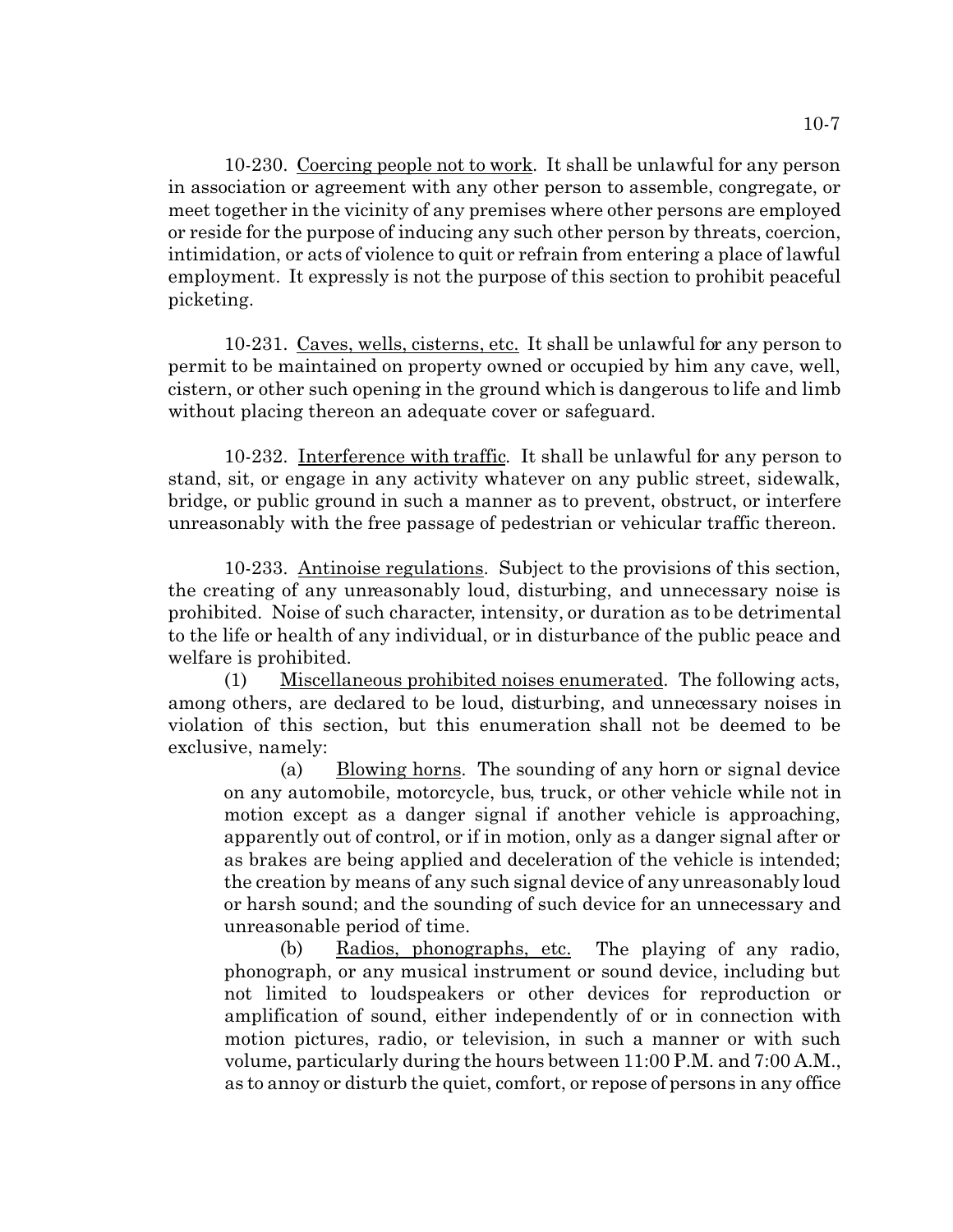or hospital, or in any dwelling, hotel, or other type of residence, or of any person in the vicinity.

(c) Yelling, shouting, etc. Yelling, shouting, whistling, or singing on the public streets, particularly between the hours of 11:00 p.m. and 7:00 a.m. or at any time or place so as to annoy or disturb the quiet, comfort, or repose of any persons in any hospital, dwelling, hotel, or other type of residence, or of any person in the vicinity.

(d) Pets. The keeping of any animal, bird, or fowl which by causing frequent or long continued noise shall disturb the comfort or repose of any person in the vicinity.

(e) Use of vehicle. The use of any automobile, motorcycle, truck, or vehicle so out of repair, so loaded, or in such manner as to cause loud and unnecessary grating, grinding, rattling, or other noise.

(f) Blowing whistles. The blowing of any steam whistle attached to any stationary boiler, except to give notice of the time to begin or stop work or as a warning of fire or danger, or upon request of proper municipal authorities.

(g) Exhaust discharge. To discharge into the open air the exhaust of any steam engine, stationary internal combustion engine, motor vehicle, or boat engine, except through a muffler or other device which will effectively prevent loud or explosive noises therefrom.

(h) Building operations. The erection (including excavation), demolition, alteration, or repair of any building in any residential area or section or the construction or repair of streets and highways in any residential area or section, other than between the hours of 7:00 A.M. and 6:00 P.M. on week days, except in case of urgent necessity in the interest of public health and safety, and then only with a permit from the mayor granted for a period while the emergency continues not to exceed thirty (30) days. If the mayor should determine that the public health and safety will not be impaired by the erection, demolition, alteration, or repair of any building or the excavation of streets and highways between the hours of 6:00 P.M. and 7:00 A.M., and if he shall further determine that loss or inconvenience would result to any party in interest through delay, he may grant permission for such work to be done between the hours of 6:00 P.M. and 7:00 A.M. upon application being made at the time the permit for the work is awarded or during the process of the work.

(i) Noises near schools, hospitals, churches, etc. The creation of any excessive noise on any street adjacent to any hospital or adjacent to any school, institution of learning, church, or court while the same is in session.

(j) Loading and unloading operations. The creation of any loud and excessive noise in connection with the loading or unloading of any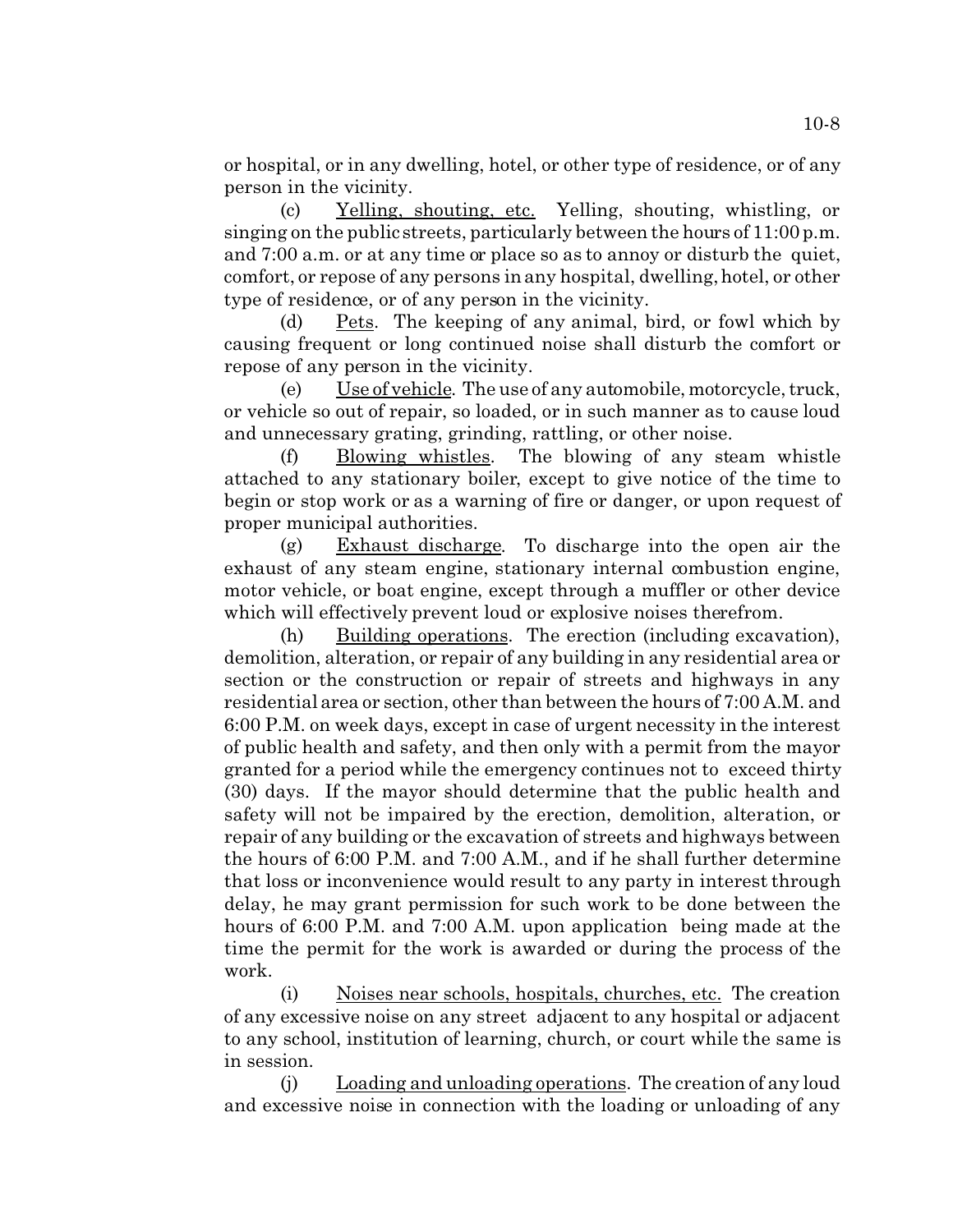vehicle or the opening and destruction of bales, boxes, crates, and other containers.

(k) Noises to attract attention. The use of any drum, loudspeaker, or other instrument or device emitting noise for the purpose of attracting attention to any performance, show, or sale or display of merchandise.

(l) Loudspeakers or amplifiers on vehicles. The use of mechanical loudspeakers or amplifiers on trucks or other moving or standing vehicles for advertising or other purposes.

(2) Exceptions. None of the terms or prohibitions hereof shall apply to or be enforced against:

(a) Municipal vehicles. Any vehicle of the municipality while engaged upon necessary public business.

(b) Repair of streets, etc. Excavations or repairs of bridges, streets, or highways at night, by or on behalf of the municipality, the county, or the state, when the public welfare and convenience renders it impracticable to perform such work during the day.

(c) Noncommercial and nonprofit use of loudspeakers or amplifiers. The reasonable use of amplifiers or loudspeakers in the course of public addresses which are noncommercial in character and in the course of advertising functions sponsored by nonprofit organizations. However, no such use shall be made until a permit therefor is secured from the mayor. Hours for the use of an amplifier or public address system will be designated in the permit so issued and the use of such systems shall be restricted to the hours so designated in the permit. (ords. No. 60 and 71, modified)

10-234. Fortune telling, etc. It shall be unlawful for any person to hold himself forth to the public as a fortune teller, clairvoyant, hypnotist, spiritualist, palmist, phrenologist, or other mystic endowed with supernatural powers.

10-235. Wearing masks. It shall be unlawful for any person to appear on or in any public way or place while wearing any mask, device, or hood whereby any portion of the face is so hidden or covered as to conceal the identity of the wearer. The following are exempted from the provisions of this section:

(1) Children under the age of ten (10) years.

(2) Workers while engaged in work wherein a face covering is necessary for health and/or safety reasons.

(3) Persons wearing gas masks in civil defense drills and exercises or emergencies.

(4) Any person having a special permit issued by the city recorder to wear a traditional holiday costume. (ord. No. 10, modified)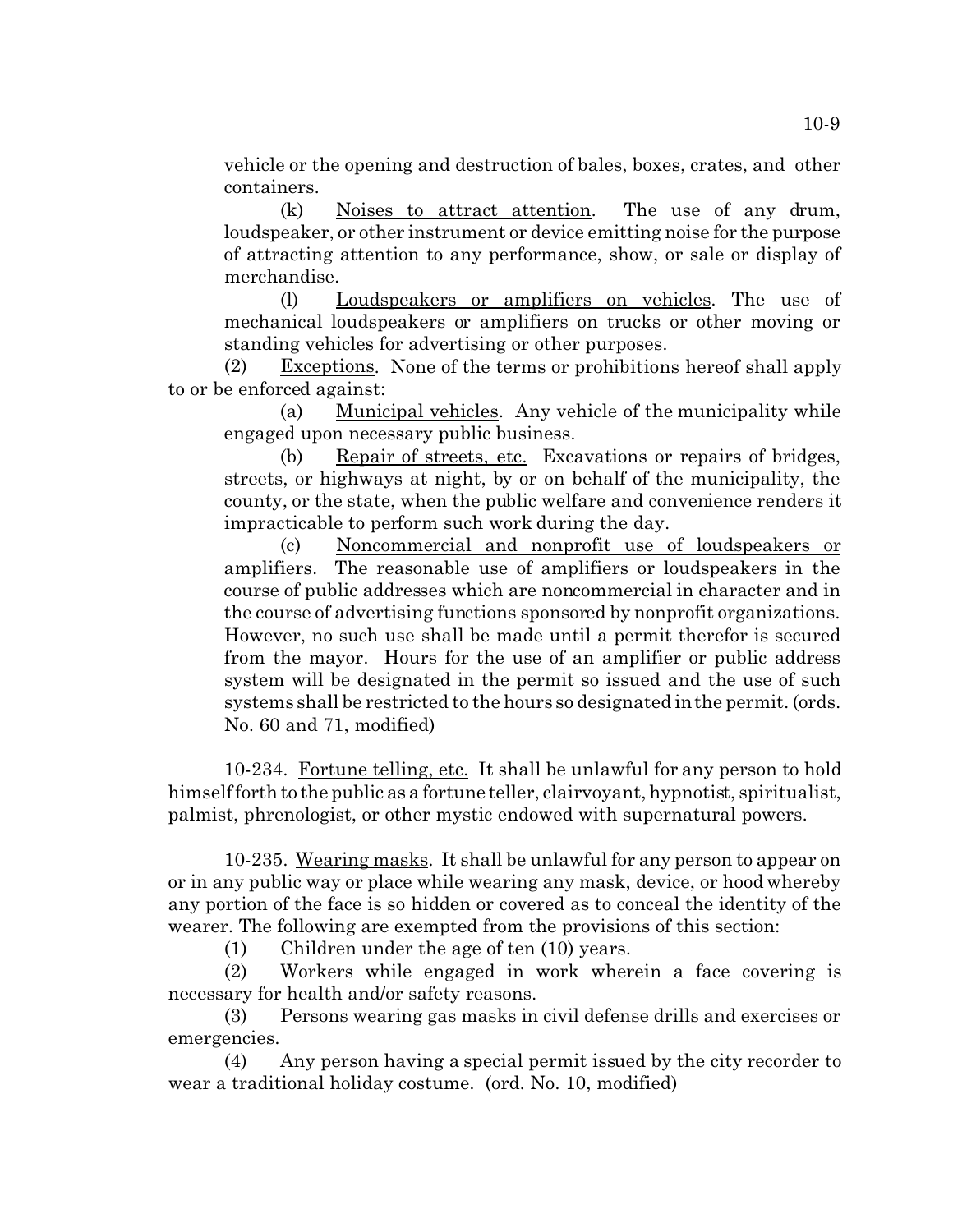# TITLE 11

# PLANNING AND ZONING

(This title is reserved for future use)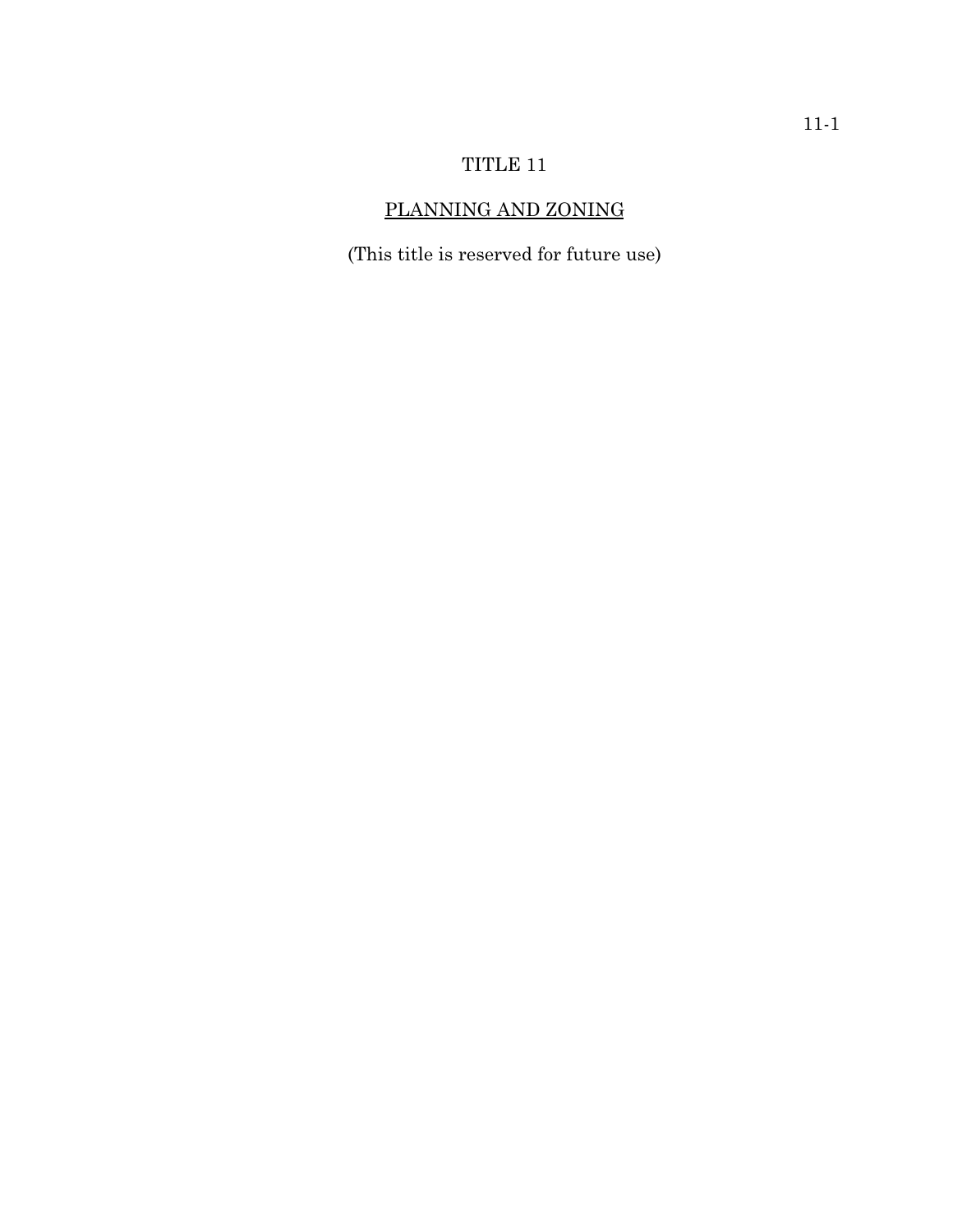## TITLE 12

# STREETS AND OTHER PUBLIC WAYS AND PLACES<sup>1</sup>

### **CHAPTER**

1. MISCELLANEOUS.

### CHAPTER 1

### **MISCELLANEOUS**

# **SECTION**

- 12-101. Obstructing streets, alleys, or sidewalks prohibited.
- 12-102. Trees projecting over streets, etc., regulated.
- 12-103. Trees, etc., obstructing view at intersections prohibited.
- 12-104. (Reserved for future use)
- 12-105. Banners and signs across streets and alleys restricted.
- 12-106. Gates or doors opening over streets, alleys, or sidewalks prohibited.
- 12-107. Littering streets, alleys, or sidewalks prohibited.
- 12-108. Obstruction of drainage ditches.
- 12-109. Abutting occupants to keep sidewalks clean, etc.
- 12-110. Parades, etc., regulated.
- 12-111. Operation of trains at crossings regulated.
- 12-112. Animals and vehicles on sidewalks.
- 12-113. Fires in streets, etc.

12-101. Obstructing streets, alleys, or sidewalks prohibited. No person shall use or occupy any portion of any public street, alley, sidewalk, or right of way for the purpose of storing, selling, or exhibiting any goods, wares, merchandise, or materials. (ord. No. 23, modified)

12-102. Trees projecting over streets, etc., regulated. It shall be unlawful for any property owner or occupant to allow any limbs of trees on his property to project over any street or alley at a height of less than fourteen (14) feet or over any sidewalk at a height of less than eight (8) feet.

12-103. Trees, etc., obstructing view at intersections prohibited. It shall be unlawful for any property owner or occupant to have or maintain on his property any tree, shrub, sign, or other obstruction which prevents persons

<sup>&</sup>lt;sup>1</sup>See title 9 in this code for related motor vehicle and traffic regulations.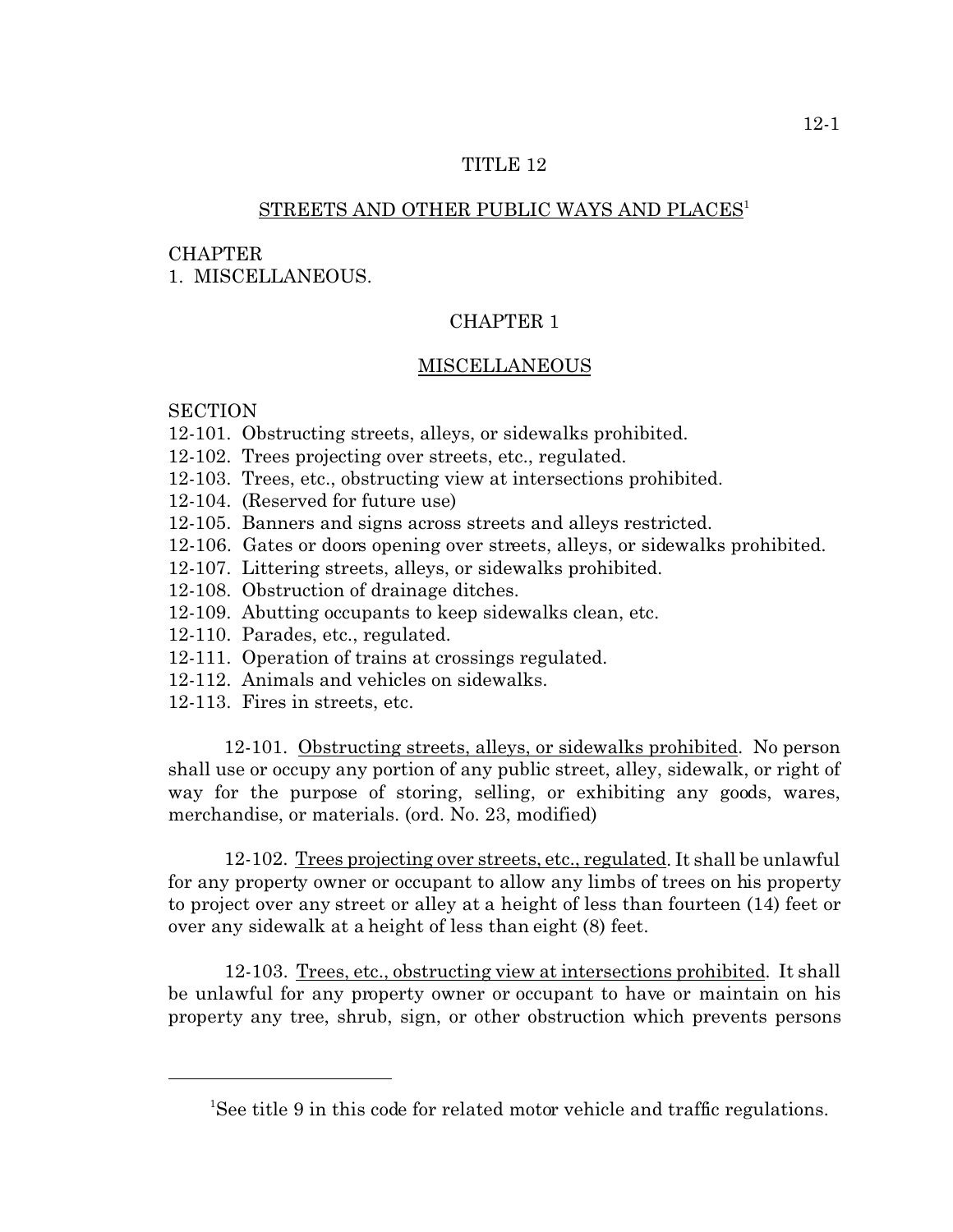driving vehicles on public streets or alleys from obtaining a clear view of traffic when approaching an intersection.

12-104. (Reserved for future use).

12-105. Banners and signs across streets and alleys restricted. It shall be unlawful for any person to place or have placed any banner or sign across or above any public street or alley except when expressly authorized by the governing body after a finding that no hazard will be created by such banner or sign.

12-106. Gates or doors opening over streets, alleys, or sidewalks prohibited. It shall be unlawful for any person owning or occupying property to allow any gate or door to swing open upon or over any street, alley, or sidewalk except when required by law.

12-107. Littering streets, alleys, or sidewalks prohibited. It shall be unlawful for any person to litter, place, throw, track, or allow to fall on any street, alley, or sidewalk any refuse, glass, tacks, mud, or other objects or materials which are unsightly or which obstruct or tend to limit or interfere with the use of such public ways and places for their intended purposes. (ord. No. 74, sec. 6, modified)

12-108. Obstruction of drainage ditches. It shall be unlawful for any person to permit or cause the obstruction of any drainage ditch in any public right of way.

12-109. Abutting occupants to keep sidewalks clean, etc. The occupants of property abutting on a sidewalk are required to keep the sidewalk clean. Also, immediately after a snow or sleet, such occupants are required to remove all accumulated snow and ice from the abutting sidewalk. (ord. No. 28, modified)

12-110. Parades, etc., regulated. It shall be unlawful for any person, club, organization, or other group to hold any meeting, parade, demonstration, or exhibition on the public streets without some responsible representative first securing a permit from the recorder. No permit shall be issued by the recorder unless such activity will not unreasonably interfere with traffic and unless such representative shall agree to see to the immediate cleaning up of all litter which shall be left on the streets as a result of the activity. Furthermore, it shall be unlawful for any person obtaining such a permit to fail to carry out his agreement to clean up the resulting litter immediately.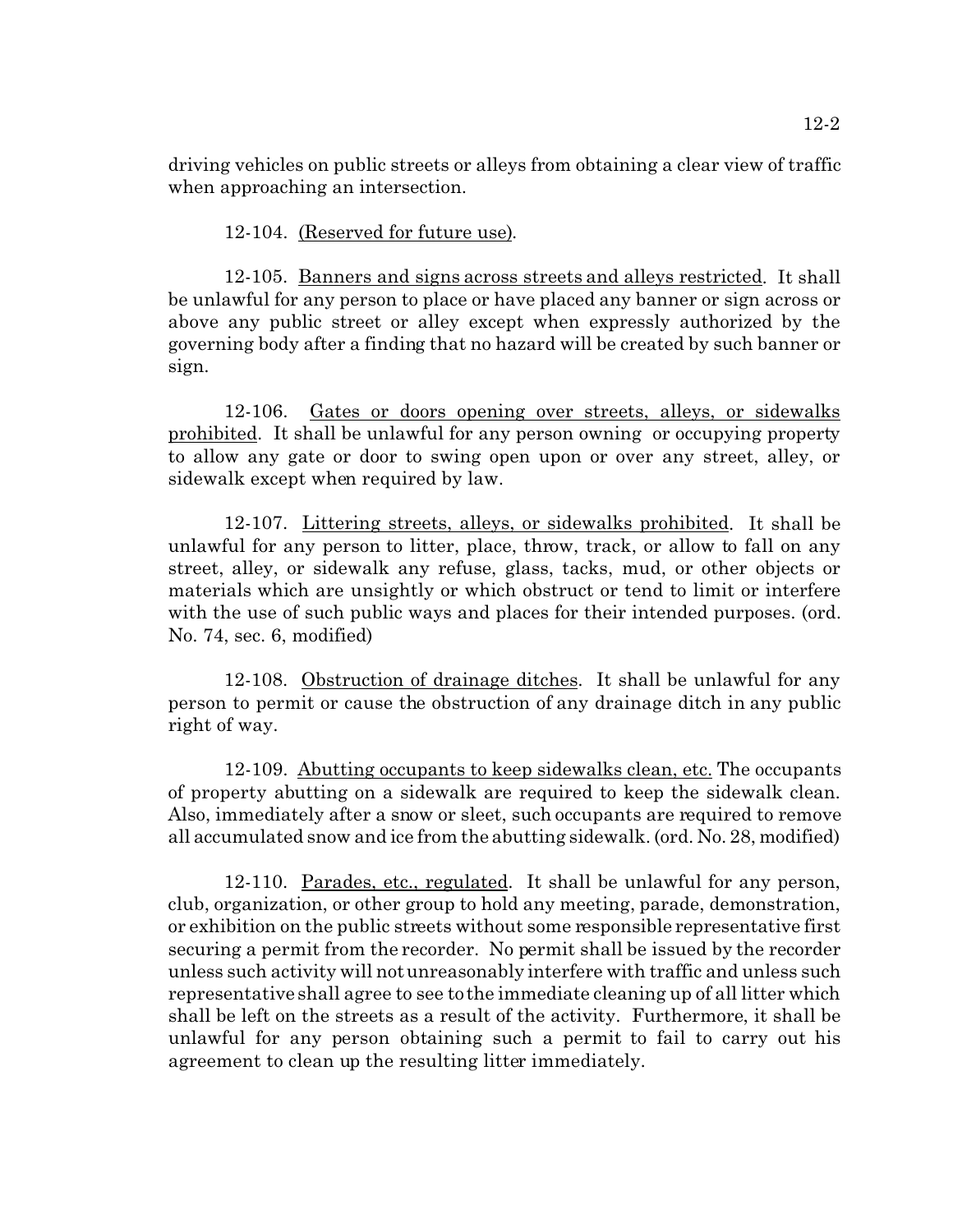12-111. Operation of trains at crossings regulated. No person shall operate any railroad train across any street or alley without giving a warning of its approach as required by state law; nor shall he make such crossing at a speed in excess of twenty-five (25) miles per hour. It shall also be unlawful to stop a railroad train so as to block or obstruct any street or alley for a period of more than five (5) consecutive minutes. (ord. No. 30, modified)

12-112. Animals and vehicles on sidewalks. It shall be unlawful for any person to ride, lead, or tie any animal, or ride, push, pull, or place any vehicle across or upon any sidewalk in such manner as unreasonably interferes with or inconveniences pedestrians using the sidewalk. It shall also be unlawful for any person knowingly to allow any minor under his control to violate this section. (ord. No. 73, modified)

12-113. Fires in streets, etc. It shall be unlawful for any person to set or contribute to any fire in any public street, alley, or sidewalk.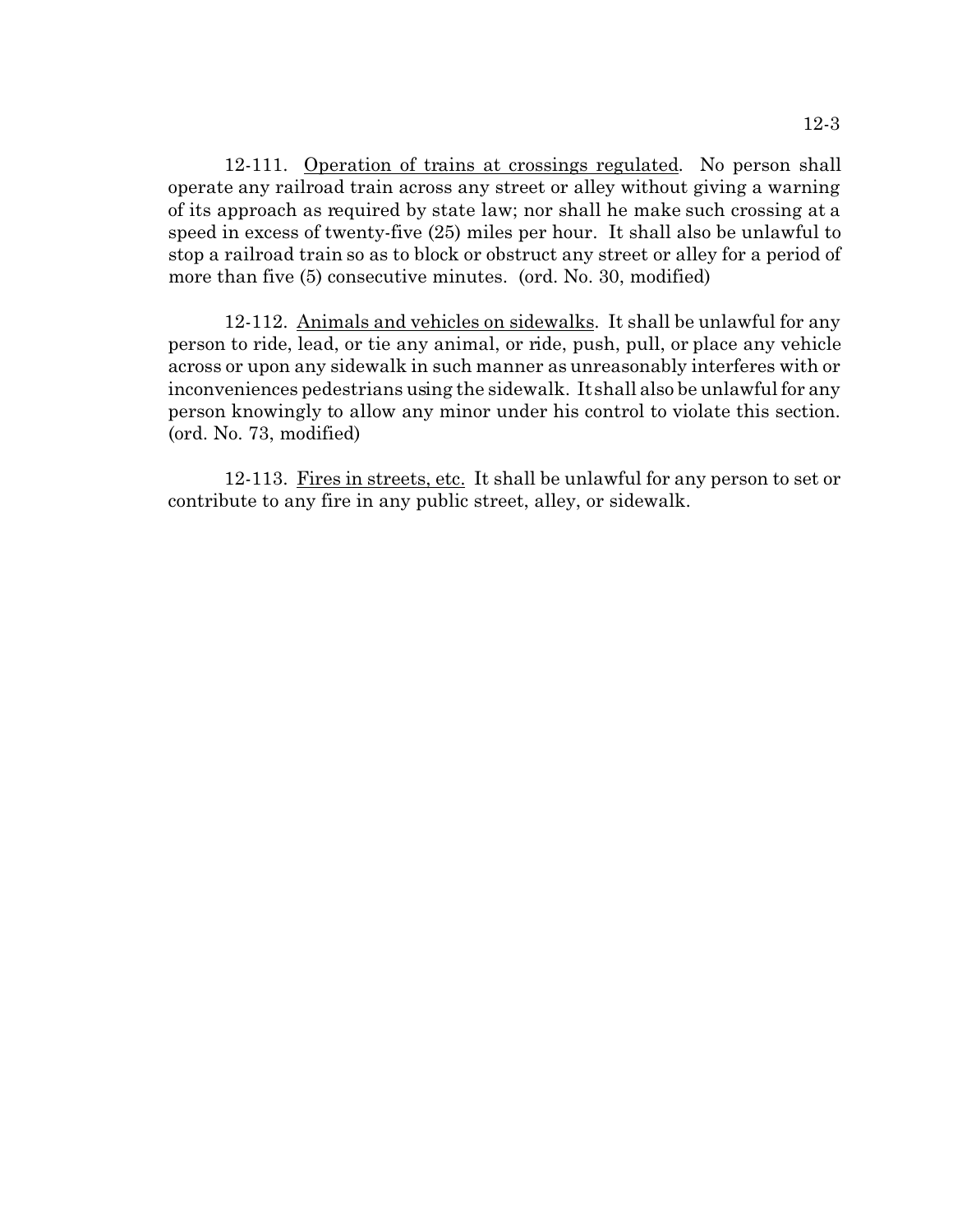### TITLE 13

### UTILITIES AND SERVICES<sup>1</sup>

#### CHAPTER

1. WATER AND SEWERS.

2. SUPPLEMENTARY SEWER REGULATIONS.

## CHAPTER 1

### WATER AND SEWERS<sup>2</sup>

### **SECTION**

- 13-101. Application of chapter.
- 13-102. Water and sewer service rates.
- 13-103. When bills payable, penalty, interest, disconnection for nonpayment.
- 13-104. Who to pay.
- 13-105. Water connection charge.
- 13-106. Meter deposits.
- 13-107. Definitions of terms.
- 13-108. When sewer connection is required.
- 13-109. When other means of disposal are prohibited.
- 13-110. When new premises to connect.
- 13-111. Certain substances not to be discharged into sewers.
- 13-112. Sewer service outside town.
- 13-113. Sewer connection charge.

13-101. Application of chapter. The following rates, charges, rules, and regulations shall govern and control the use of all those municipal facilities used in providing water and sewer service in the town and its environs. (ord. No. 67, sec. 1)

Telephone service is furnished to residents of the town by the Millington Telephone Company, Inc. See ordinance No. 65 of record in the recorder's office.

Electric service is furnished to residents of the town by the Southwest Tennessee Electric Membership Cooperative, Brownsville, TN.

<sup>2</sup>See chapter 2 in this title and also title 8 for related provisions.

 ${}^{1}$ Gas service is furnished to residents of the town by the City of Brownsville. See ordinance No. 66 of record in the recorder's office.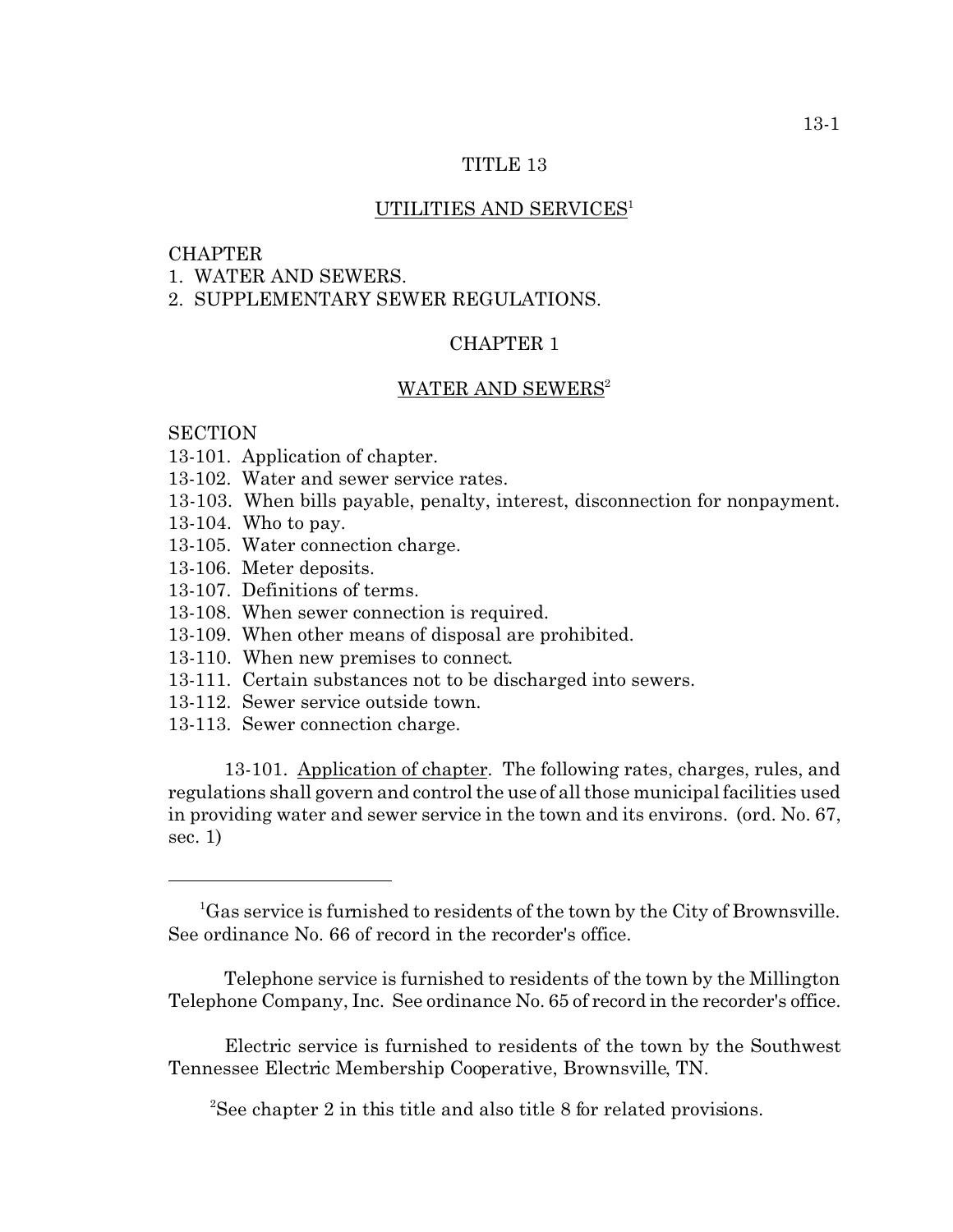13-102. Water and sewer service rates. There is hereby established the following monthly rates for water and sewer service rendered by the town:

For customers inside the town:

## Water Service

First 3000 gallons \$3.50 per month (Minimum) All over 3000 gallons 0.75 per 1000 gallons

### Sewer Service

The rate for sewer service shall be \$5.00 per month for each customer which amount shall be added to the foregoing water rates, and said water rates and sewer rates shall be included in one bill.

## For customers outside the town:

An amount equal to the rate for customers inside the city limits, plus \$2.00 per month. (ord. No. 67, sec. 2, as amended by ord. No. 67B)

13-103. When bills payable; penalty; interest; disconnection for nonpayment. The rates and charges aforesaid shall be billed monthly and all bills for such service shall be payable within ten (10) days after rendition. If not paid within such period of ten (10) days, a penalty equal to ten percent (10%) of the face amount of the bill shall be added thereto; provided, however, that if the tenth (10th) day should fall upon a Sunday or a legal holiday then the face amount of the bill may be paid on the next secular day which is not a holiday. Interest on delinquent bills shall accrue at the rate of six per cent (6%) per annum from the tenth (10th) day after rendition and such interest and penalty, if any, shall be collected when the bill is paid. If any such bill, together with penalty and interest, if any, shall remain unpaid for a period of fifteen (15) days after rendition, the water service connection to the premises shall be disconnected. A charge in the sum of two dollars and fifty cents (\$2.50) is hereby fixed to cover the expense of such disconnection. If any such disconnected customer shallthereafter desire reconnection, an additional charge in the sum of two dollars and fifty cents (\$2.50) shall be made to cover the expense thereof. Prior to such reconnection, the customer shall be required to pay the delinquent bill, penalty, interest, and the five dollars (\$5.00) charge for disconnection and reconnection. Whether or not any premises are disconnected because of such delinquency, the city attorney is hereby authorized and directed to enforce and collect the amount of any bills remaining delinquent for thirty (30) days (including the penalty, interest, disconnection charge, and court costs)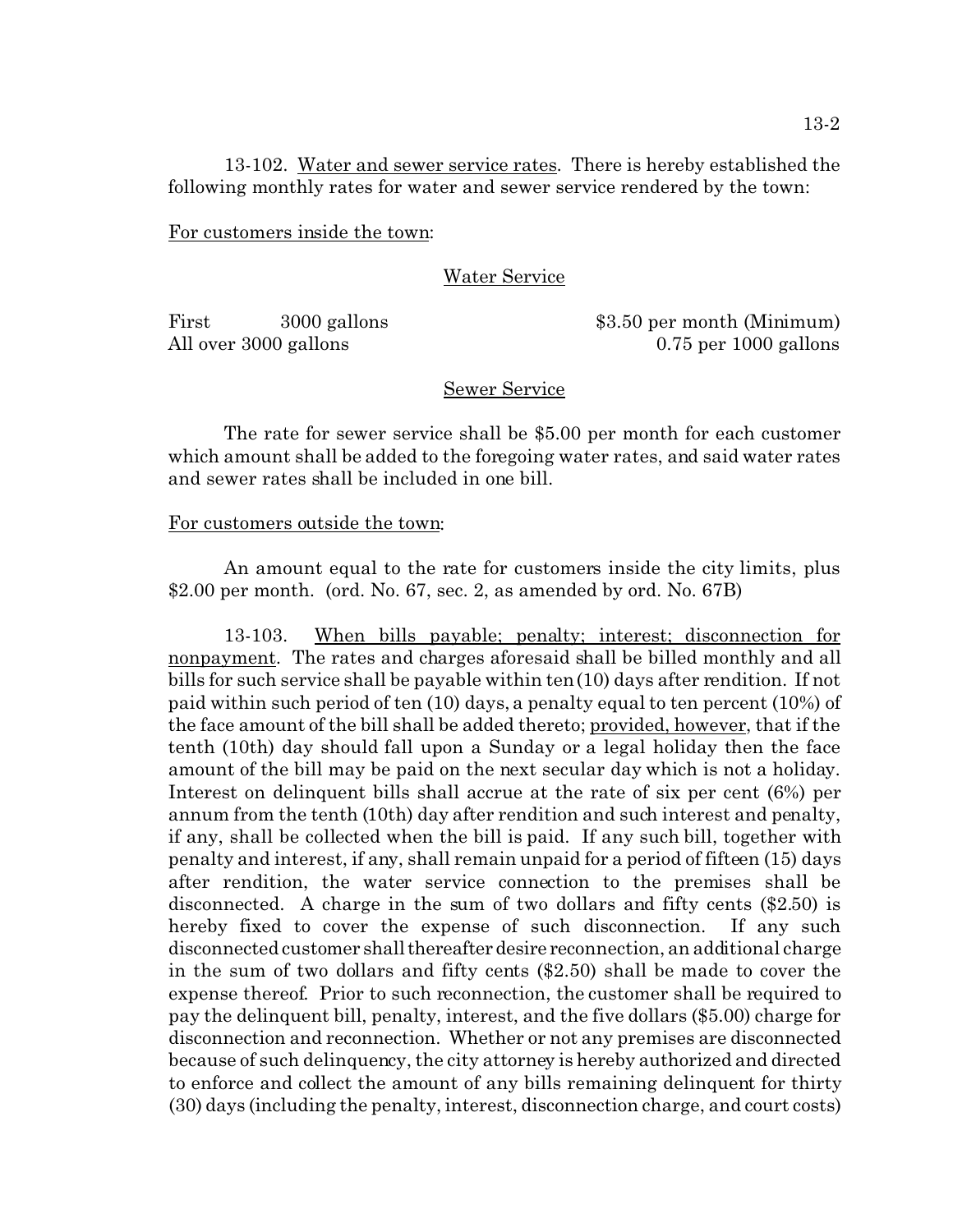by suit in any court of competent jurisdiction. (ord. No. 67, sec. 3, as amended by ord. No. 67C)

13-104. Who to pay. The rates and charges aforesaid shall be billed to the owners of the premises, except that upon application by the tenant of any premises, who is not the owner thereof, filed with the board or body of said town in charge of the control and operation of said system, accompanied by a cash deposit or other appropriate security or indemnity in an amount or a kind approved by such board or body, such bills may be rendered to such tenant. No free water or sewer service shall be granted or permitted to any water or sewer user, including the town itself, except that in accordance with long standing policy, custom, and practice, the town shall not be required to pay hydrant rentals for fire protection purposes, and also may use water to flush hydrants and mains according to standard engineering practices. (ord. No. 67, sec. 4)

13-105. Water connection charge. To cover the expense of tapping into any water pipe of the town, a fee or charge is hereby established in the sum of thirty-five dollars (\$35.00) for connections made for any single family residence inside or outside the town. For any duplex, apartment, commercial or industrial establishment, hospital or other public project, such charge shall be in a sum equal to the actual estimated cost to the town of making or supervising the making of such connection, but not less than thirty-five dollars (\$35.00). However, such charges shall be waived when a prospective user of water service applies for permission to connect with any water main at the time of the initial installation thereof, so that provision can be made for such connection before the trench is back-filled. (ord. No. 67, sec. 5)

13-106. Meter deposits. Deposits heretofore made by water customers and which are presently held by the town as partial security for the payment of water bills shall continue to be held by the town subject to the provisions of this chapter. Each new customer shall deposit with the town the sum of thirty-five dollars (\$35.00) at the time of installation of any water meter, and the actual cost of the meter for any meter installation of one inch or more in diameter, such deposit to be held to insure payment of the bills for water services supplied by the town, and to be subject to application upon such bills in the event of delinquency. Any amount so applied to a delinquent bill shall be restored by the depositor within ten (10) days after notice from the town to do so, upon penalty of disconnection of water service to the premises. However, a cash deposit shall not be required if the occupant of the premises is the owner thereof, or if the tenant files with the town a guarantee, signed by the owner of the premises, that all bills will be paid when due. The town shall keep a true accounting of all sums so deposited, and interest shall accrue thereon at the rate of six per cent (6%) per annum to be credited to the depositor on the books of the town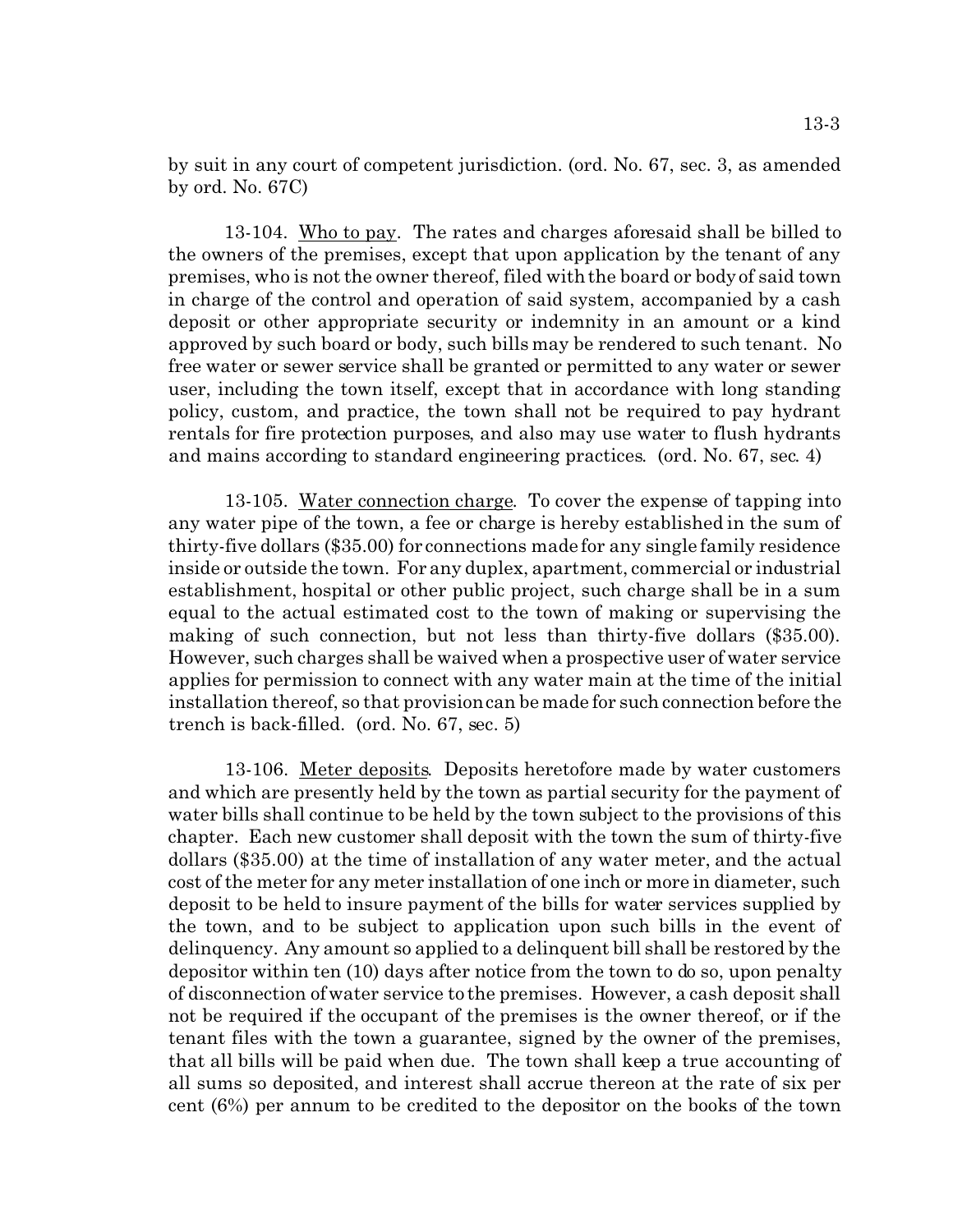annually. Any customer who shall have made such deposit with the town may obtain a refund thereof, including interest accrued to the date of such refund, by furnishing to the town satisfactory evidence that all charges for water service, including any tap-in charges, connection, or disconnection charges, penalties, interest, etc., have been paid in full, and that such customer will no longer avail himself of water service. (ord. No. 67, art. I, sec. 6, as amended by ord. No. 67A)

13-107. Definitions of terms. As used herein with regard to sewer service, the following words and terms have the following respective meanings, unless the context clearly indicates or requires otherwise:

(1) The term "sanitary sewers" or "sewers" means those properties, works, and facilities of the town's water and sewer system which exist at this time, together with all future extensions, additions, enlargements and improvements thereto.

(2) The term "premises" means and includes all places and properties where people live or congregate, or where flowable sewage wastes are otherwise generated, which should be drained and disposed of in the interests of the public health, safety, and general welfare, and specifically includes, but not by way of limiting the generality of the foregoing, all homes, houses, apartments, hotels, motels, trailer camps, manufacturing, business, commercial or industrial establishments and other structures of any and every nature whatsoever.

(3) The sewer system or sewer is "available," as that term is used in this chapter, if any such premises abut upon any street, road, alley, public way or easement in which there is installed a sewer pipe, a main, lateral, or other structure or installation of the sanitary sewers capable of receiving flowable wastes, or if such premises shall be situated within 300 feet of such a sanitary sewer installation. (ord. No. 67, sec. 8)

13-108. When sewer connection is required. All premises where sanitary sewers are initially made available shall within ninety (90) days after the publication of the provisions in this chapter, and without further notice, be connected thereto. When the construction and installation of any additional sanitary sewer facilities progresses to such a point as to be capable of receiving and disposing of the flowable sanitary sewage of any premises, the town shall give written notice to the owner or occupant of such premises that a sanitary sewer connection is available, and that such premises shall be connected thereto within ninety (90) days after such notice is given. All owners and occupants of premises where sanitary sewer service is now or hereafter made available, as herein defined, shall, within ninety (90) days from the date of such notice, connect therewith all sanitary sewage drain pipes and sewage outlets of such premises.

All connections to the sanitary sewers shall be made under and in conformity with such regulations as the town may from time to time establish.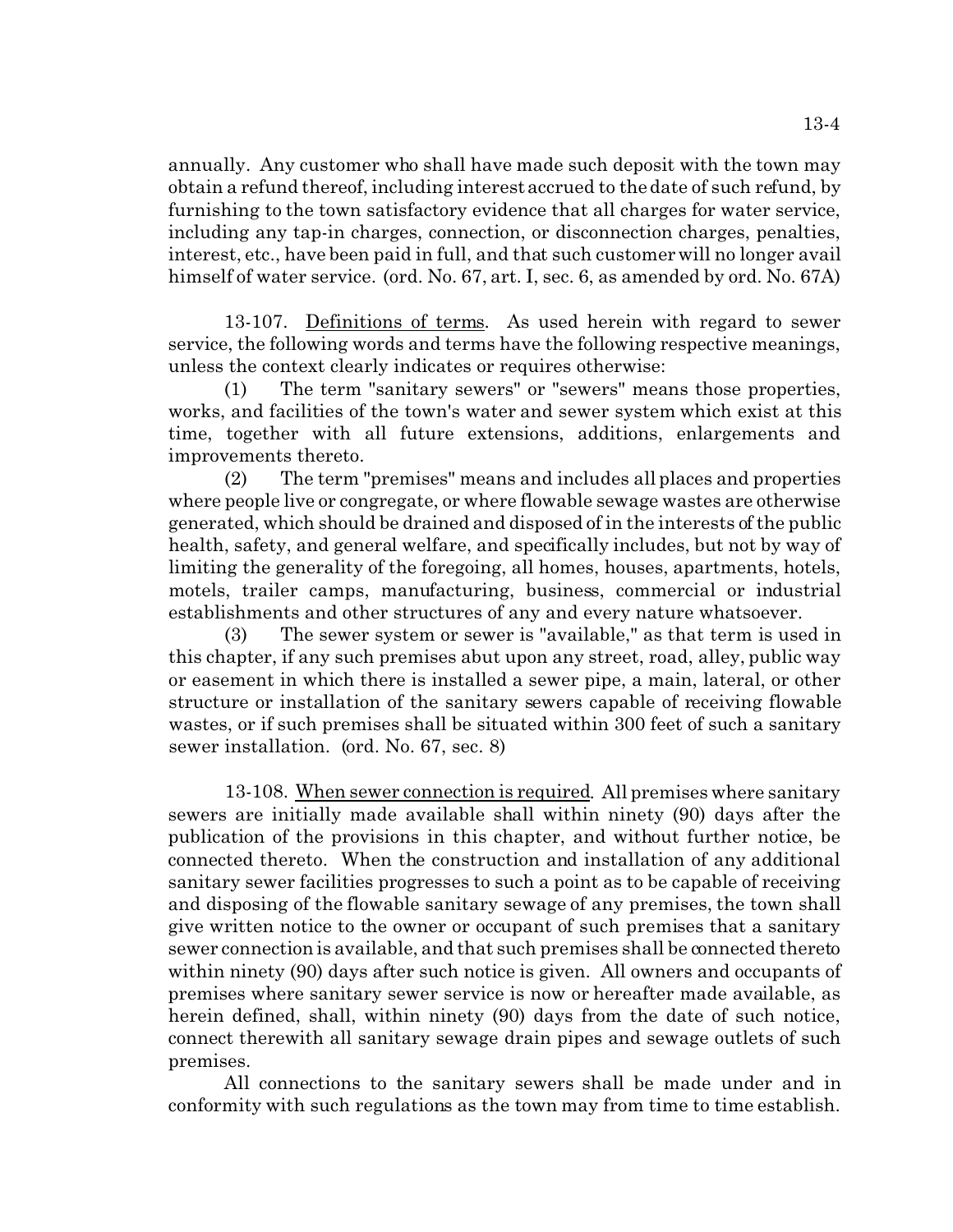Failure to effect such connection within the prescribed time is declared to be unlawful and to constitute a public nuisance; and the same shall be abated, subject to the penalties hereinafter prescribed.

No sewer tap or connection shall be made by any person, firm or corporation, except the town. The town will, upon application and payment of the prescribed tapping or connection fee, tap the appropriate sanitary sewer facility and extend a lateral line to the property line of any applicant where sewers are available, and any and all installations within the property lines of any premises, and any and all sanitary sewer connections shall be made thereto by the applicant under the direction and supervision of the town and in conformity with proper health standards. Nothing herein contained shall be construed as requiring the town to furnish a sanitary sewer connection or sanitary sewer service to any premises where a sanitary sewer facility is not available at the time the application is made. (ord. No. 67, sec. 9)

13-109. When other means of disposal are prohibited. When a sanitary sewer connection is made available to any premises, it shall be unlawful for any person, firm, or corporation to construct or maintain a privy, vault, cesspool, septic tank, or other similar contrivance for the reception of flowable sewage wastes. All such privies, vaults, cesspools, septic tanks, and similar contrivances whereby flowable sewage wastes are cast, drained, or deposited into a container above or below the surface of the ground, or upon or into the soil, or into any running or percolating stream of water, or into any cistern or well, are hereby declared to be unlawful and to constitute a public nuisance. Such nuisances shall be removed by the owners or the occupants of all premises where a sewer connection is made available. (ord. No. 67, sec. 10)

13-110. When new premises to connect. All architects, engineers, contractors, builders, or other persons who shall hereafter erect new premises where sewers are available shall, before erecting the same, exhibit to the town, through such officer or employee as may be designated from time to time for such purpose, satisfactory evidence that a means has been or will be provided for connecting all sanitary sewage drains and outlets from such building or structure with the municipal sanitary sewer system. (ord. No. 67, sec. 11)

13-111. Certain substances not to be discharged into sewers. No substance shall be placed or discharged into the sanitary sewers which will create a combustible, gaseous, explosive, or inflammable condition in such sewers, nor shall any substances or objects be placed or discharged into the sanitary sewers which will not dissolve and which will thus cause an obstruction and clogging within said system. No petroleum products shall be placed or discharged into the municipal sanitary sewers.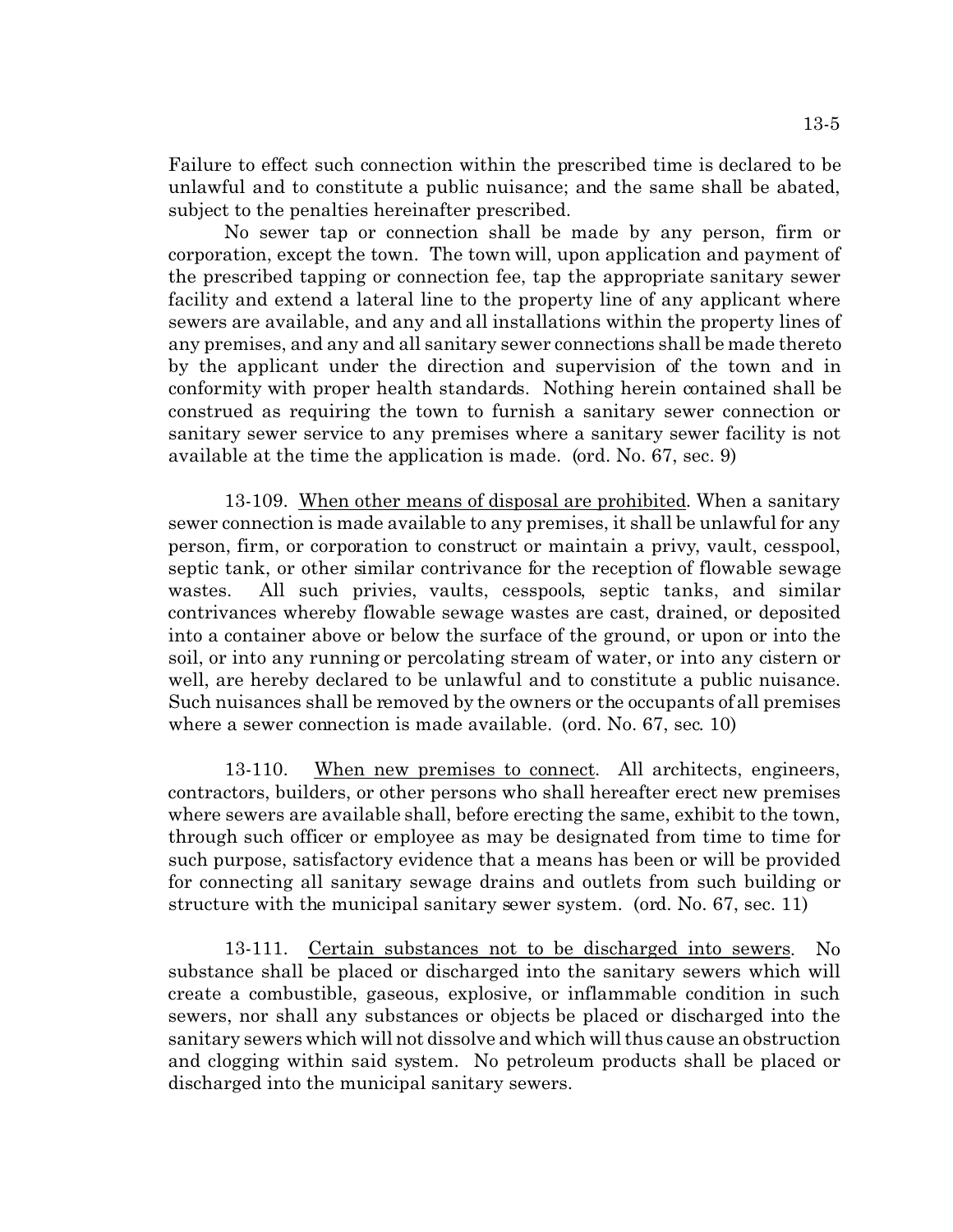No storm water or surface water drain shall be connected with the sanitary sewers, nor shall any storm or surface water be otherwise introduced into the same. (ord. No. 67, sec. 12)

13-112. Sewer service outside town. The town owes no obligation to make sewer service available to premises which are situated outside its corporate limits, and does not offer sewer service to such premises. However, in any given case where such premises are adjacent to a sewer main or line, or within a reasonable distance thereof, the owner of such premises may make written application to the town for the privilege of connecting to such sanitary sewer main or line. If, in the sole discretion of the governing body (each case to be judged upon its own merits), such connection can be permitted without overloading the capacity of the main or line in question and will be beneficial to the town and its inhabitants from the standpoint of the public health and general welfare, the town may grant permission for such connection to be made. (ord. No. 67, sec. 14)

13-113. Sewer connection charge. There is established a fee or charge for each connection to the sanitary sewers. It shall be paid within ninety (90) days after notice is given by the town to the owner or occupant of any premises where sewer service is made available. When application for a connection to the sanitary sewers is made while construction of the sewer improvements is in progress, and before the adjacent sewer trench has been back-filled (so that in making the connection the city may avoid the expense of excavation), such connection charge is and shall be ten dollars (\$10.00) for each connection.

In all cases where application is made or payment of the connection charge is tendered more than ninety (90) days after notice to connect has been given by the town, or after the adjacent sewer trench has been back-filled, the tap-in or connection charge shall be fifty dollars (\$50.00). (ord. No. 67, sec. 15)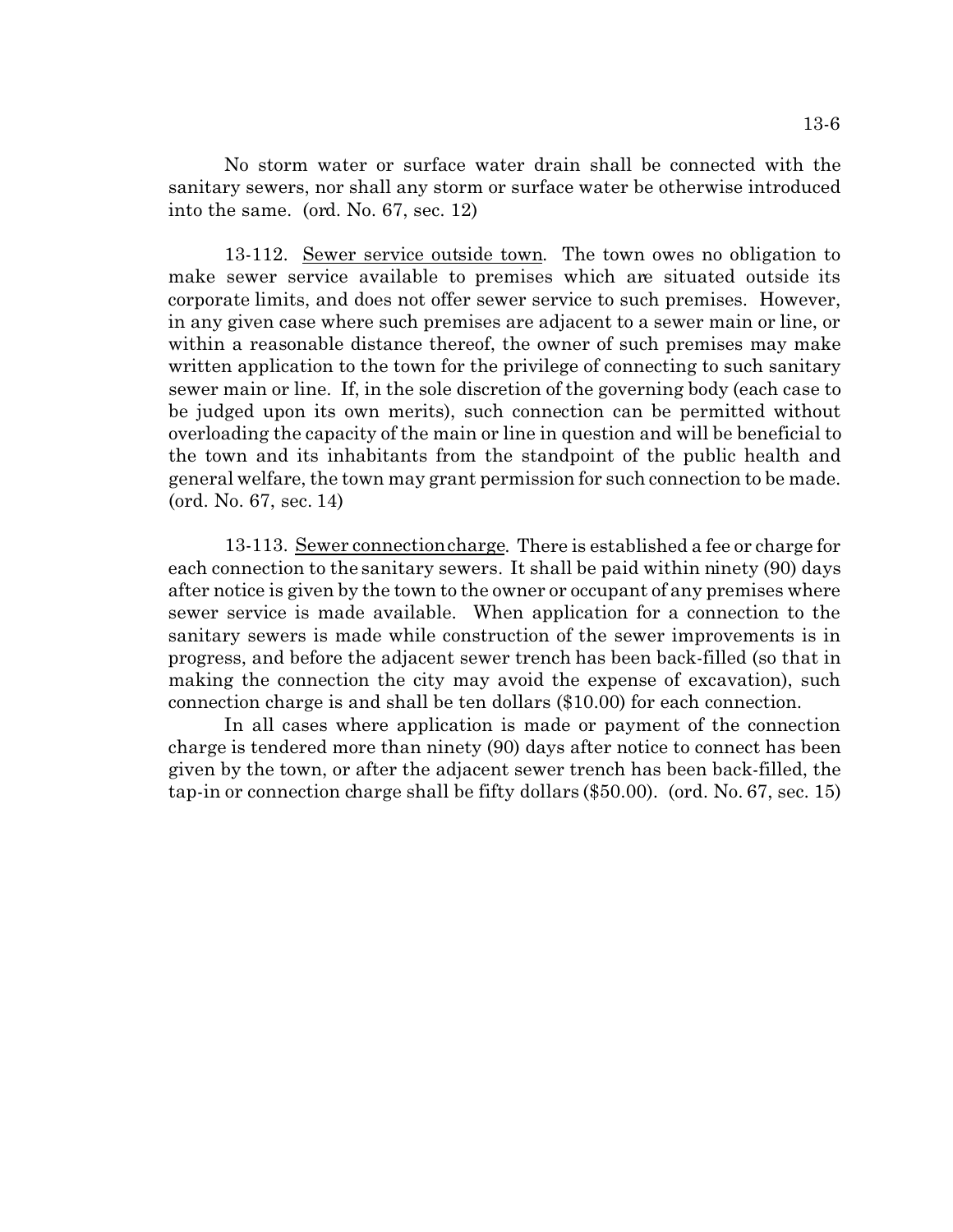# SUPPLEMENTARY SEWER REGULATIONS<sup>1</sup>

# **SECTION**

13-201. Definitions.

13-202. Use of public sewers required.

13-203. Private sewage disposal.

13-204. Building sewers and connections.

13-205. Use of the public sewers.

13-206. Protection from damage.

13-207. Powers and authority of inspectors.

13-208. Violations.

13-201. Definitions. Unless the context specifically indicates otherwise, the meaning of terms used in this chapter shall be as follows:

(1) "BOD" (denoting Biochemical Oxygen Demand) shall mean the quantity of oxygen utilized in the biochemical oxidation of organic matter under standard laboratory procedure in five (5) days at 20` C. expressed in milligrams per liter.

(2) "Building drain" shall mean that part of the lowest horizontal piping of a drainage system which receives the discharge from soil, waste, and other drainage pipes inside the walls of the building and conveys it to the building sewer, beginning five (5) feet (1.5 meters) outside the inner face of the building wall.

(3) "Building sewer" shall mean the extension from the building drain to the public sewer or other place of disposal.

(4) "Combined sewer" shall mean a sewer receiving both surface runoff and sewage.

(5) "Garbage" shall mean solid wastes from the domestic and commercial preparation, cooking, and dispensing of food, and from the handling, storage, and sale of produce.

(6) "Industrial wastes" shall mean the liquid wastes from industrial manufacturing processes, trade, or business as distinct from sanitary sewage.

(7) "Natural outlet" shall mean any outlet into a watercourse, pond, ditch, lake, or other body of surface or groundwater.

(8) "Person" shall mean any individual, firm, company, association, society, corporation, or group.

See chapter 1 in this title for the basic water and sewer regulations.

<sup>&</sup>lt;sup>1</sup>See title 8, chapter 3, for regulations relating to cross connections, etc.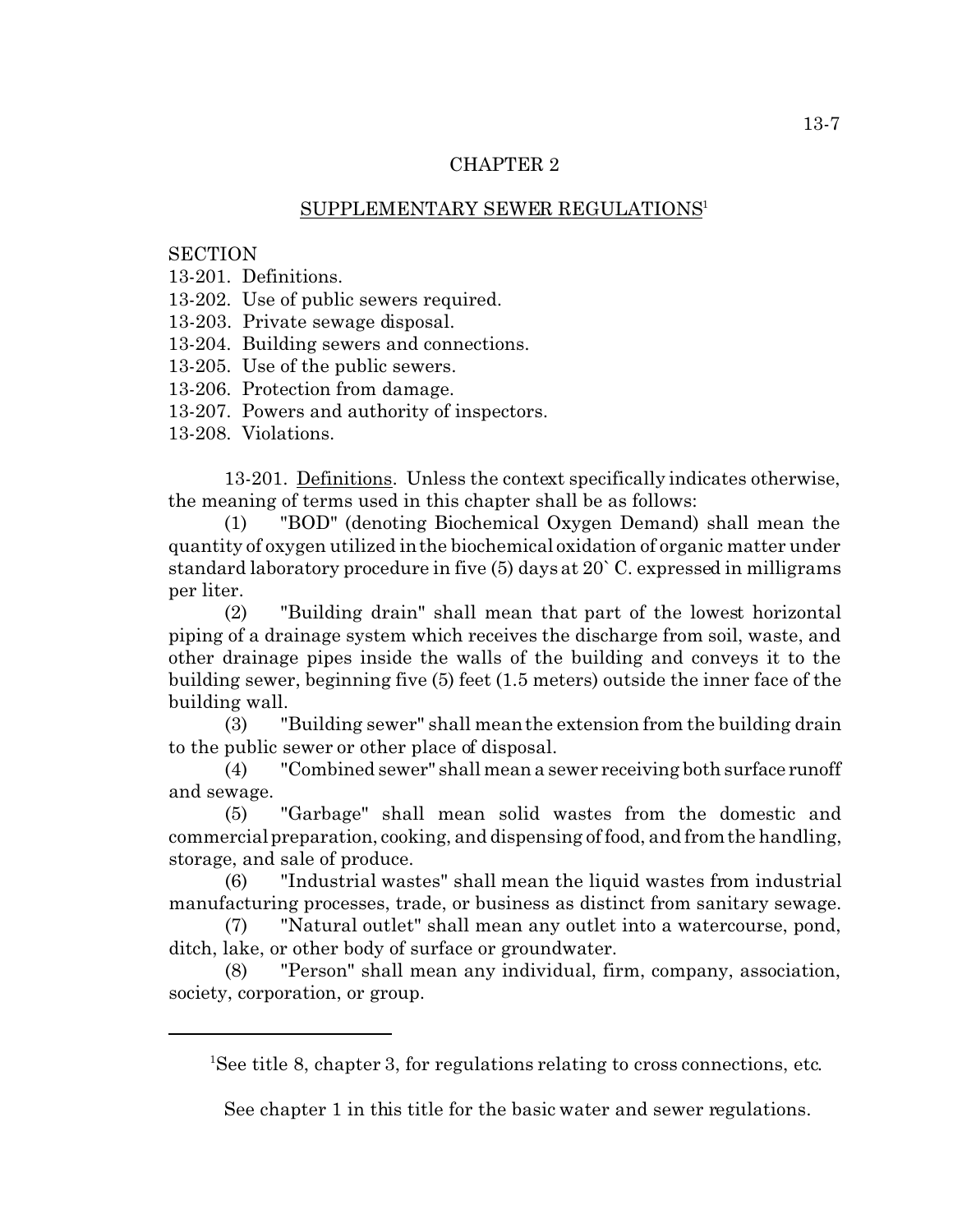(9) "pH" shall mean the logarithm of the reciprocal of the weight of hydrogen ions in grams per liter of solution.

(10) "Properly shredded garbage" shall mean the wastes from the preparation, cooking, and dispensing of food that have been shredded to such a degree that all particles will be carried freely under the flow conditions normally prevailing in public sewers, with no particle greater than one-half () inch (1.27 centimeters) in any dimension.

(11) "Public sewer" shall mean a sewer in which all owners of abutting properties have equal rights, and controlled by public authority.

(12) "Sanitary sewer" shall mean a sewer which carries sewage and to which storm, surface, and groundwaters are not intentionally admitted.

(13) "Sewage" shall mean a combination of the watercarried wastes from residences, business buildings, institutions, and industrial establishments, together with such ground, surface, and stormwaters as may be present.

(14) "Sewage treatment plant" shall mean any arrangement of devices and structures used for treating sewage.

(15) "Sewage works" shall mean all facilities for collecting, pumping, treating, and disposing of sewage.

(16) "Sewer" shall mean a pipe or conduit for carrying sewage.

(17) "Shall" is mandatory; "may" is permissive.

(18) "Slug" shall mean any discharge of water, sewage, or industrial waste which in concentration of any given constituent or in quantity of flow exceeds for any period of duration longer than fifteen (15) minutes more than five (5) times the average twenty-four (24) hour concentration of flows during normal operation.

(19) "Storm drain" (sometimes termed "storm sewer") shall mean a sewer which carries storm and surface waters and drainage, but excludes sewage and industrial wastes, other than unpolluted cooling water.

(20) "Superintendent" shall mean the superintendent of sewage works and/or of water pollution control of the municipality, or his authorized deputy, agent, or representative.

(21) "Suspended solids" shall mean solids that are in suspension in water, sewage, or other liquids, and which are removable by laboratory filtering.

(22) "Watercourse" shall mean a channel in which a flow of water occurs, either continuously or intermittently. (ord. No. 70, art. I)

13-202. Use of public sewers required. (1) It shall be unlawful for any person to place, deposit, or permit to be deposited in any unsanitary manner on public or private property within the municipality, or in any area under its jurisdiction, any human or animal excrement, garbage, or other objectionable waste.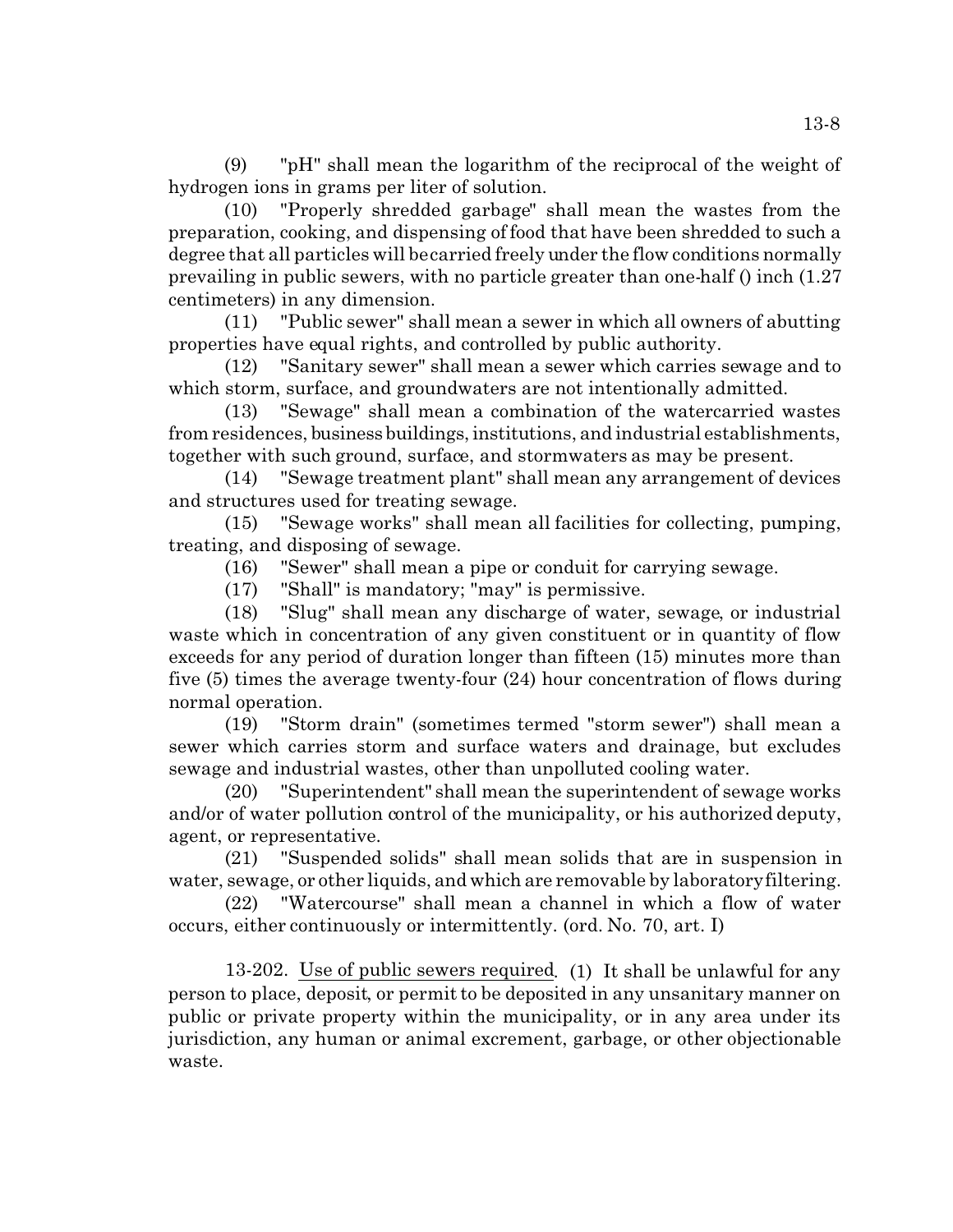(2) It shall be unlawful to discharge to any natural jurisdiction, any sewage or other polluted waters, except where suitable treatment has been provided in accordance with subsequent provisions of this chapter.

(3) Except as hereinafter provided, it shall be unlawful to construct or maintain any privy, privy vault, septic tank, cesspool, or other facility intended or used for the disposal of sewage.

(4) The owner of all houses, buildings, or properties used for human occupancy, employment, recreation, or other purposes, situated within the municipality and abutting on any street, alley, or right-of-way in which there is now located or may in the future be located a public sanitary or combined sewer of the municipality, is hereby required at his expense to install suitable toilet facilities therein, and to connect such facilities directly with the proper public sewer in accordance with the provisions of this chapter, within ninety (90) days after date of official notice to do so, provided that said public sewer is within three hundred (300) feet of the property line. (ord. No. 70, art. II)

13-203. Private sewage disposal. The disposal of sewage by means other than the use of the sanitary sewage system shall be in accordance with local and state laws. The disposal of sewage by private disposal systems shall be permissible only in those instances where service from the sanitary sewage system is not available. (ord. No. 70, art. III)

13-204. Building sewers and connections. (1) No unauthorized person shall uncover, make any connections with or opening into, use, alter, or disturb any public sewer or appurtenance thereof without first obtaining a written permit from the superintendent.

(2) There shall be two (2) classes of building sewer permits: (a) for residential and commercial service, and (b) for service to establishments producing industrial wastes. In either case, the owner or his agent shall make application on a special form furnished by the municipality. The permit application shall be supplemented by any plans, specifications, or other information considered pertinent in the judgment of the superintendent.

(3) All costs and expenses incident to the installation and connection of the building sewer shall be borne by the owner. The owner shall indemnify the municipality from any loss or damage that may directly or indirectly be occasioned by the installation of the building sewer.

(4) A separate and independent building sewer shall be provided for every building except that where one building stands at the rear of another on an interior lot and no private sewer is available or can be constructed to the rear building through an adjoining alley, court yard, or driveway, the building sewer from the front building may be extended to the rear building and the whole considered as one building sewer.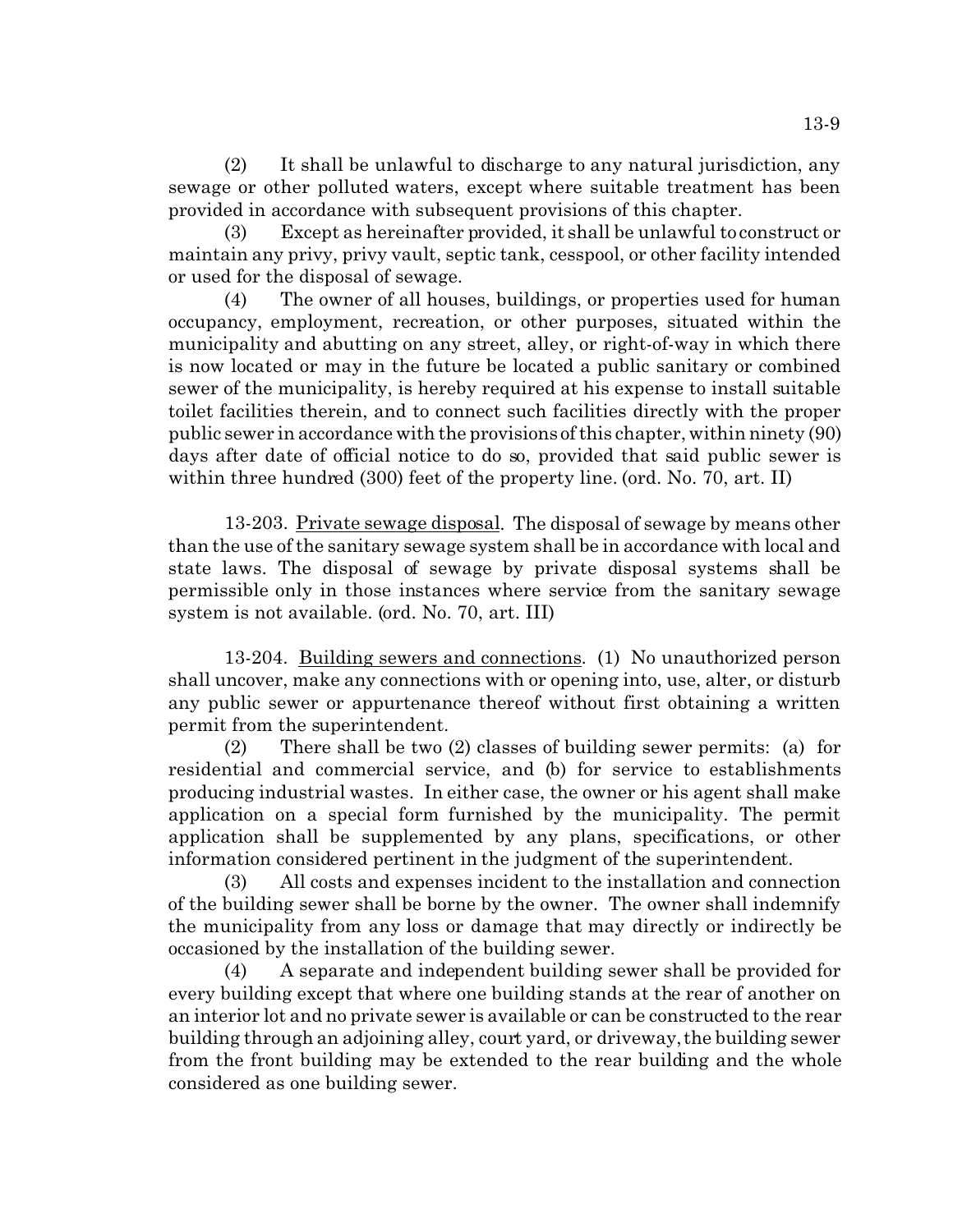(5) Old building sewers may be used in connection with new buildings only when they are found, on examination and test by the superintendent, to meet all requirements of this chapter.

(6) The size, slope, alignment, materials of construction of a building sewer, and the methods to be used in excavating, placing of the pipe, jointing, testing, and backfilling the trench shall all conform to the requirements of the building and plumbing code or other applicable rules and regulations of the municipality. In the absence of code provisions or in amplification thereof, the materials and procedures set forth in appropriate specifications of the A.S.T.M. and W.P.C.F. Manual of Practice No. 9 shall apply.

(7) Whenever possible, the building sewer shall be brought to the building at an elevation below the basement floor. In all buildings in which any building drain is too low to permit gravity flow to the public sewer, sanitary sewage carried by such building drain shall be lifted by an approved means and discharged to the building sewer.

(8) No person shall make connection of roof down-spouts, exterior foundation drains, areaway drains, or other sources of surface runoff or groundwater to a building sewer or building drain which in turn is connected directly or indirectly to a public sanitary sewer.

(9) The connection of the building sewer into the public sewer shall conform to the requirements of the building and plumbing codes or other applicable rules and regulations of the municipality, or the procedures set forth in appropriate specifications of the A.S.T.M. and the W.P.C.F. Manual of Practice No. 9. All such connections shall be made gastight and watertight. Any deviation from the prescribed procedures and materials must be approved by the superintendent before installation.

(10) The applicant for the building sewer permit shall notify the superintendent when the building sewer is ready for inspection and connection to the public sewer. The connection shall be made under the supervision of the superintendent or his representative.

(11) All excavations for building sewer installations shall be adequately guarded with barricades and lights so as to protect the public from hazard. Streets, sidewalks, parkways, and other public property disturbed in the course of the work shall be restored in a manner satisfactory to the municipality. (ord. No. 70, art. IV)

13-205. Use of the public sewers. (1) No person shall discharge or cause to be discharged any stormwater, surface water, groundwater, roof runoff, subsurface drainage, uncontaminated cooling water, or unpolluted industrial process waters to any sanitary sewer.

(2) Stormwater and all other unpolluted drainage shall be discharged to such sewers as are specifically designated as storm sewers, or to a natural outlet approved by the Tennessee Stream Pollution Control Board. Industrial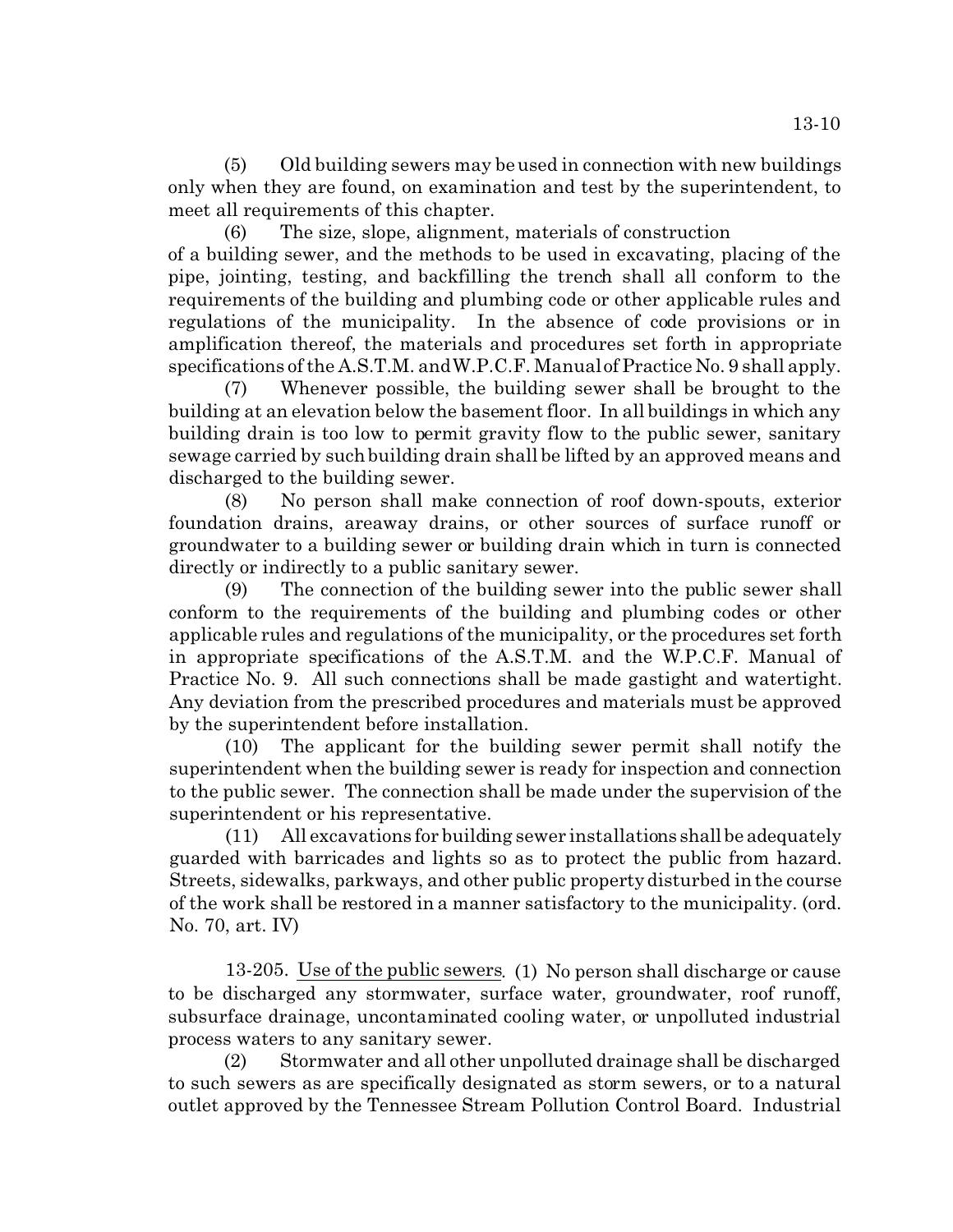cooling water or unpolluted process waters may be discharged, on approval of the Tennessee Stream Pollution Control Board, to a storm sewer or natural outlet.

(3) No person shall discharge or cause to be discharged any of the following described waters or wastes to any public sewers:

(a) Any gasoline, benzene, naphtha, fuel oil, or other flammable or explosive liquid, solid, or gas.

(b) Any waters or wastes containing toxic or poisonous solids, liquids, or gases in sufficient quantity, either singly or by interaction with other wastes, to injure or interfere with any sewage treatment process, to constitute a hazard to humans or animals, to create a public nuisance, or to create any hazard in the receiving waters of the sewage treatment plant.

(c) Any waters or wastes having a pH lower than 5.5, or having any other corrosive property capable of causing damage or hazard to structures, equipment, and personnel of the sewage works.

(d) Solid or viscous substances in quantities or of such size capable of causing obstruction to the flow in sewers, or other interference with the proper operation of the sewage works such as, but not limited to, ashes, cinders, sand, mud, straw, shavings, metal, glass, rags, feathers, tar, plastics, wood, unground garbage, whole blood, paunch manure, hair and fleshings, entrails and paper dishes, cups, milk containers, etc., either whole or ground by garbage grinders.

(4) No person shall discharge or cause to be discharged the following described substances, materials, waters, or wastes if it appears likely in the opinion of the superintendent that such wastes can harm either the sewers, sewage treatment process, or equipment, have an adverse effect on the receiving stream, or can otherwise endanger life, limb, public property, or constitute a nuisance. In forming his opinion as to the acceptability of these wastes, the superintendent will give consideration to such factors as the quantities of subject wastes in relation to flows and velocities in the sewers, materials of construction of the sewers, nature of the sewage treatment process, capacity of the sewage treatment plant, degree of treatability of wastes in the sewage treatment plant, and other pertinent factors. The substances prohibited are:

(a) Any liquid or vapor having a temperature higher than one hundred fifty  $(150)$ <sup>'</sup> F  $(65$ <sup>'</sup>C).

(b) Any water or waste containing fats, wax, grease, or oils, whether emulsified or not, in excess of one hundred (100) mg/1 or containing substances which may solidify or become viscous at temperatures between thirty-two  $(32)$  and one hundred fifty  $(150)$  F  $(0)$ and 65`C).

(c) Any garbage that has not been properly shredded. The installation and operation of any garbage grinder equipped with a motor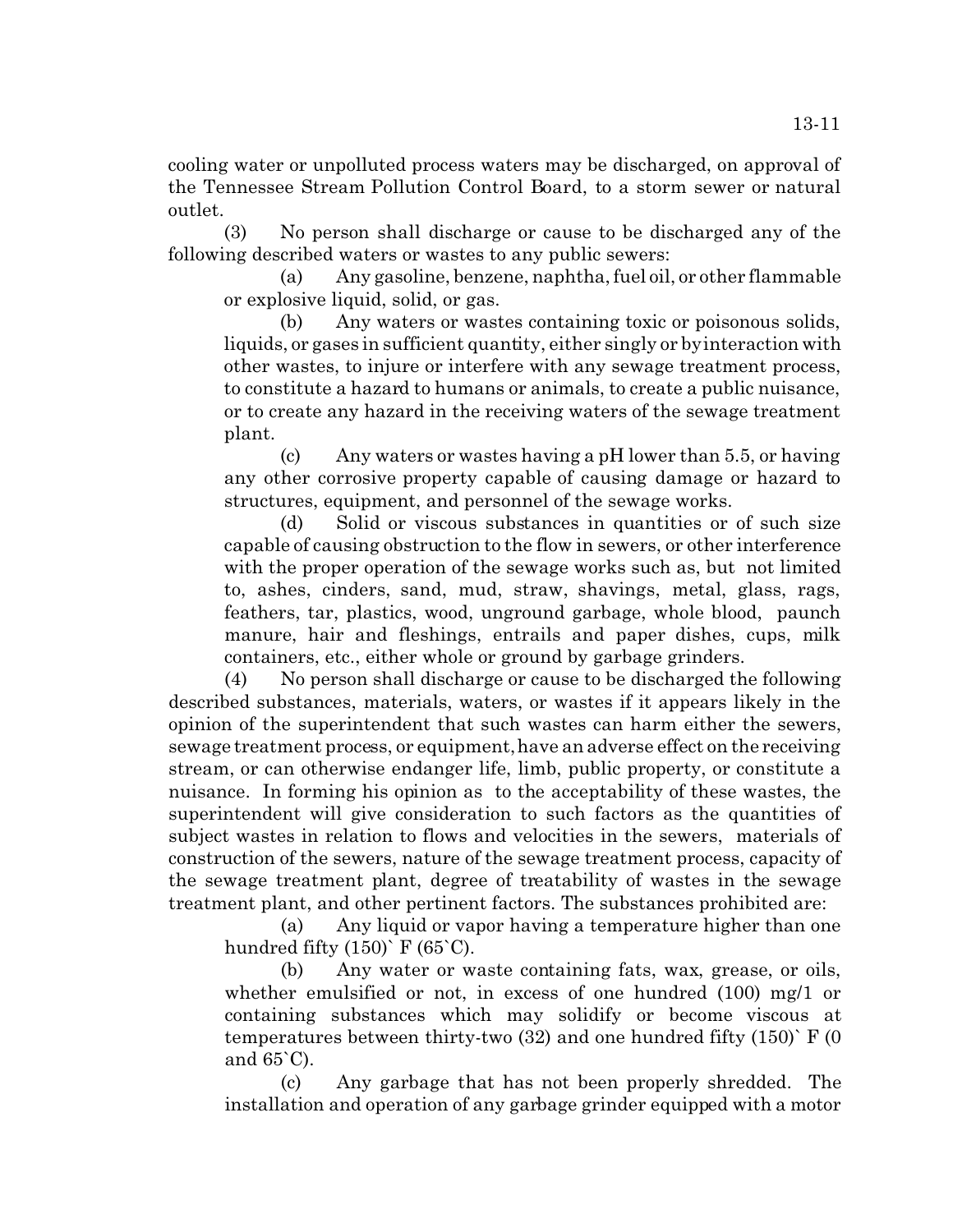of three-fourths (3/4) horsepower (0.76 hp metric) or greater shall be subject to the review and approval of the superintendent.

(d) Any waters or wastes containing strong acid iron pickling wastes, or concentrated plating solutions whether neutralized or not.

(e) Any waters or wastes containing iron, chromium, copper, zinc, cyanide, and similar objectionable or toxic substances; or wastes exerting an excessive chlorine requirement, to such degree that any such material received in the composite sewage at the sewage treatment works exceeds the limits established by the superintendent and/or the Division of Sanitary Engineering, Tennessee Department of Public Health, for such materials.

(f) Any waters or wastes containing phenols or other taste- or odor-producing substances in such concentrations exceeding limits which may be established by the superintendent as necessary, after treatment of the composite sewage, to meet the federal, or other public agencies of jurisdiction for such discharge to the receiving waters.

(g) Any radioactive wastes or isotopes of such half-life or concentration as may exceed limits established by the superintendent in compliance with applicable state or federal regulations.

(h) Any waters or wastes having a pH in excess of 9.5.

(i) Materials which exert or cause:

(1) Unusual concentrations of inert suspended solids (such as, but not limited to, fullers earth, lime slurries, and lime residues) or of dissolved solids (such as, but not limited to, sodium chloride and sodium sulfate).

(2) Excessive discoloration (such as, but not limited to, dye wastes and vegetable tanning solutions).

(3) Unusual BOD (above 300 mg/1), chemical oxygen demand, or chlorine requirement in such quantities as to constitute a significant load on the sewage treatment works.

(4) Unusual volume of flow or concentration of wastes constituting "slugs" as defined herein.

(j) Waters or wastes containing substances which are not amenable to treatment or reduction by the sewage treatment processes employed, or are amenable to treatment only to such degree that the sewage treatment plant effluent cannot meet the requirements of other agencies having jurisdiction over discharge to the receiving waters.

(k) Waters or wastes containing suspended solids in excess of 300 mg/1.

(5) If any waters or wastes are discharged, or are proposed to be discharged to the public sewers, which waters contain the substances or possess the characteristics enumerated in subsection (4) of this section, and which in the judgment of the superintendent and/or the Division of Sanitary Engineering,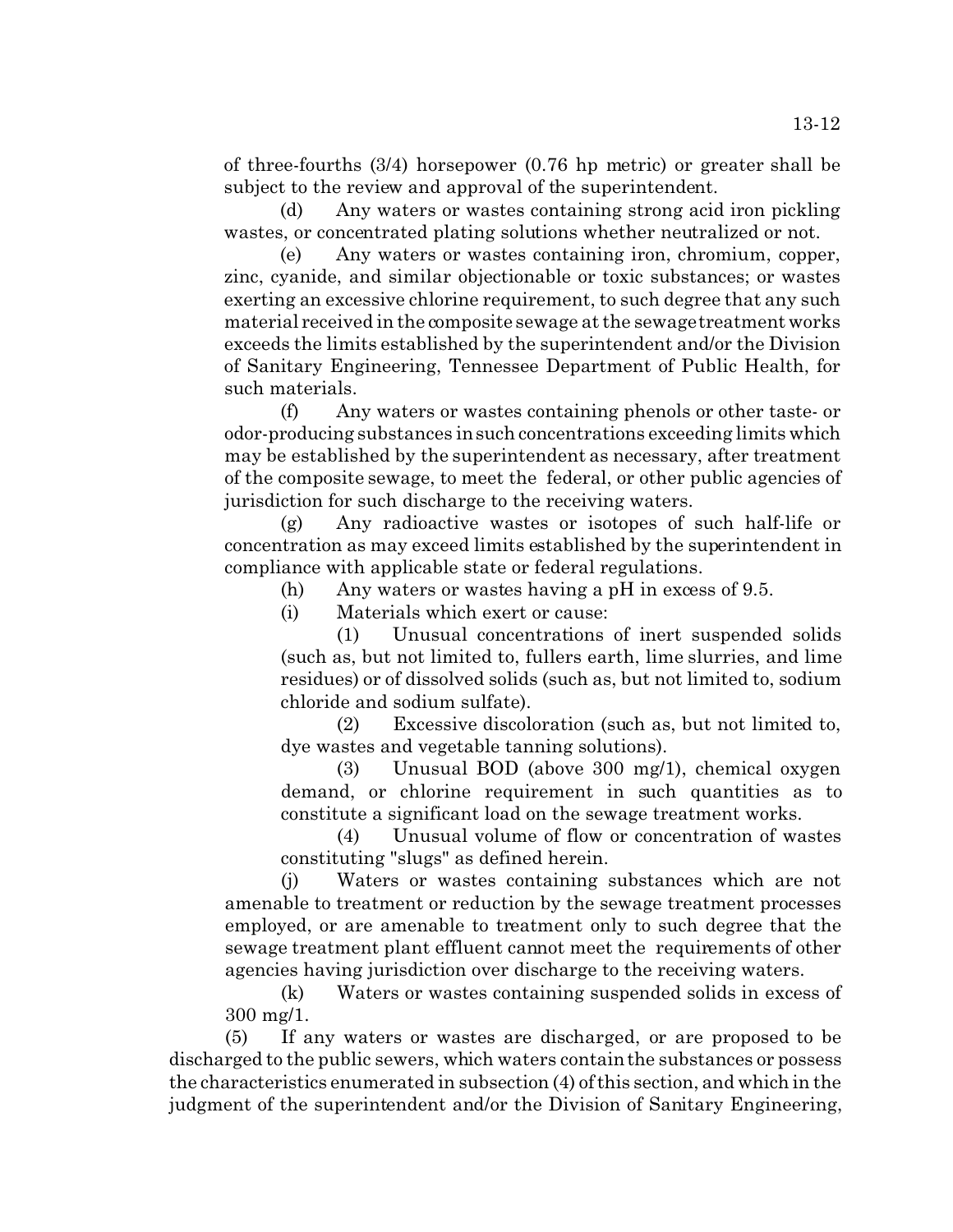Tennessee Department of Public Health, may have a deleterious effect upon the sewage works, processes, equipment, or receiving waters, or which otherwise create a hazard to life or constitute a public nuisance, the superintendent may:

(a) Reject the wastes,

(b) Require pretreatment to an acceptable condition for discharge to the public sewers,

(c) Require control over the quantities and rates of discharge, and/or

(d) Require payment to cover the added cost of handling and treating the wastes not covered by existing taxes or sewer charges under the provisions of subsection (10) of this section.

If the superintendent permits the pretreatment or equalization of waste flows, the design and installation of the plants and equipment shall be subject to the review and approval of the superintendent and the Tennessee Department of Public Health and subject to the requirements of all applicable codes, ordinances, and laws.

(6) Grease, oil, and sand interceptors shall be provided when, in the opinion of the superintendent, they are necessary for the proper handling of liquid wastes containing grease in excessive amounts, or any flammable wastes, sand, or other harmful ingredients; except that such interceptors shall not be required for private living quarters or dwelling units. All interceptors shall be of a type and capacity approved by the superintendent, and shall be so located as to be readily and easily accessible for cleaning and inspection. ( 7 )

Where preliminary treatment or flow-equalizing facilities are provided for any waters or wastes, they shall be maintained continuously in satisfactory and effective operation by the owner at his expense.

(8) When required by the superintendent, the owner of any property serviced by a building sewer carrying industrial wastes shall install a suitable control manhole together with such necessary meters and other appurtenances in the building sewer to facilitate observation, sampling, and measurement of the wastes. Such manhole, when required, shall be accessibly and safely located, and shall be constructed in accordance with plans approved by the superintendent. The manhole shall be installed by the owner at his expense and shall be maintained by him so as to be safe and accessible at all times.

(9) All measurements, tests, and analyses of the characteristics of waters and wastes to which reference is made in this chapter shall be determined in accordance with the latest edition of "Standard Methods for the Examination of Water and Wastewater," published by the American Public Health Association, and shall be determined at the control manhole provided, or upon suitable samples taken at said control manhole. In the event that no special manhole has been required, the control manhole shall be considered to be the nearest downstream manhole in the public sewer to the point at which the building sewer is connected. Sampling shall be carried out by customarily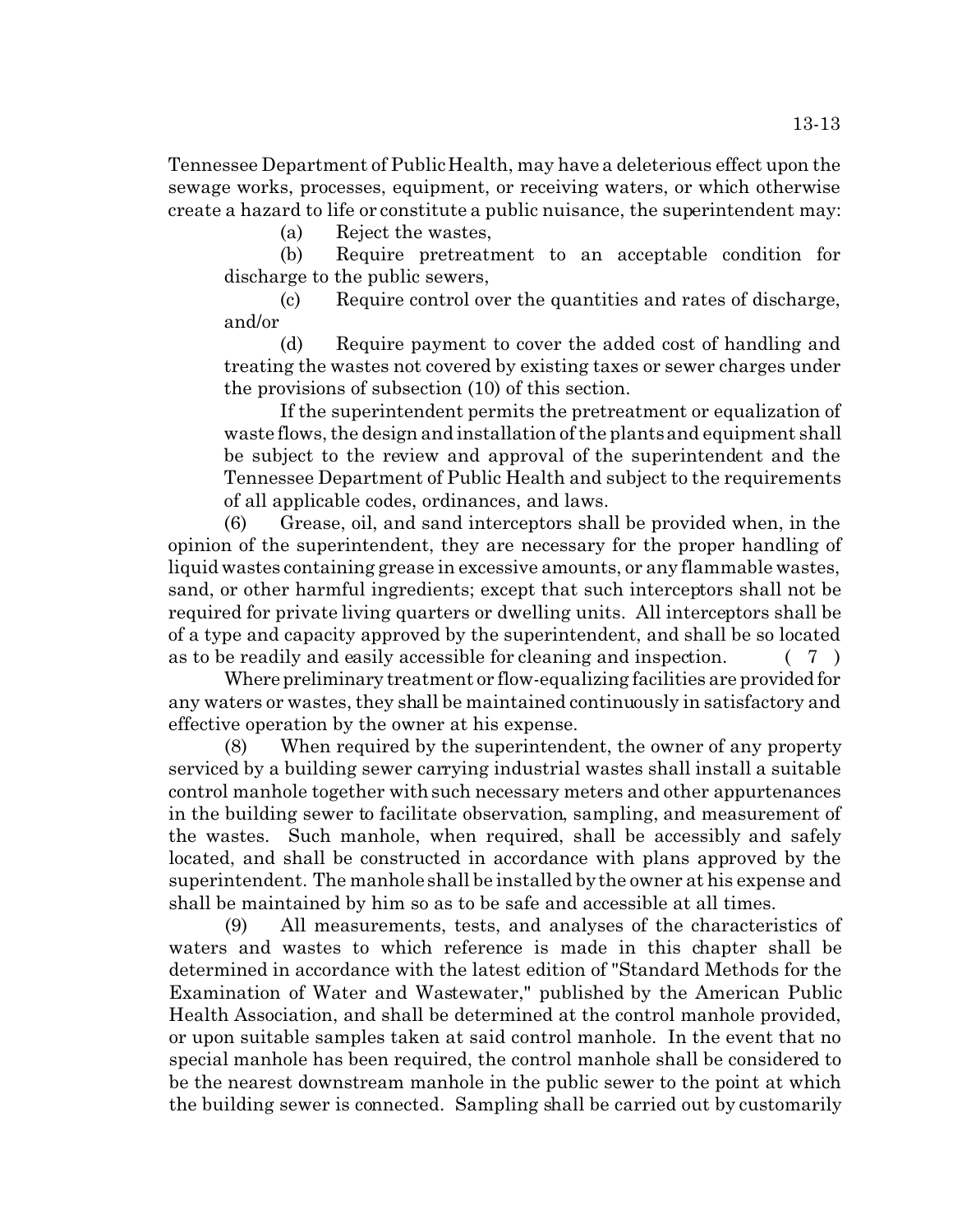accepted methods to reflect the effect of constituent upon the sewage works and to determine the existence of hazards to life, limb, and property. (The particular analyses involved will determine whether a twenty-four (24) hour composite of all outfalls of a premise is appropriate or whether a grab sample or samples should be taken. Normally, but not always, BOD and suspended solids analyses are obtained from 24-hr. composites of all outfalls whereas pH's are determined from periodic grab samples.)

(10) No statement contained in this section shall be construed as preventing any special agreement or arrangement between the municipality and any industrial concern whereby an industrial waste of unusual strength or character may be accepted by the municipality for treatment, subject to payment therefor by the industrial concern. (ord. No. 70, art. V)

13-206. Protection from damage. No unauthorized person shall maliciously, willfully, or negligently break, damage, destroy, uncover, deface, or tamper with any structure, appurtenance, or equipment which is a part of the sewage works. Any person violating this provision shall be subject to immediate arrest under charge of disorderly conduct. (ord. No. 70, art. VI)

13-207. Powers and authority of inspectors. (1) The superintendent and other duly authorized employees of the municipality bearing proper credentials and identification shall be permitted to enter all properties for the purposes of inspection, observation, measurement, sampling, and testing in accordance with the provisions of this chapter. The superintendent or his representatives shall have no authority to inquire into any processes, including metallurgical, chemical, oil, refining, ceramic, paper, or other industries beyond that point having a direct bearing on the kind and source of discharge to the sewers or waterways or facilities for waste treatment.

 $(2)$  While performing the necessary work on private properties referred to in subsection (1) of this section, the superintendent or duly authorized employees of the municipality shall observe all safety rules applicable to the premises established by the company and the company shall be held harmless for injury or death to the municipal employees, and the municipality shall indemnify the company against loss or damage to its property by municipal employees and against liability claims and demands for personal injury or property damage asserted against the company and growing out of the gauging and sampling operations, except as such may be caused by negligence or failure of the company to maintain safe conditions as required in section 13-205, subsection (8).

(3) The superintendent and other duly authorized employees of the municipality bearing proper credentials and identification shall be permitted to enter all private properties through which the municipality holds a duly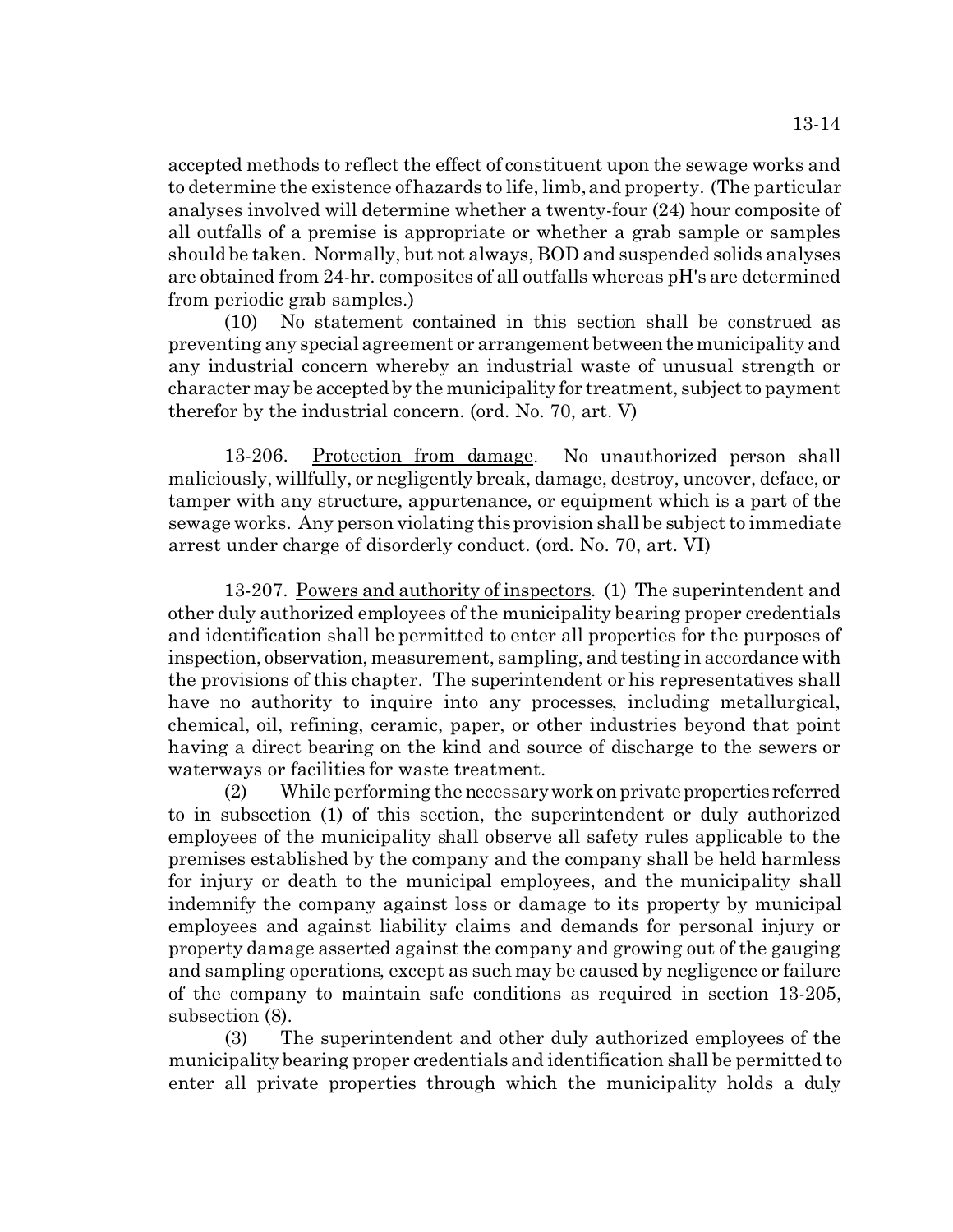negotiated easement for the purposes of, but not limited to, inspection, observation, measurement, sampling, repair, and maintenance of any portion of the sewage works lying within said easement. All entries and subsequent work, if any, on said easement shall be done in full accordance with the terms of the duly negotiated easement pertaining to the private property involved. (ord. No. 70, art. VII)

13-208. Violations. (1) Any person found to be violating any provision of this chapter except section 13-206 shall be served by the municipality with written notice stating the nature of the violation and providing a reasonable time limit for the satisfactory correction thereof. The offender shall, within the period of time stated in such notice, permanently cease all violations.

(2) Any person who shall continue any violation beyond the time limit provided for in subsection (1) of this section shall be guilty of a misdemeanor, and on conviction thereof shall be fined under the general penalty clause for this municipal code of ordinances.

(3) Any person violating any of the provisions of this chapter shall become liable to the municipality for any expense, loss, or damage occasioned the municipality by reason of such violation. (ord. No. 70, art. X, modified)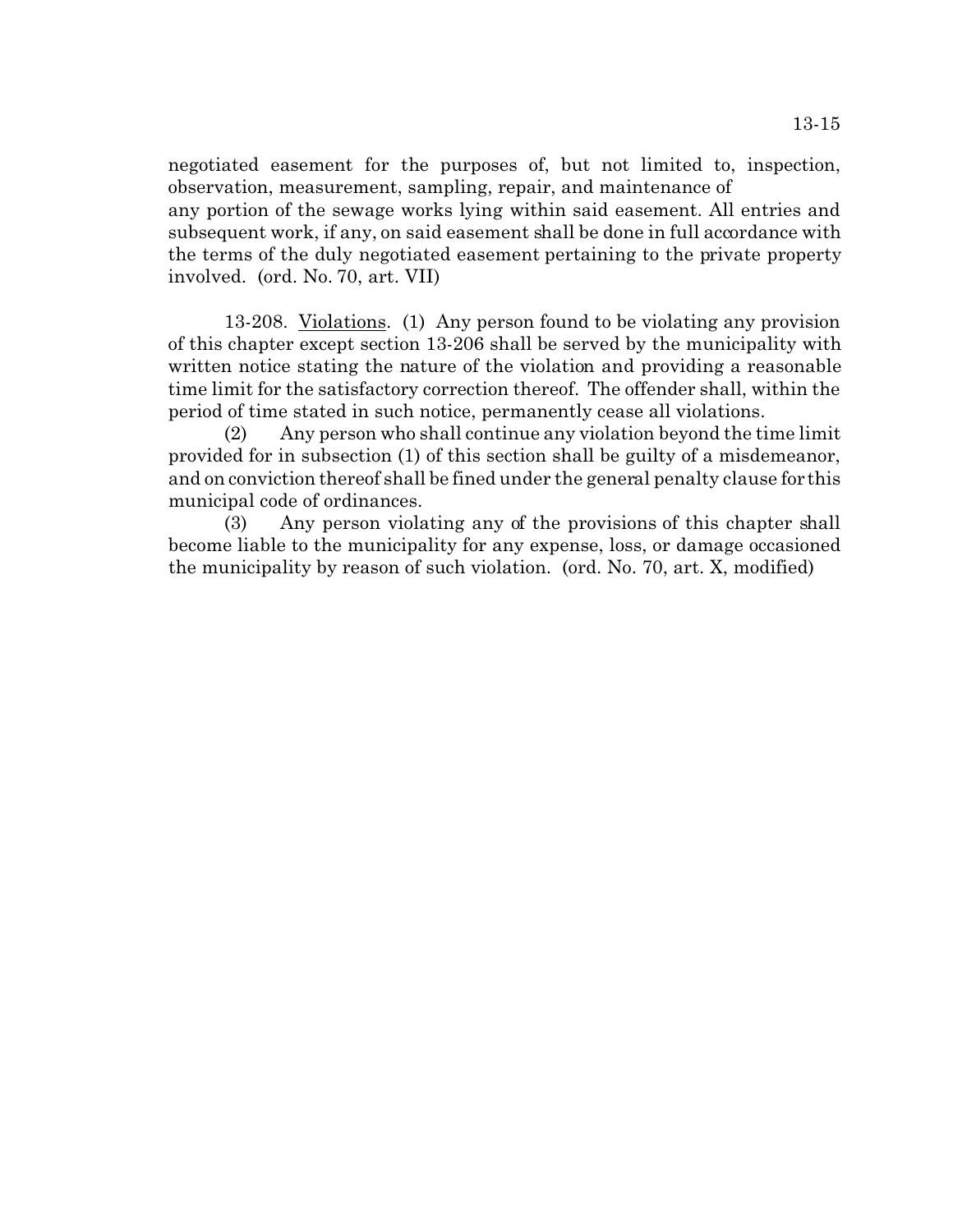## ORDINANCE NO. 100

AN ORDINANCE ADOPTING AND ENACTING A CODIFICATION AND REVISION OF THE ORDINANCES OF THE TOWN OF STANTON, TENNESSEE.

WHEREAS some of the ordinances of the town of Stanton are obsolete, and

WHEREAS some of the other ordinances of the town are inconsistent with each other or are otherwise inadequate, and

WHEREAS the Mayor and Aldermen of the Town of Stanton, Tennessee, has caused their ordinances of a general, continuing, and permanent application or of a penal nature to be codified and revised and the same are embodied in a code of ordinances known as the "Stanton Municipal Code," now, therefore:

BE IT ORDAINED BY THE MAYOR AND ALDERMEN OF THE TOWN OF STANTON, TENNESSEE, THAT:

Section 1. Ordinances codified. The ordinances of the town of a general, continuing, and permanent application or of a penal nature, as codified and revised in the following "titles," namely "titles" 1 to 13, both inclusive, are ordained and adopted as the "Stanton Municipal Code," hereinafter referred to as the "Municipal Code."

 $\mathcal{E}$ 

Section 2. Ordinances repealed. All ordinances of a general, continuing, and permanent application or of a penal nature not contained in the Municipal Code are hereby repealed from and after the effective date of said code. except as hereinafter provided.

Section 3. Ordinances saved from repeal. The repeal provided for in the preceding section of this ordinance shall not affect: Any offense or act committed or done, or any penalty or forfeiture incurred, or any contract or right established or accruing before the effective date of the Municipal Code; any ordinance or resolution promising or requiring the payment of money by or to the town or authorizing the issuance of any bonds or other evidence of said town's indebtedness; any contract or obligation assumed by or in favor of said town; any administrative ordinances or resolutions not in conflict or inconsistent with the provisions of such code; the portion of any ordinance not in conflict with such code which regulates speed, direction of travel, passing, stopping, yielding, standing, or parking on

 $21$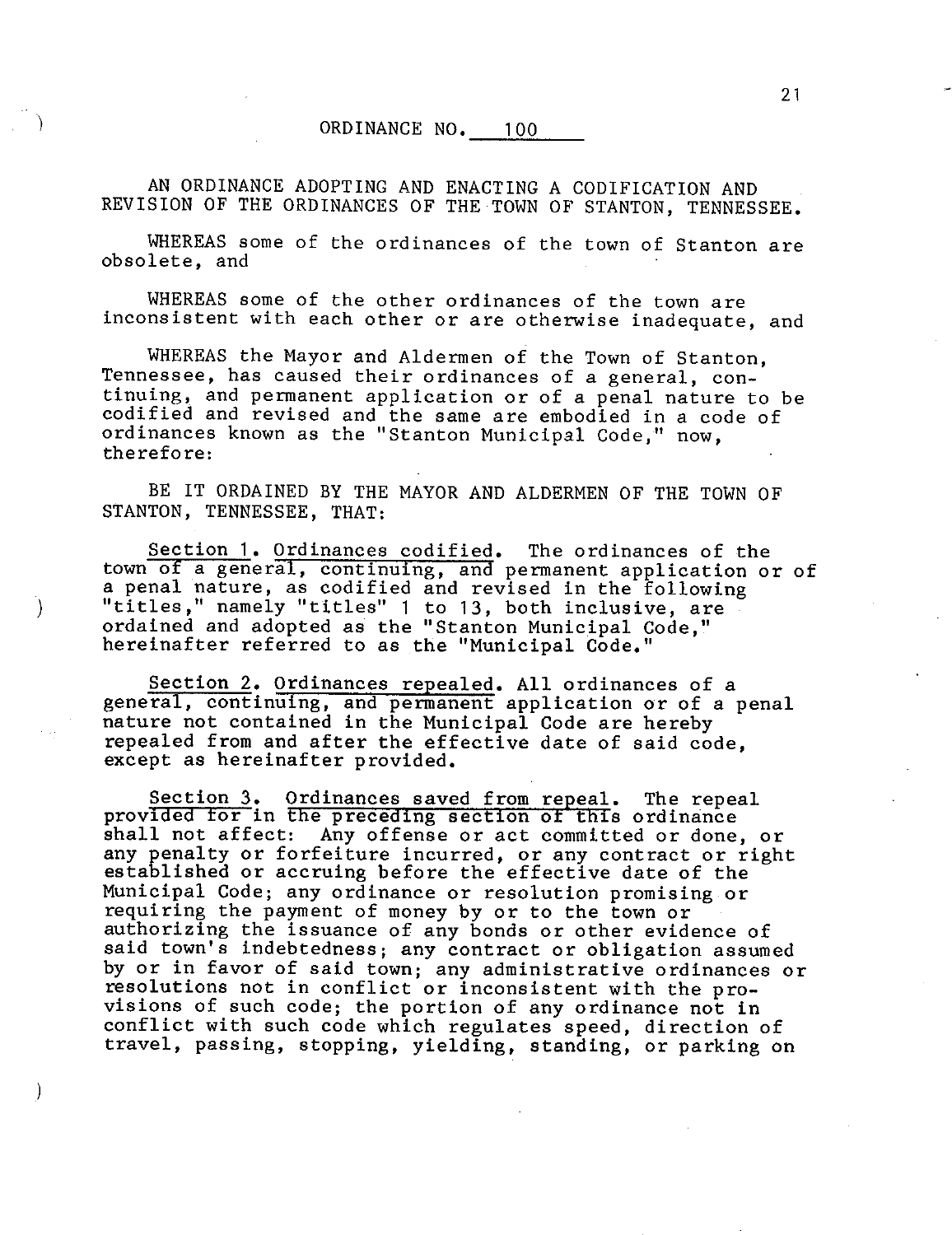any specifically named public street or way; any right or franchise granted by the town; any ordinance dedicating, naming, establishing, locating, relocating, opening, paving, widening, vacating, etc., any street or public way; any ordinance establishing and prescribing the grade of any street;<br>any ordinance providing for local improvements and special assessments therefor; any ordinance dedicating or accepting any plat or subdivision; any prosecution, suit, or other pro-<br>ceeding pending or any judgment rendered on or prior to the effective date of said code; nor shall such repeal affect any ordinance annexing territory to the town.

Section 4. Continuation of existing provisions. Insofar as the provisions of the Municipal Code are the same as those of ordinances existing and in force on its effective date, said provisions shall be considered to be continuations thereof and not as new enactments.

Section 5. Penalty clause. Wherever in the Municipal Code, including the codes and ordinances adopted by reference, any act is prohibited or is made or declared to be unlawful or an offense or a misdemeanor, or wherever in the Municipal Code the doing of any act is required or the failure to do any act is declared to be unlawful, the violation of any such provision of the Municipal Code shall be punishable by a penalty of not more than fifty dollars  $($ \$50.00) and costs for each separate violation; provided, however, that the imposition of a penalty under the provi-<br>sions of this section shall not prevent the revocation of any permit or license or the taking of other punitive or remedial action where called for or permitted under the pro-<br>visions of the Municipal Code or other applicable law.

When any person is fined for violating any provision of the Municipal Code and such person defaults on payment of such penalty, he may be required to perform hard labor, within or without the workhouse, to the extent that his physical condition shall permit, until such penalty is discharged by payment, or until such person, being credited with such sum as may be prescribed for each day's hard labor, has fully discharged said penalty.<sup>1</sup>

Each day any violation of the Municipal Code continues shall constitute a separate offense.

Section 6. Code as evidence. Any printed copy of the Municipal Code certified under the signature of the recorder shall be held to be a true and correct copy of such codifica-

<sup>&</sup>lt;sup>1</sup>For authority to allow deferred payment of fines, or payment by installments, see the Tennessee Code Annotated, sections  $40-24-101$  et seq.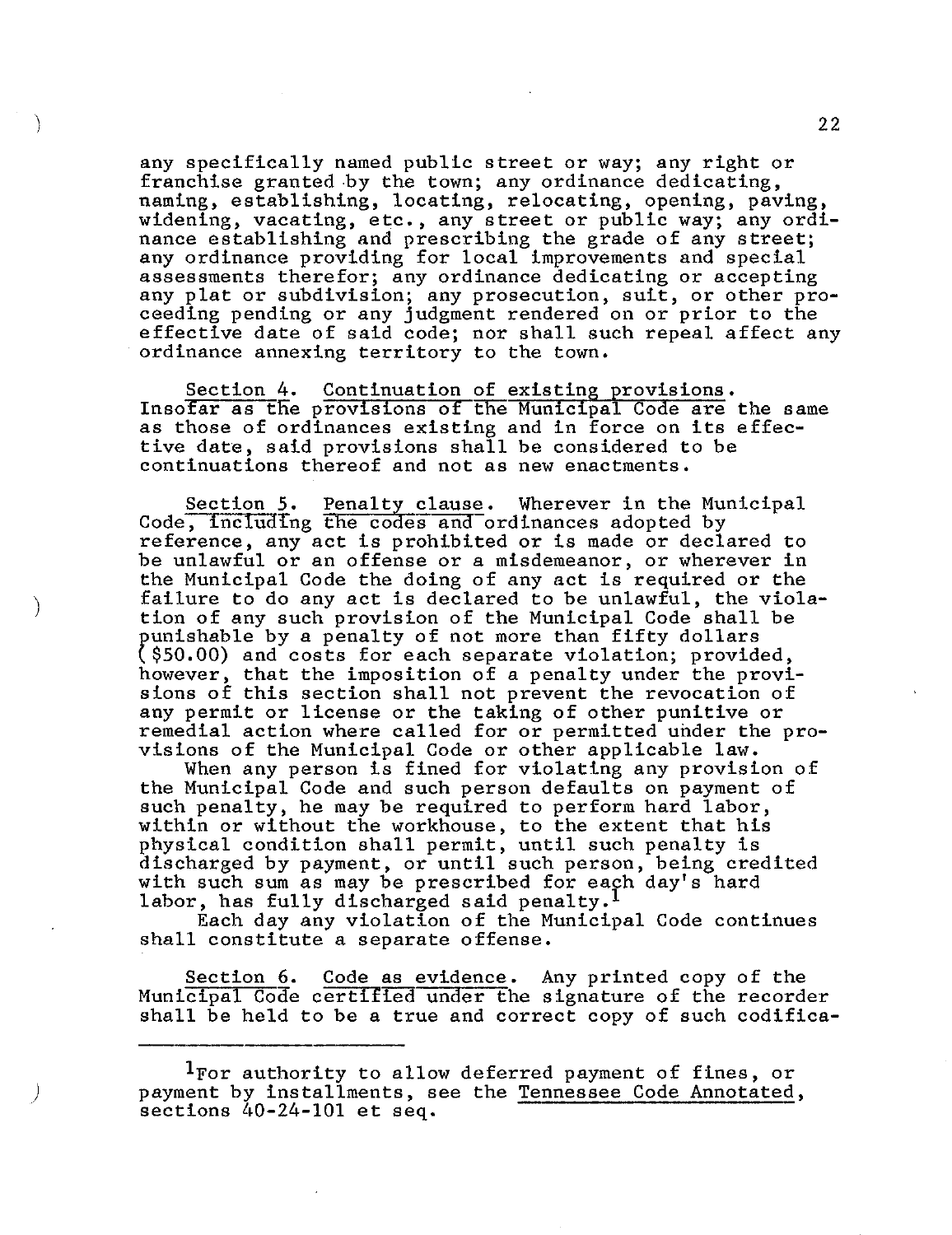tion and may be read in evidence in any court without further proof of the provisions contained therein.

Severability clause. Each section, Section 7. subsection, paragraph, sentence, and clause of the Municipal Code, including the codes and ordinances adopted by reference, is hereby declared to be separable and severable. The invalidity of any section, subsection, paragraph, sentence, or clause in the Municipal Code shall not affect the validity of any other portion of said code, and only any portion declared to be invalid by a court of competent jurisdiction shall be deleted therefrom.

Reproduction and amendment of code. The Section 8. Municipal Code shall be reproduced in loose-leaf form. The governing body, by motion or resolution, shall fix, and change from time to time as considered necessary, the prices to be charged for copies of the Municipal Code and revisions thereto. After adoption of the Municipal Code, each ordinance affecting the code shall be adopted as amending, adding, or deleting, by numbers, specific chapters or sections of said code. Periodically thereafter all affected pages of the Municipal Code shall be revised to reflect such amended, added, or deleted material and shall be distributed to city officers and employees having copies of said code and to other persons who have requested and paid for current Notes shall be inserted at the end of amended or revisions. new sections, referring to the numbers of ordinances making the amendments or adding the new provisions, and such references shall be cumulative if a section is amended more than once in order that the current copy of the Municipal Code will contain references to all ordinances responsible for current provisions. One copy of the Municipal Code as originally adopted and one copy of each amending ordinance thereafter adopted shall be furnished to the Municipal Technical Advisory Service immediately upon final passage and adoption.

 $\lambda$ 

Section 9. Construction of conflicting provisions.<br>Where any provision of the Municipal Code is in conflict with any other provision in said code, the provision which establishes the higher standard for the promotion and protection of the public health, safety, and welfare shall prevail.

Section 10. Code available for public use. A copy of the Municipal Code shall be kept available in the recorder's office for public use and inspection at all reasonable times.

Date of effect. This ordinance shall take **Section 11.** effect from and after its final passage, the public welfare requiring it, and the Municipal Code, including all the